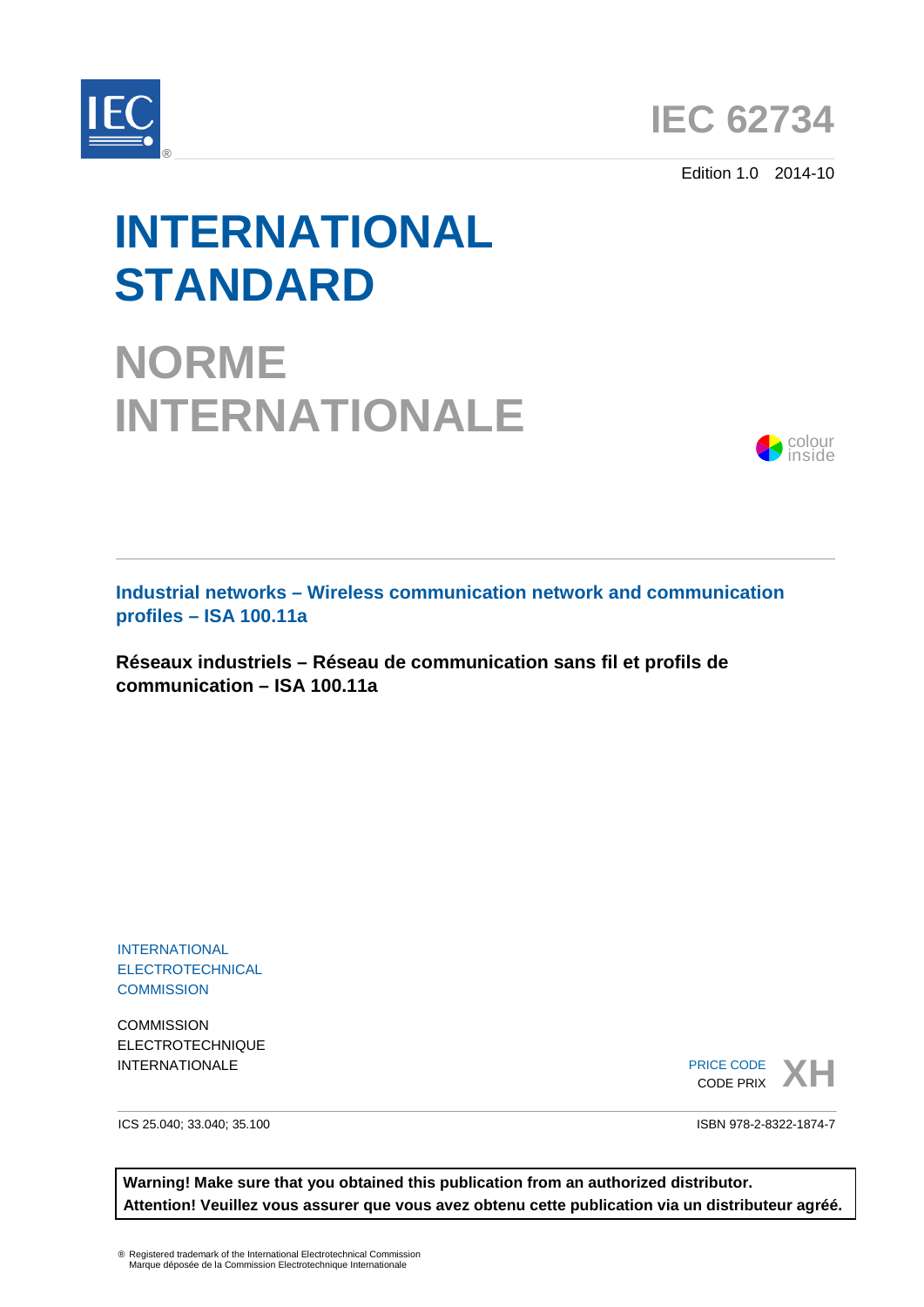# CONTENTS

| 0 |                |                                                                          |  |
|---|----------------|--------------------------------------------------------------------------|--|
|   | 0.1            |                                                                          |  |
|   | 0.2            |                                                                          |  |
|   | 0.3            |                                                                          |  |
| 1 |                |                                                                          |  |
| 2 |                |                                                                          |  |
| 3 |                | Terms, definitions, abbreviated terms, acronyms, and conventions36       |  |
|   | 3.1            |                                                                          |  |
|   | 3.1.1          | (N)-layer and other terms and definitions from the open systems          |  |
|   | 3.1.2          |                                                                          |  |
|   | 3.1.3          | Symbols for symmetric keys, and for asymmetric keys and certificates  63 |  |
|   | 3.1.4          |                                                                          |  |
|   | 3.2            |                                                                          |  |
|   | 3.3            |                                                                          |  |
|   | 3.3.1          |                                                                          |  |
|   | 3.3.2          |                                                                          |  |
|   | 3.3.3          |                                                                          |  |
|   | 3.3.4          |                                                                          |  |
|   | 3.3.5          |                                                                          |  |
| 4 |                |                                                                          |  |
|   | 4.1            |                                                                          |  |
|   | 4.2            |                                                                          |  |
|   | 4.3            |                                                                          |  |
|   | 4.4            |                                                                          |  |
|   | 4.5            |                                                                          |  |
|   | 4.5.1          |                                                                          |  |
|   | 4.5.2          |                                                                          |  |
|   | 4.5.3          |                                                                          |  |
|   | 4.5.4          |                                                                          |  |
|   | 4.5.5          |                                                                          |  |
|   | 4.6            |                                                                          |  |
|   | 4.6.1<br>4.6.2 |                                                                          |  |
|   | 4.6.3          |                                                                          |  |
|   | 4.6.4          |                                                                          |  |
|   | 4.6.5          |                                                                          |  |
|   | 4.6.6          | Robustness in the presence of interference, including from other         |  |
|   |                |                                                                          |  |
|   | 4.6.7          |                                                                          |  |
|   | 4.6.8          | Self-organizing networking with support for redundancy 82                |  |
|   | 4.6.9          |                                                                          |  |
|   | 4.6.10         |                                                                          |  |
|   | 4.6.11         | Time-slotted assigned-channel D-transactions as the basis for            |  |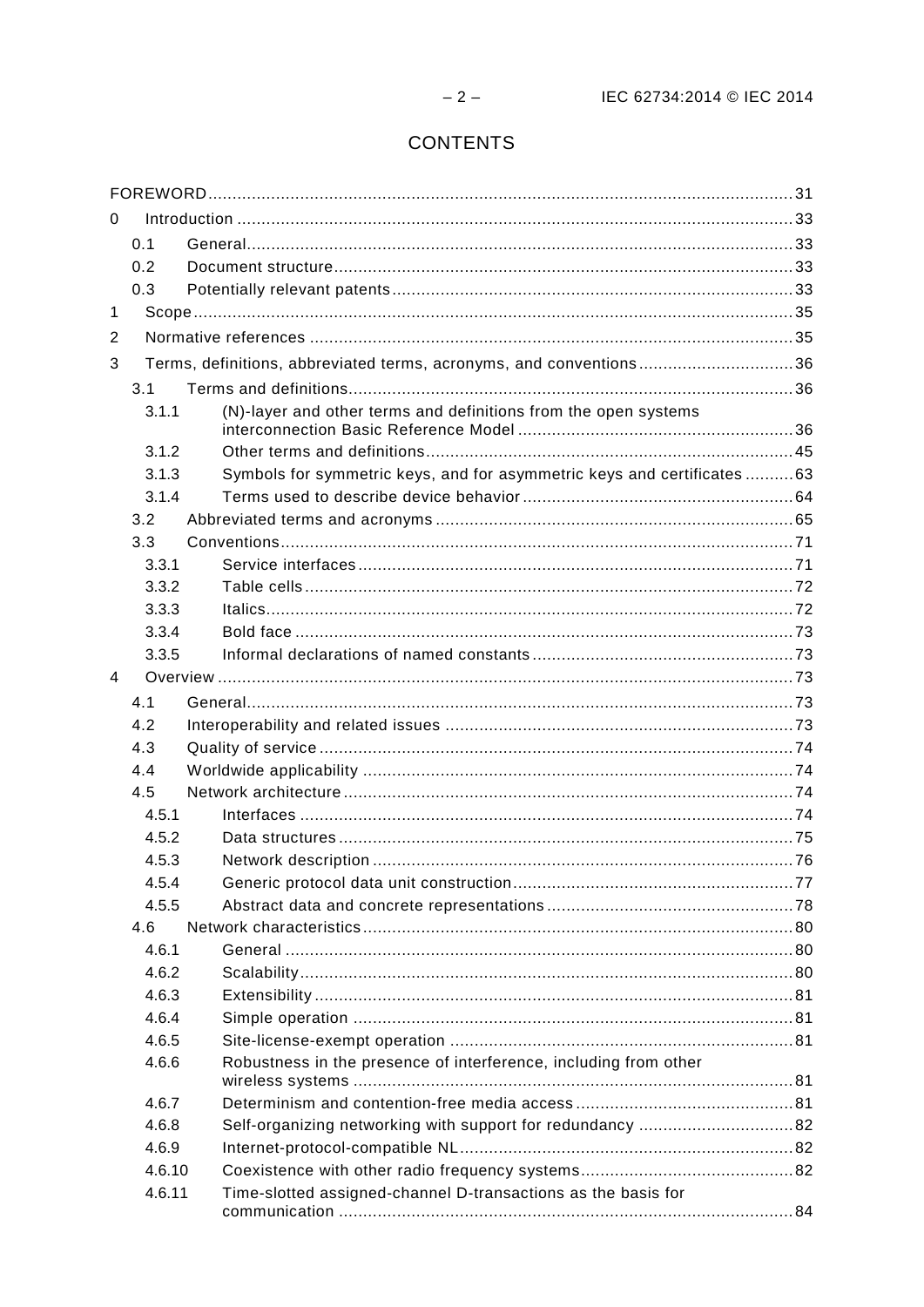|   | 4.6.12 |                                                                   |  |
|---|--------|-------------------------------------------------------------------|--|
|   | 4.6.13 |                                                                   |  |
|   | 4.6.14 |                                                                   |  |
|   | 4.6.15 |                                                                   |  |
| 5 |        |                                                                   |  |
|   | 5.1    |                                                                   |  |
|   | 5.2    |                                                                   |  |
|   | 5.2.1  |                                                                   |  |
|   | 5.2.2  |                                                                   |  |
|   | 5.2.3  |                                                                   |  |
|   | 5.2.4  |                                                                   |  |
|   | 5.2.5  |                                                                   |  |
|   | 5.2.6  |                                                                   |  |
|   | 5.2.7  |                                                                   |  |
|   | 5.2.8  |                                                                   |  |
|   | 5.2.9  |                                                                   |  |
|   | 5.3    |                                                                   |  |
|   | 5.3.1  |                                                                   |  |
|   | 5.3.2  |                                                                   |  |
|   | 5.3.3  |                                                                   |  |
|   | 5.3.4  |                                                                   |  |
|   | 5.3.5  |                                                                   |  |
|   | 5.4    |                                                                   |  |
|   | 5.5    |                                                                   |  |
|   | 5.5.1  |                                                                   |  |
|   | 5.5.2  |                                                                   |  |
|   | 5.5.3  |                                                                   |  |
|   | 5.5.4  |                                                                   |  |
|   | 5.5.5  |                                                                   |  |
|   | 5.5.6  |                                                                   |  |
|   | 557    | Data flow between I/O devices via backbone<br>$\sim$ 112          |  |
|   | 5.5.8  | Data flow to a standard-aware control system or device 112        |  |
|   | 5.6    |                                                                   |  |
|   | 5.6.1  |                                                                   |  |
|   | 5.6.2  |                                                                   |  |
|   | 5.7    |                                                                   |  |
|   | 5.8    |                                                                   |  |
| 6 |        |                                                                   |  |
|   | 6.1    |                                                                   |  |
|   | 6.1.1  |                                                                   |  |
|   | 6.1.2  |                                                                   |  |
|   | 6.1.3  |                                                                   |  |
|   | 6.2    |                                                                   |  |
|   | 6.2.1  |                                                                   |  |
|   | 6.2.2  |                                                                   |  |
|   | 6.2.3  |                                                                   |  |
|   | 6.2.4  |                                                                   |  |
|   | 6.2.5  | Communications services provided to device management objects 119 |  |
|   | 6.2.6  |                                                                   |  |
|   |        |                                                                   |  |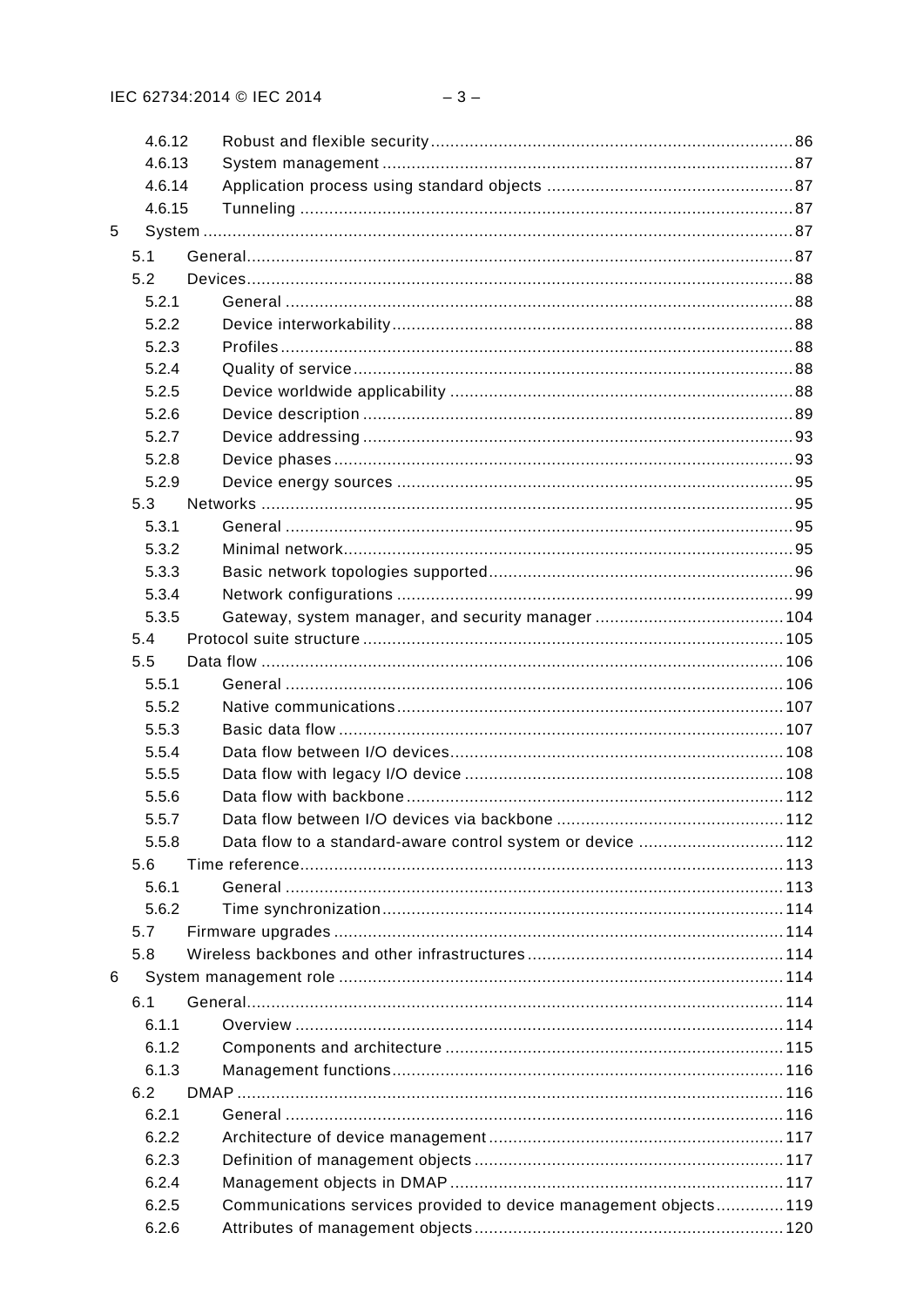|                | 6.2.7  |                                                                             |  |
|----------------|--------|-----------------------------------------------------------------------------|--|
|                | 6.2.8  | Functions of device management and layer management  130                    |  |
|                | 6.3    |                                                                             |  |
|                | 6.3.1  |                                                                             |  |
|                | 6.3.2  |                                                                             |  |
|                | 6.3.3  |                                                                             |  |
|                | 6.3.4  |                                                                             |  |
|                | 6.3.5  |                                                                             |  |
|                | 6.3.6  |                                                                             |  |
|                | 6.3.7  |                                                                             |  |
|                | 6.3.8  |                                                                             |  |
|                | 6.3.9  |                                                                             |  |
|                | 6.3.10 |                                                                             |  |
|                | 6.3.11 |                                                                             |  |
|                | 6.3.12 |                                                                             |  |
|                | 6.3.13 |                                                                             |  |
|                | 6.3.14 |                                                                             |  |
|                | 6.3.15 | Operational interaction with plant operations or maintenance personnel  196 |  |
| $\overline{7}$ |        |                                                                             |  |
|                | 7.1    |                                                                             |  |
|                | 7.2    |                                                                             |  |
|                | 7.2.1  |                                                                             |  |
|                | 7.2.2  |                                                                             |  |
|                | 7.3    |                                                                             |  |
|                | 7.3.1  |                                                                             |  |
|                | 7.3.2  |                                                                             |  |
|                | 7.3.3  |                                                                             |  |
|                | 7.4    |                                                                             |  |
|                | 7.4.1  |                                                                             |  |
|                | 7.4.2  |                                                                             |  |
|                | 7.4.3  |                                                                             |  |
|                | 7.4.4  | Joining process steps common for symmetric-key and asymmetric-key           |  |
|                |        |                                                                             |  |
|                | 7.4.5  |                                                                             |  |
|                | 7.4.6  |                                                                             |  |
|                | 7.4.7  |                                                                             |  |
|                | 7.5    |                                                                             |  |
|                | 7.5.1  |                                                                             |  |
|                | 7.5.2  |                                                                             |  |
|                | 7.5.3  | Application protocol data unit protection using the master key268           |  |
|                | 7.5.4  | Proxy security management object methods related to the session             |  |
|                | 7.6    |                                                                             |  |
|                | 7.6.1  |                                                                             |  |
|                | 7.6.2  |                                                                             |  |
|                | 7.6.3  | Device security management object methods related to T-key update 272       |  |
|                | 7.6.4  |                                                                             |  |
|                | 7.7    |                                                                             |  |
|                | 7.7.1  |                                                                             |  |
|                |        |                                                                             |  |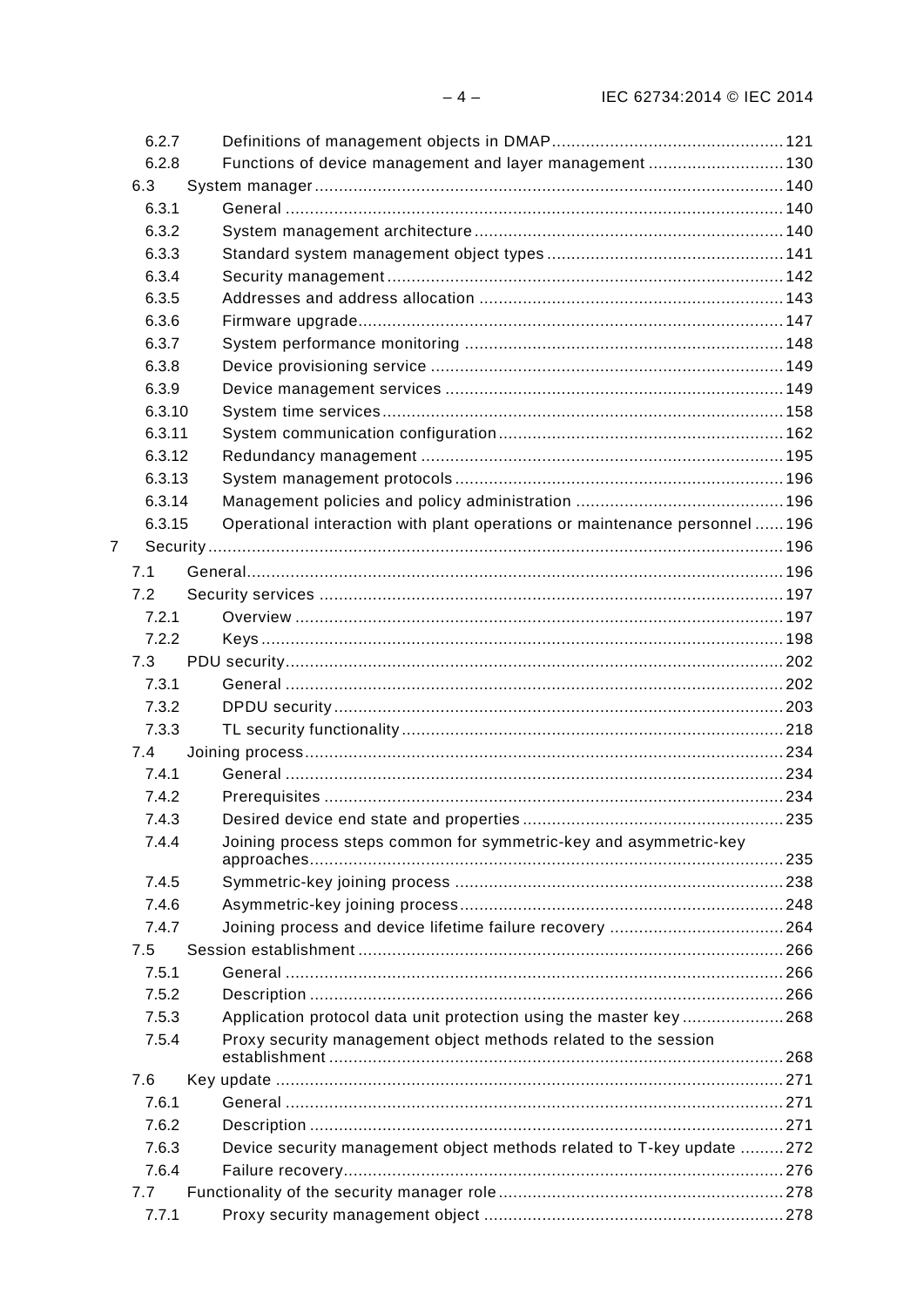|   | 7.7.2        | Authorization of network devices and generation or derivation of initial |  |
|---|--------------|--------------------------------------------------------------------------|--|
|   | 7.7.3        |                                                                          |  |
|   | 7.7.4        |                                                                          |  |
|   | 7.8          |                                                                          |  |
|   | 7.8.1        |                                                                          |  |
|   | 7.8.2        |                                                                          |  |
|   |              |                                                                          |  |
|   | 7.8.3        |                                                                          |  |
|   | 7.8.4        |                                                                          |  |
|   | 7.9<br>7.9.1 |                                                                          |  |
|   |              | Parameters on transport service requests that relate to security283      |  |
|   | 7.9.2        |                                                                          |  |
|   | 7.9.3        |                                                                          |  |
|   | 7.10         | Security statistics collection, threat detection, and reporting286       |  |
|   | 7.11         |                                                                          |  |
|   | 7.11.1       |                                                                          |  |
|   | 7.11.2       |                                                                          |  |
|   | 7.11.3       |                                                                          |  |
|   | 7.11.4       |                                                                          |  |
| 8 |              |                                                                          |  |
|   | 8.1          |                                                                          |  |
|   | 8.2          |                                                                          |  |
|   | 8.2.1        |                                                                          |  |
|   | 8.2.2        |                                                                          |  |
|   | 8.2.3        |                                                                          |  |
| 9 |              |                                                                          |  |
|   | 9.1          |                                                                          |  |
|   | 9.1.1        |                                                                          |  |
|   | 9.1.2        |                                                                          |  |
|   | 9.1.3        |                                                                          |  |
|   | 9.1.4        |                                                                          |  |
|   | 9.1.5        |                                                                          |  |
|   | 9.1.6        |                                                                          |  |
|   | 9.1.7        | Slotted-channel-hopping, slow-channel-hopping, and timeslots 306         |  |
|   | 9.1.8        |                                                                          |  |
|   | 9.1.9        |                                                                          |  |
|   | 9.1.10       |                                                                          |  |
|   | 9.1.11       |                                                                          |  |
|   | 9.1.12       |                                                                          |  |
|   | 9.1.13       |                                                                          |  |
|   | 9.1.14       |                                                                          |  |
|   | 9.1.15       |                                                                          |  |
|   | 9.1.16       |                                                                          |  |
|   | 9.1.17       |                                                                          |  |
|   | 9.2          |                                                                          |  |
|   | 9.2.1        |                                                                          |  |
|   | 9.2.2        |                                                                          |  |
|   | 9.2.3        |                                                                          |  |
|   | 9.2.4        |                                                                          |  |
|   |              |                                                                          |  |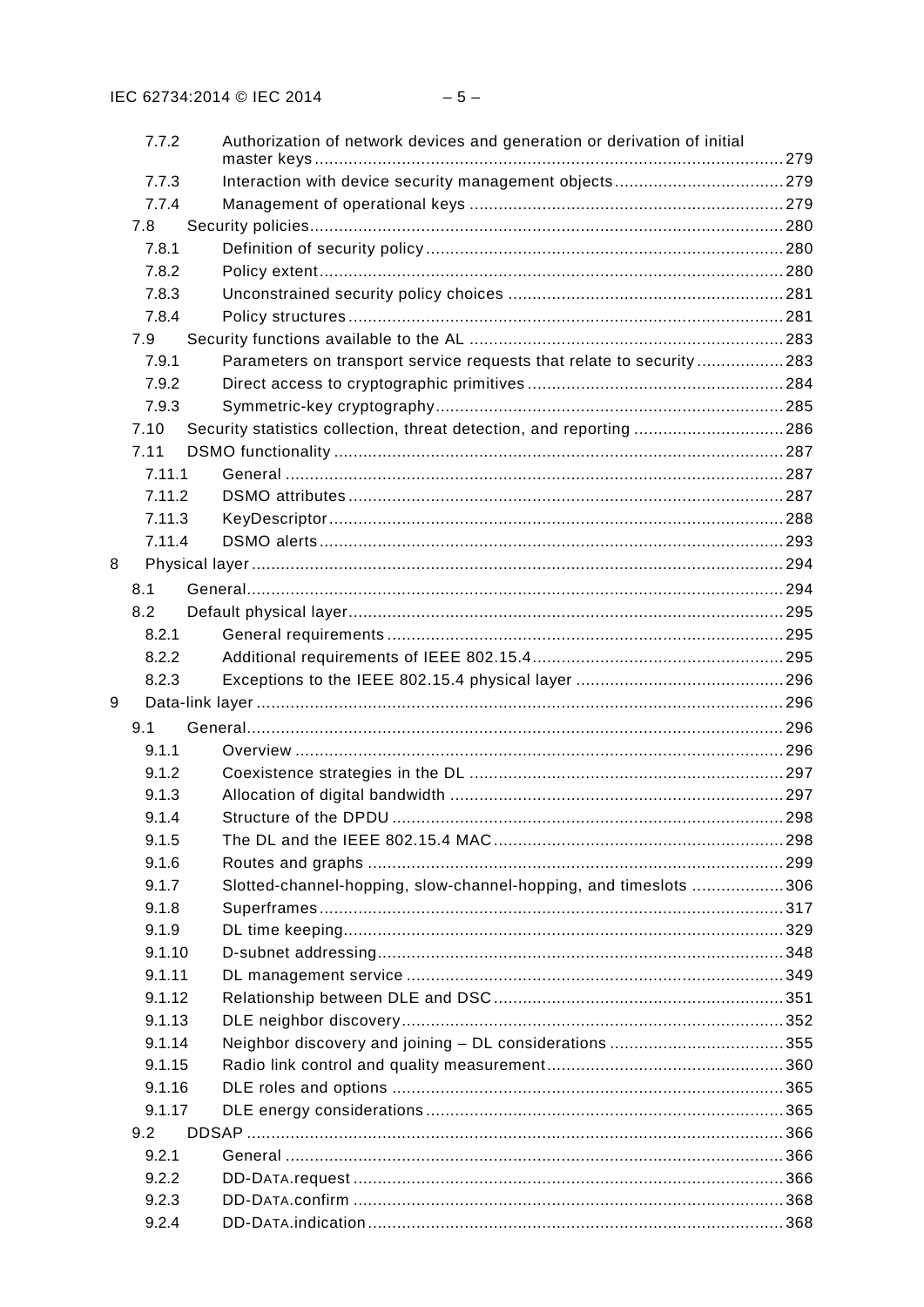|    | 9.3    |  |  |
|----|--------|--|--|
|    | 9.3.1  |  |  |
|    | 9.3.2  |  |  |
|    | 9.3.3  |  |  |
|    | 9.3.4  |  |  |
|    | 9.3.5  |  |  |
|    | 9.4    |  |  |
|    | 9.4.1  |  |  |
|    | 9.4.2  |  |  |
|    | 9.4.3  |  |  |
|    | 9.5    |  |  |
|    | 9.5.1  |  |  |
|    | 9.5.2  |  |  |
|    | 9.6    |  |  |
|    | 9.6.1  |  |  |
|    | 9.6.2  |  |  |
| 10 |        |  |  |
|    | 10.1   |  |  |
|    | 10.2   |  |  |
|    | 10.2.1 |  |  |
|    | 10.2.2 |  |  |
|    | 10.2.3 |  |  |
|    | 10.2.4 |  |  |
|    | 10.2.5 |  |  |
|    | 10.2.6 |  |  |
|    | 10.2.7 |  |  |
|    | 10.3   |  |  |
|    | 10.3.1 |  |  |
|    | 10.3.2 |  |  |
|    | 10.3.3 |  |  |
|    | 10.3.4 |  |  |
|    | 10.4   |  |  |
|    | 10.4.1 |  |  |
|    | 10.4.2 |  |  |
|    | 10.4.3 |  |  |
|    | 10.5   |  |  |
|    | 10.5.1 |  |  |
|    | 10.5.2 |  |  |
|    | 10.5.3 |  |  |
|    | 10.5.4 |  |  |
|    | 10.5.5 |  |  |
| 11 |        |  |  |
|    |        |  |  |
|    | 11.1   |  |  |
|    | 11.2   |  |  |
|    | 11.3   |  |  |
|    | 11.3.1 |  |  |
|    | 11.3.2 |  |  |
|    | 11.4   |  |  |
|    | 11.4.1 |  |  |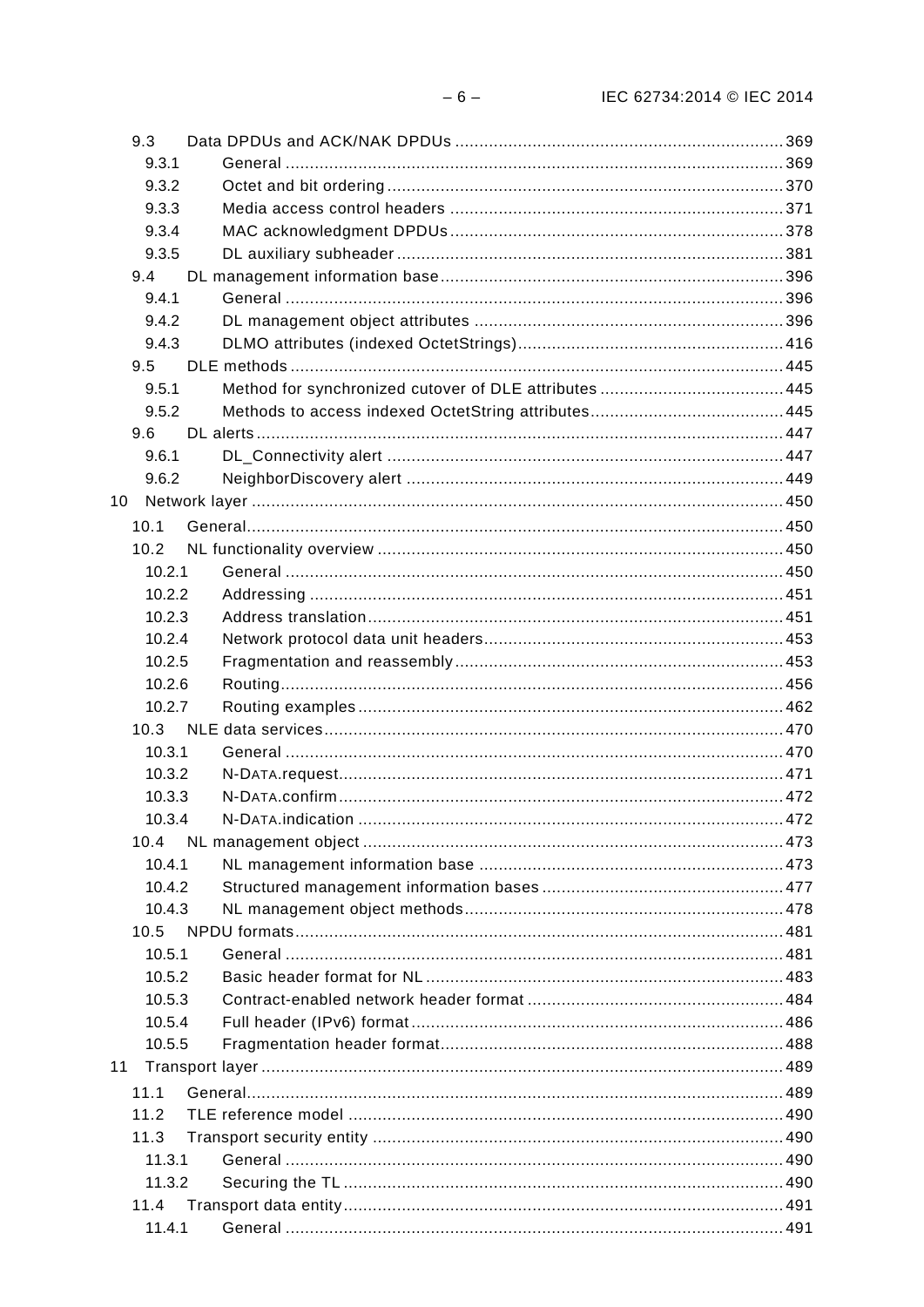| 11.4.2  |                                                          |  |
|---------|----------------------------------------------------------|--|
| 11.4.3  |                                                          |  |
| 11.4.4  |                                                          |  |
| 11.4.5  |                                                          |  |
|         |                                                          |  |
| 11.5.1  |                                                          |  |
| 11.5.2  | Header compression - User datagram protocol encoding 496 |  |
| 11.5.3  |                                                          |  |
| 11.6    |                                                          |  |
| 11.6.1  |                                                          |  |
| 11.6.2  |                                                          |  |
| 12      |                                                          |  |
| 12.1    |                                                          |  |
| 12.2    |                                                          |  |
| 12.3    |                                                          |  |
| 12.4    |                                                          |  |
| 12.4.1  |                                                          |  |
| 12.4.2  |                                                          |  |
| 12.4.3  |                                                          |  |
| 12.4.4  |                                                          |  |
| 12.5    |                                                          |  |
| 12.6    |                                                          |  |
| 12.6.1  |                                                          |  |
| 12.6.2  |                                                          |  |
| 12.6.3  |                                                          |  |
| 12.6.4  |                                                          |  |
| 12.7    |                                                          |  |
| 12.8    |                                                          |  |
| 12.9    |                                                          |  |
|         |                                                          |  |
|         |                                                          |  |
| 12.10.2 |                                                          |  |
|         |                                                          |  |
| 12.11.1 |                                                          |  |
| 12.11.2 |                                                          |  |
| 12.11.3 |                                                          |  |
| 12.11.4 |                                                          |  |
|         |                                                          |  |
| 12.12.1 |                                                          |  |
| 12.12.2 |                                                          |  |
| 12.12.3 |                                                          |  |
| 12.12.4 |                                                          |  |
| 12.12.5 |                                                          |  |
|         |                                                          |  |
| 12.13.1 |                                                          |  |
| 12.13.2 |                                                          |  |
| 12.13.3 |                                                          |  |
| 12.13.4 |                                                          |  |
| 12.13.5 |                                                          |  |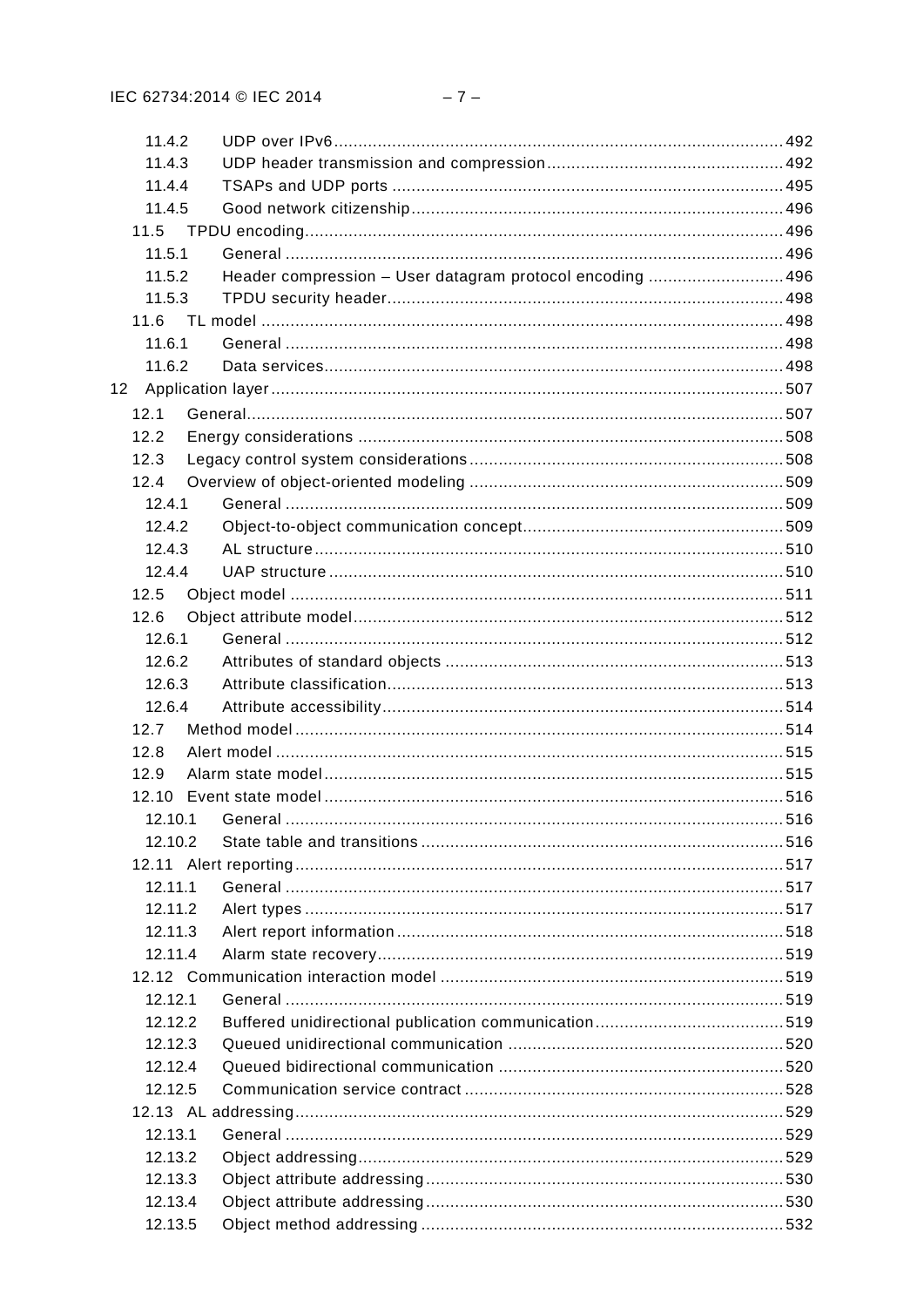| 12.15.1 |                                                                      |  |
|---------|----------------------------------------------------------------------|--|
| 12.15.2 |                                                                      |  |
|         |                                                                      |  |
| 12.16.1 |                                                                      |  |
| 12.16.2 |                                                                      |  |
| 12.16.3 |                                                                      |  |
|         |                                                                      |  |
| 12.17.1 |                                                                      |  |
| 12.17.2 | Publish/subscribe application communication model574                 |  |
| 12.17.3 |                                                                      |  |
| 12.17.4 |                                                                      |  |
| 12.17.5 | Unscheduled acyclic queued unidirectional messages (source/sink) 596 |  |
| 12.17.6 |                                                                      |  |
|         |                                                                      |  |
| 12.18.1 |                                                                      |  |
| 12.18.2 |                                                                      |  |
| 12.18.3 |                                                                      |  |
|         |                                                                      |  |
| 12.19.1 |                                                                      |  |
| 12.19.2 | Application sublayer handling of malformed application protocol data |  |
|         |                                                                      |  |
| 12.19.3 |                                                                      |  |
| 12.19.4 |                                                                      |  |
| 12.19.5 |                                                                      |  |
| 12.19.6 |                                                                      |  |
| 12.19.7 |                                                                      |  |
| 12.19.8 |                                                                      |  |
|         |                                                                      |  |
| 12.20.1 |                                                                      |  |
| 12.20.2 |                                                                      |  |
| 12.20.3 |                                                                      |  |
| 12.20.4 |                                                                      |  |
| 12.20.5 |                                                                      |  |
| 12.20.6 |                                                                      |  |
|         |                                                                      |  |
| 12.21.1 |                                                                      |  |
| 12.21.2 |                                                                      |  |
|         |                                                                      |  |
| 12.22.1 |                                                                      |  |
| 12.22.2 |                                                                      |  |
| 12.22.3 |                                                                      |  |
| 12.22.4 |                                                                      |  |
|         |                                                                      |  |
| 12.23.1 |                                                                      |  |
| 12.23.2 |                                                                      |  |
| 12.23.3 |                                                                      |  |
| 12.23.4 |                                                                      |  |
|         |                                                                      |  |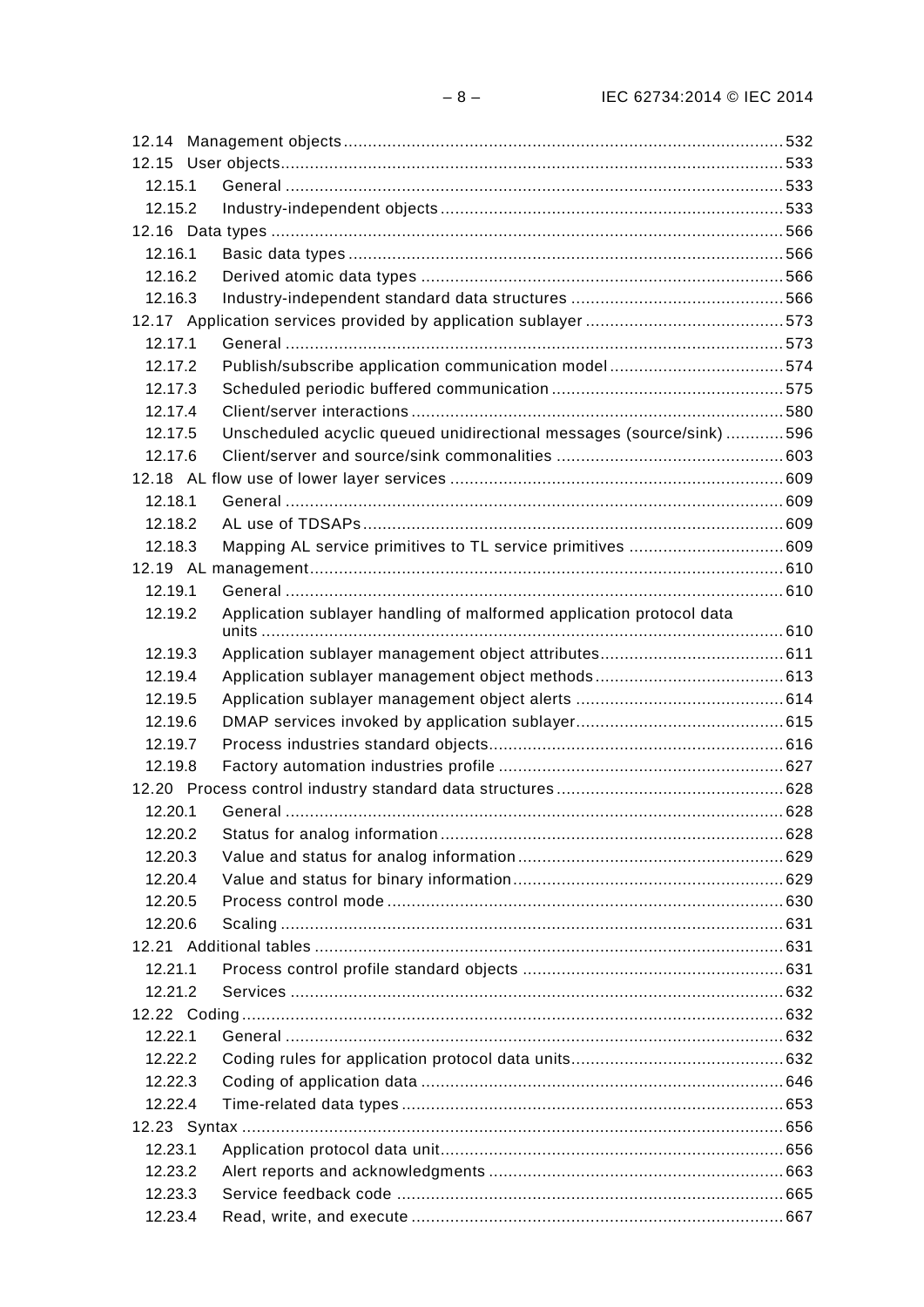| 12.23.5      |                                                                             |  |
|--------------|-----------------------------------------------------------------------------|--|
| 12.23.6      |                                                                             |  |
|              |                                                                             |  |
| 12.24.1      |                                                                             |  |
| 12.24.2      |                                                                             |  |
| 13           |                                                                             |  |
| 13.1         |                                                                             |  |
| 13.2         | Terms and definitions for devices with various roles or states 669          |  |
| 13.3         |                                                                             |  |
| 13.4         |                                                                             |  |
| 13.5         |                                                                             |  |
| 13.6         |                                                                             |  |
|              |                                                                             |  |
| 13.6.1       |                                                                             |  |
| 13.6.2       | Provisioning over-the-air using asymmetric cryptography673                  |  |
| 13.6.3       | Provisioning over-the-air using an open symmetric join key 674              |  |
| 13.7         |                                                                             |  |
| 13.8         | Device management application protocol objects used during provisioning 679 |  |
| 13.9         |                                                                             |  |
| 13.9.1       |                                                                             |  |
| 13.9.2       |                                                                             |  |
|              |                                                                             |  |
| 13.10.1      |                                                                             |  |
| 13.10.2      | Device provisioning service object structured attributes 692                |  |
| 13.10.3      |                                                                             |  |
| 13.10.4      |                                                                             |  |
| 13.10.5      |                                                                             |  |
|              |                                                                             |  |
| 13.11.1      |                                                                             |  |
| 13.11.2      |                                                                             |  |
|              |                                                                             |  |
|              |                                                                             |  |
| A.2          |                                                                             |  |
| A.3          |                                                                             |  |
|              |                                                                             |  |
| B.1          |                                                                             |  |
| <b>B.1.1</b> |                                                                             |  |
| <b>B.1.2</b> |                                                                             |  |
| <b>B.1.3</b> |                                                                             |  |
| <b>B.1.4</b> |                                                                             |  |
| <b>B.1.5</b> |                                                                             |  |
| B.2          |                                                                             |  |
| B.3          |                                                                             |  |
| B.4          |                                                                             |  |
| <b>B.5</b>   |                                                                             |  |
| B.6          |                                                                             |  |
| B.6.1        |                                                                             |  |
| B.6.2        |                                                                             |  |
| <b>B.7</b>   |                                                                             |  |
| <b>B.8</b>   |                                                                             |  |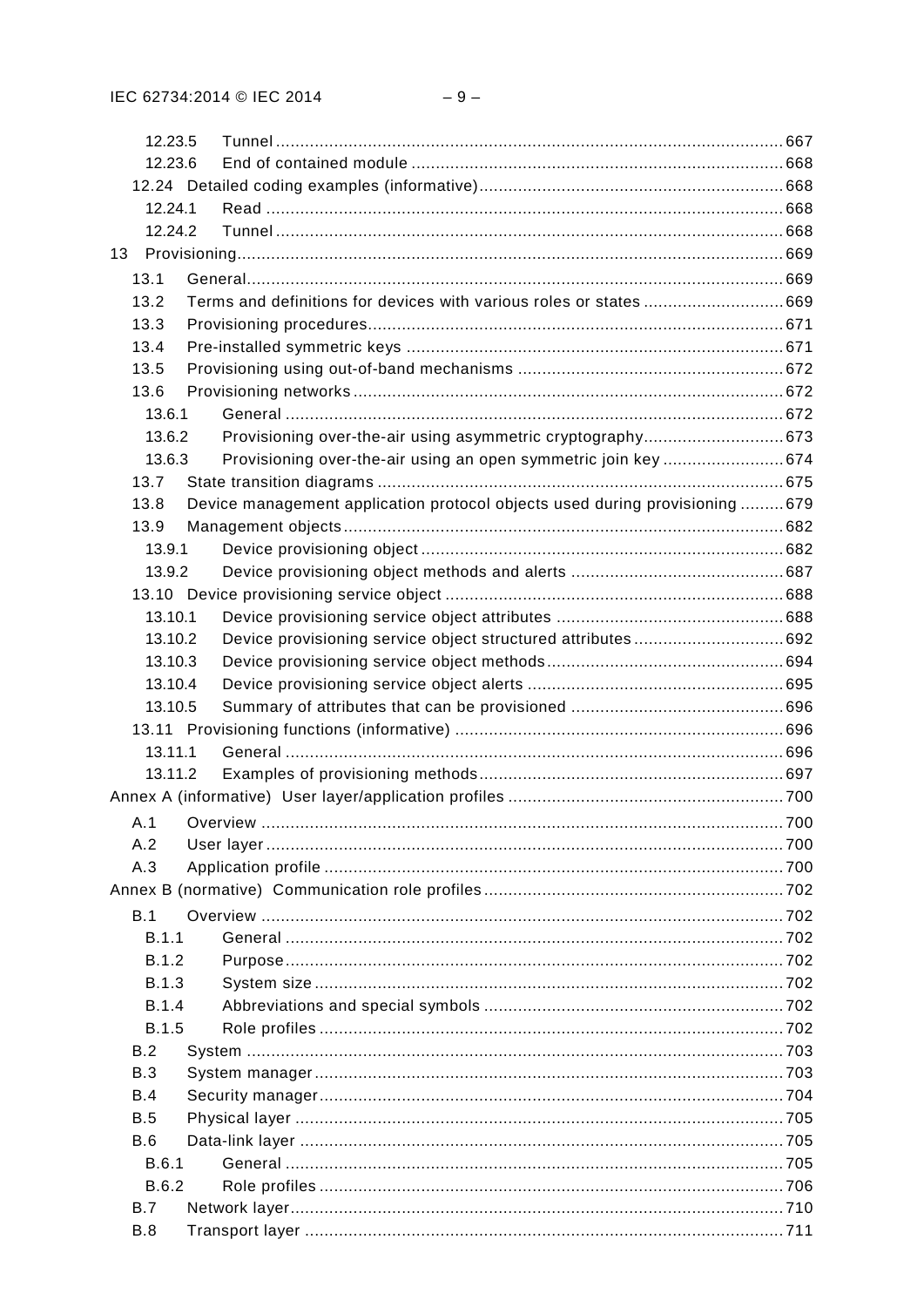| <b>B.9</b>  |                                                                                  |  |
|-------------|----------------------------------------------------------------------------------|--|
| <b>B.10</b> |                                                                                  |  |
| <b>B.11</b> |                                                                                  |  |
|             |                                                                                  |  |
| C.1         |                                                                                  |  |
| C.2         |                                                                                  |  |
| C.2.1       |                                                                                  |  |
| C.2.2       |                                                                                  |  |
| C.2.3       | Other uploading and downloading alarms (human or automated action)716            |  |
| C.3         |                                                                                  |  |
| C.3.1       |                                                                                  |  |
| C.3.2       |                                                                                  |  |
| C.3.3       |                                                                                  |  |
| C.3.4       |                                                                                  |  |
| C.3.5       |                                                                                  |  |
| C.3.6       |                                                                                  |  |
|             |                                                                                  |  |
| D.1         |                                                                                  |  |
| D.2         |                                                                                  |  |
| D.3         |                                                                                  |  |
| D.4         |                                                                                  |  |
| D.5         |                                                                                  |  |
| D.6         |                                                                                  |  |
| D.7         |                                                                                  |  |
| D.8         |                                                                                  |  |
| D.9         |                                                                                  |  |
|             |                                                                                  |  |
| E.1         |                                                                                  |  |
| E.2         |                                                                                  |  |
| E.3         |                                                                                  |  |
| E.3.1       |                                                                                  |  |
| E.3.2       |                                                                                  |  |
| E.3.3       |                                                                                  |  |
|             |                                                                                  |  |
|             | Annex F (normative) Basic security concepts - Notation and representation730     |  |
| F.1         |                                                                                  |  |
| F.2         |                                                                                  |  |
| F.3         |                                                                                  |  |
|             | Annex G (informative) Using certificate chains for over-the-air provisioning 731 |  |
|             |                                                                                  |  |
| H.1         |                                                                                  |  |
| H.1.1       |                                                                                  |  |
| H.1.2       |                                                                                  |  |
| H.1.3       |                                                                                  |  |
| H.1.4       |                                                                                  |  |
| H.1.5       |                                                                                  |  |
| H.1.6       |                                                                                  |  |
| H.1.7       | Specialized keyed hash function for message authentication 733                   |  |
| H.1.8       |                                                                                  |  |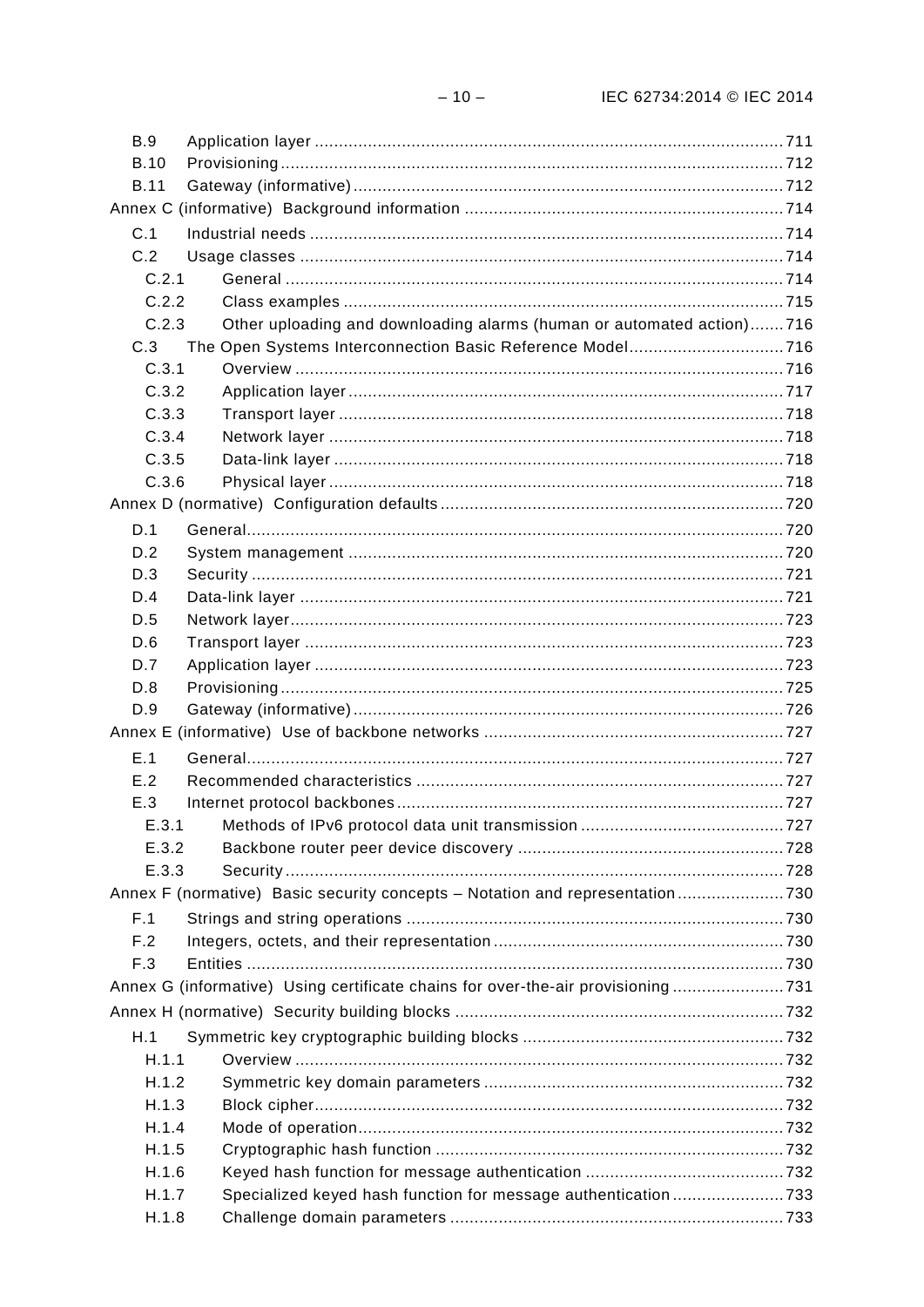| H.2    |                                                                               |  |
|--------|-------------------------------------------------------------------------------|--|
| H.2.1  |                                                                               |  |
| H.2.2  |                                                                               |  |
| H.2.3  |                                                                               |  |
| H.2.4  |                                                                               |  |
| H.3    |                                                                               |  |
| H.3.1  |                                                                               |  |
| H.3.2  |                                                                               |  |
| H.3.3  |                                                                               |  |
| H.3.4  |                                                                               |  |
| H.4    |                                                                               |  |
| H.4.1  |                                                                               |  |
| H.4.2  |                                                                               |  |
| H.5    |                                                                               |  |
| H.5.1  |                                                                               |  |
| H.5.2  |                                                                               |  |
| H.6    |                                                                               |  |
| H.6.1  |                                                                               |  |
| H.6.2  |                                                                               |  |
| H.6.3  |                                                                               |  |
| H.7    |                                                                               |  |
| H.8    |                                                                               |  |
| H.9    |                                                                               |  |
| H.10   |                                                                               |  |
| H.10.1 |                                                                               |  |
| H.10.2 | Elliptic curve cryptography manual certificate generation transformation740   |  |
| H.10.3 | Elliptic curve cryptography manual certificate processing transformation  740 |  |
|        |                                                                               |  |
| 1.1    |                                                                               |  |
| 1.2    |                                                                               |  |
| 1.3    |                                                                               |  |
| 1.4    |                                                                               |  |
| 1.5    |                                                                               |  |
|        |                                                                               |  |
| J.1    |                                                                               |  |
| J.1.1  |                                                                               |  |
| J.1.2  |                                                                               |  |
| J.1.3  |                                                                               |  |
| J.1.4  |                                                                               |  |
| J.1.5  |                                                                               |  |
| J.1.6  |                                                                               |  |
| J.2    |                                                                               |  |
|        |                                                                               |  |
|        |                                                                               |  |
|        | Annex M (normative) Identification of tunneled legacy fieldbus protocols 759  |  |
|        |                                                                               |  |
|        |                                                                               |  |
| N.1    |                                                                               |  |
| N.2    |                                                                               |  |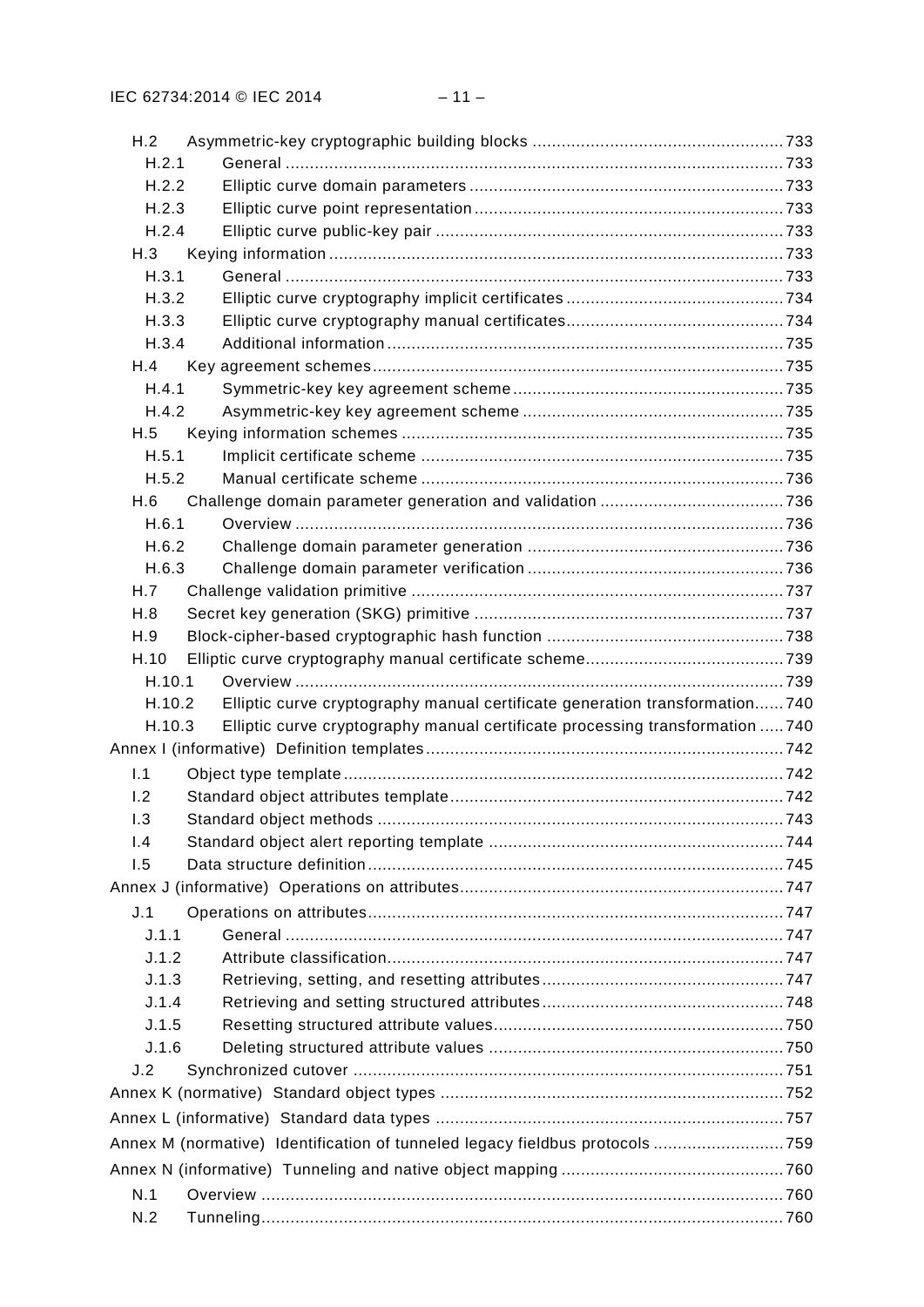| N.3    |                                                                       |     |
|--------|-----------------------------------------------------------------------|-----|
| N.4    |                                                                       |     |
| N.5    |                                                                       |     |
|        |                                                                       |     |
| O.1    |                                                                       |     |
| O.2    |                                                                       |     |
| O.3    |                                                                       |     |
| O.4    |                                                                       |     |
| O.5    |                                                                       |     |
|        | Annex P (informative) Exemplary GIAP adaptations for this standard766 |     |
| P.1    |                                                                       |     |
| P.2    |                                                                       |     |
| P.3    |                                                                       |     |
| P.4    |                                                                       |     |
| P.5    |                                                                       |     |
| P.6    |                                                                       |     |
| P.7    |                                                                       |     |
| P.8    |                                                                       |     |
| P.9    |                                                                       |     |
| P.10   |                                                                       |     |
| P.11   |                                                                       |     |
| P.12   |                                                                       |     |
| P.12.1 |                                                                       |     |
| P.12.2 |                                                                       |     |
| P.12.3 |                                                                       |     |
| P.13   |                                                                       |     |
| P.13.1 |                                                                       |     |
| P.13.2 |                                                                       |     |
| P.13.3 |                                                                       |     |
| P.14   |                                                                       |     |
| P 15   | Alert                                                                 | 769 |
| P.16   |                                                                       |     |
| P.17   |                                                                       |     |
|        | Annex Q (informative) Exemplary GIAP adaptations for IEC 62591 771    |     |
| Q.1    |                                                                       |     |
| Q.1.1  |                                                                       |     |
| Q.1.2  |                                                                       |     |
| Q.1.3  |                                                                       |     |
| Q.1.4  |                                                                       |     |
| Q.1.5  |                                                                       |     |
| Q.1.6  |                                                                       |     |
| Q.1.7  |                                                                       |     |
| Q.2    |                                                                       |     |
| Q.3    |                                                                       |     |
| Q.4    |                                                                       |     |
| Q.5    |                                                                       |     |
| Q.6    |                                                                       |     |
| Q.7    |                                                                       |     |
| Q.8    |                                                                       |     |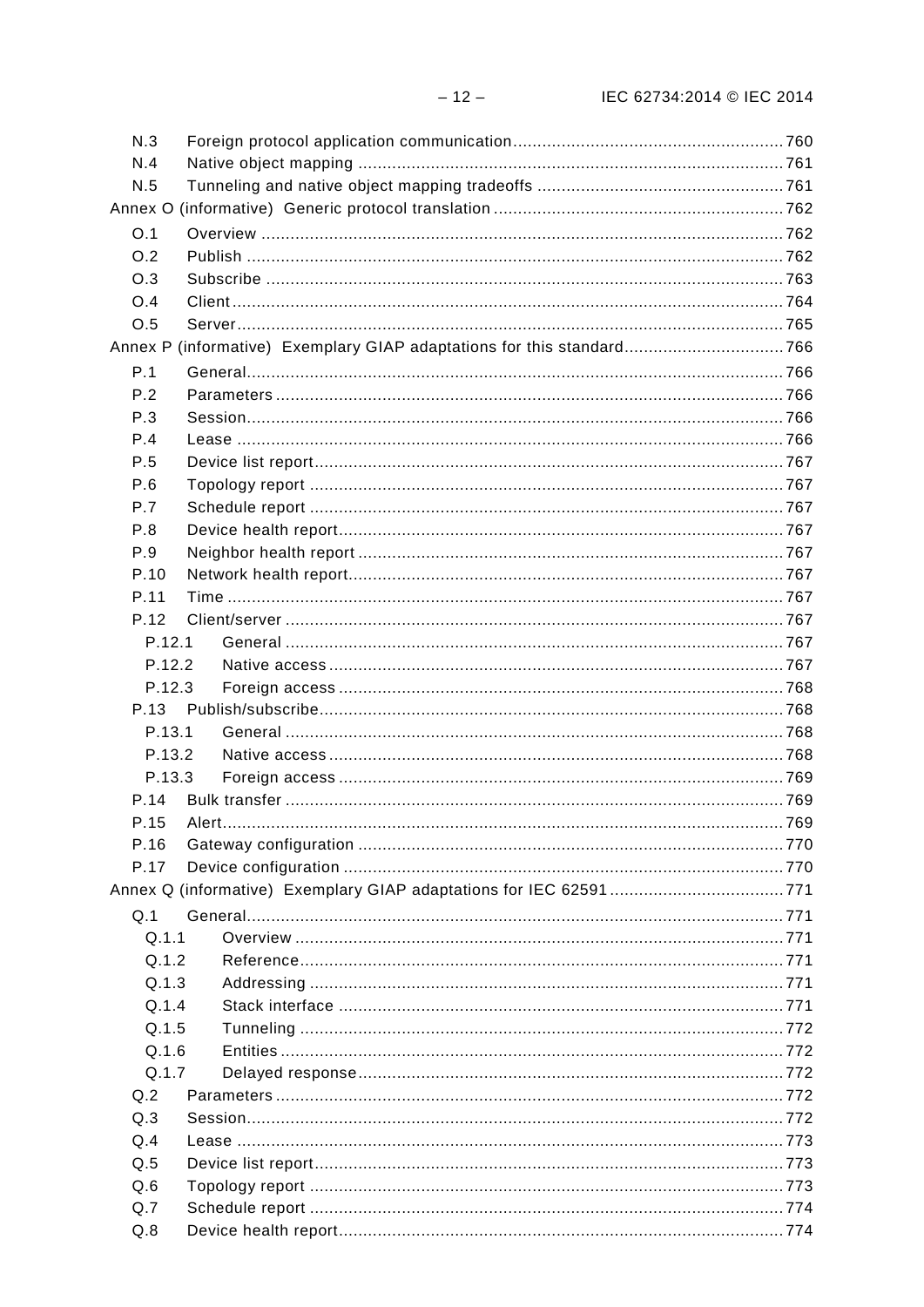| Q.9    |                                                                                 |  |
|--------|---------------------------------------------------------------------------------|--|
| Q.10   |                                                                                 |  |
| Q.11   |                                                                                 |  |
| Q.12   |                                                                                 |  |
| Q.13   |                                                                                 |  |
| Q.13.1 |                                                                                 |  |
| Q.13.2 |                                                                                 |  |
| Q.13.3 |                                                                                 |  |
| Q.14   |                                                                                 |  |
| Q.15   |                                                                                 |  |
| Q.16   |                                                                                 |  |
| Q.17   |                                                                                 |  |
|        | Annex R (informative) Host system interface to standard-compliant devices via a |  |
| R.1    |                                                                                 |  |
| R.1.1  |                                                                                 |  |
| R.1.2  |                                                                                 |  |
| R.1.3  |                                                                                 |  |
| R.1.4  |                                                                                 |  |
| R.1.5  |                                                                                 |  |
| R.2    |                                                                                 |  |
| R.2.1  |                                                                                 |  |
| R.2.2  |                                                                                 |  |
| R.2.3  |                                                                                 |  |
| R.3    |                                                                                 |  |
| R.3.1  |                                                                                 |  |
| R.3.2  | Host configuration using electronic device description language781              |  |
| R.3.3  | Host configuration using field device tool/device type manager782               |  |
| R.4    |                                                                                 |  |
| R.4.1  |                                                                                 |  |
| R.4.2  |                                                                                 |  |
| R.4.3  |                                                                                 |  |
| R.4.4  |                                                                                 |  |
| R.5    |                                                                                 |  |
| R.5.1  |                                                                                 |  |
| R.5.2  |                                                                                 |  |
| R.5.3  |                                                                                 |  |
| R.5.4  |                                                                                 |  |
| R.5.5  |                                                                                 |  |
| R.5.6  |                                                                                 |  |
| R.6    |                                                                                 |  |
| R.6.1  |                                                                                 |  |
| R.6.2  |                                                                                 |  |
| R.6.3  |                                                                                 |  |
| R.6.4  |                                                                                 |  |
|        |                                                                                 |  |
|        |                                                                                 |  |
| S.1    |                                                                                 |  |
| S.1.1  |                                                                                 |  |
| S.1.2  |                                                                                 |  |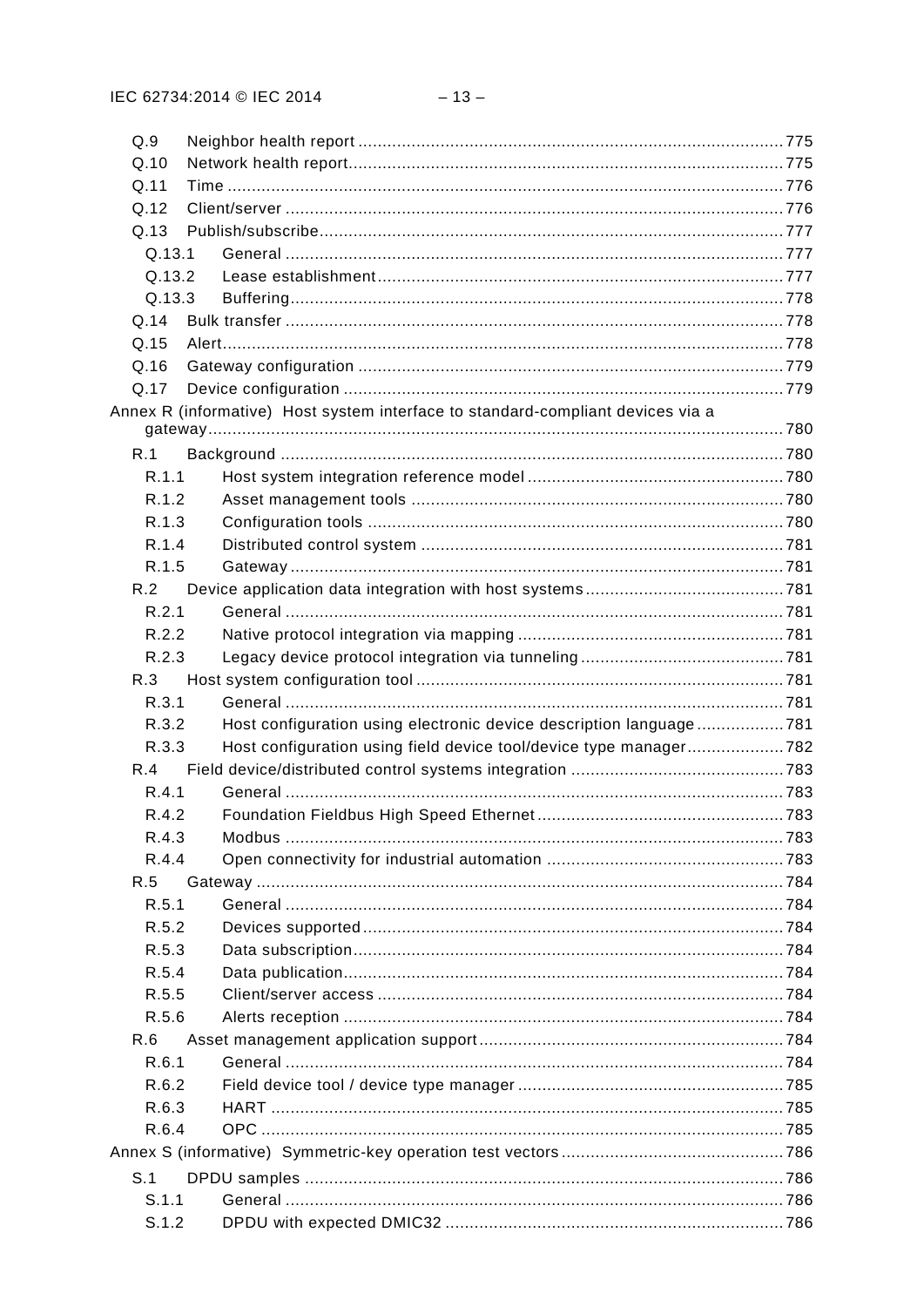| S.1.3 |                                                                           |  |
|-------|---------------------------------------------------------------------------|--|
| S.2   |                                                                           |  |
| S.2.1 |                                                                           |  |
| S.2.2 |                                                                           |  |
| S.2.3 |                                                                           |  |
|       | Annex T (informative) Data-link and network headers for join requests 789 |  |
| T.1   |                                                                           |  |
| T.2   |                                                                           |  |
| T.3   |                                                                           |  |
| T.4   |                                                                           |  |
|       |                                                                           |  |
| U.1   |                                                                           |  |
| U.1.1 |                                                                           |  |
| U.1.2 | Notional gateway protocol suite diagrams for native devices and           |  |
|       |                                                                           |  |
| U.1.3 |                                                                           |  |
| U.1.4 |                                                                           |  |
| U.2   |                                                                           |  |
| U.2.1 |                                                                           |  |
|       |                                                                           |  |

| U.2.2 |  |
|-------|--|
| U.2.3 |  |
| U.2.4 |  |
| U.3   |  |
| U.3.1 |  |
| U.3.2 |  |
| U.3.3 |  |
| U.3.4 |  |
| U.3.5 |  |
| U.3.6 |  |
| U.3.7 |  |
| U.3.8 |  |
|       |  |
|       |  |
|       |  |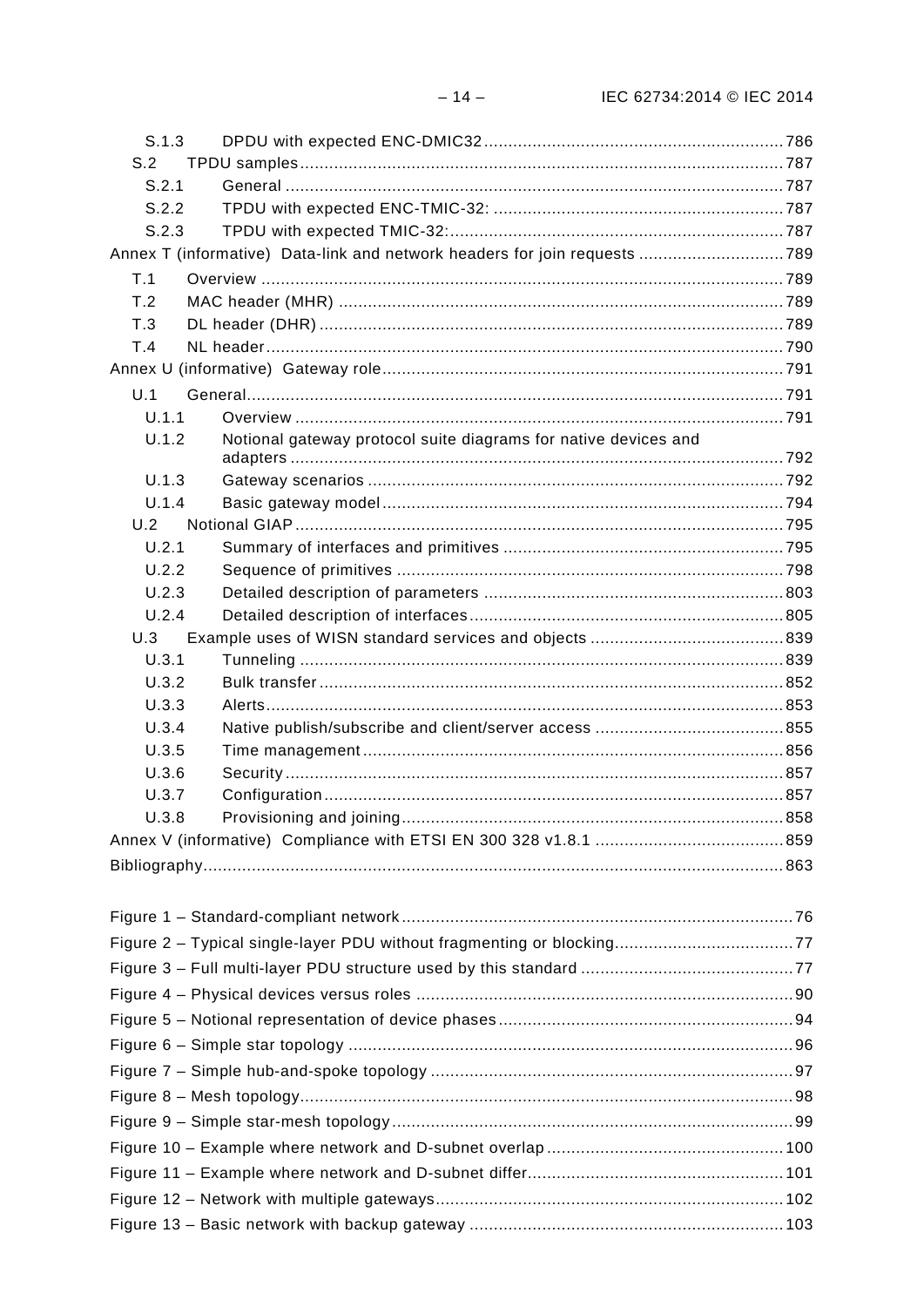| Figure 25 - Example of management SAP flow through standard protocol suite 120        |  |
|---------------------------------------------------------------------------------------|--|
|                                                                                       |  |
| Figure 27 - UAP-system manager interaction during contract establishment 163          |  |
|                                                                                       |  |
| Figure 29 - Contract source, destination, and intermediate devices 179                |  |
|                                                                                       |  |
|                                                                                       |  |
|                                                                                       |  |
|                                                                                       |  |
|                                                                                       |  |
|                                                                                       |  |
|                                                                                       |  |
|                                                                                       |  |
|                                                                                       |  |
|                                                                                       |  |
|                                                                                       |  |
|                                                                                       |  |
|                                                                                       |  |
|                                                                                       |  |
| Figure 44 – Example: Overview of the symmetric-key joining process239                 |  |
| Figure 45 – Example: Overview of the symmetric-key joining process of a backbone      |  |
|                                                                                       |  |
| Figure 47 – Example: Overview of the asymmetric-key joining process for a device with |  |
| Figure 48 - Example: Overview of the asymmetric-key joining process of a backbone     |  |
|                                                                                       |  |
| Figure 49 - Device state transitions for joining process and device lifetime 266      |  |
|                                                                                       |  |
|                                                                                       |  |
|                                                                                       |  |
|                                                                                       |  |
|                                                                                       |  |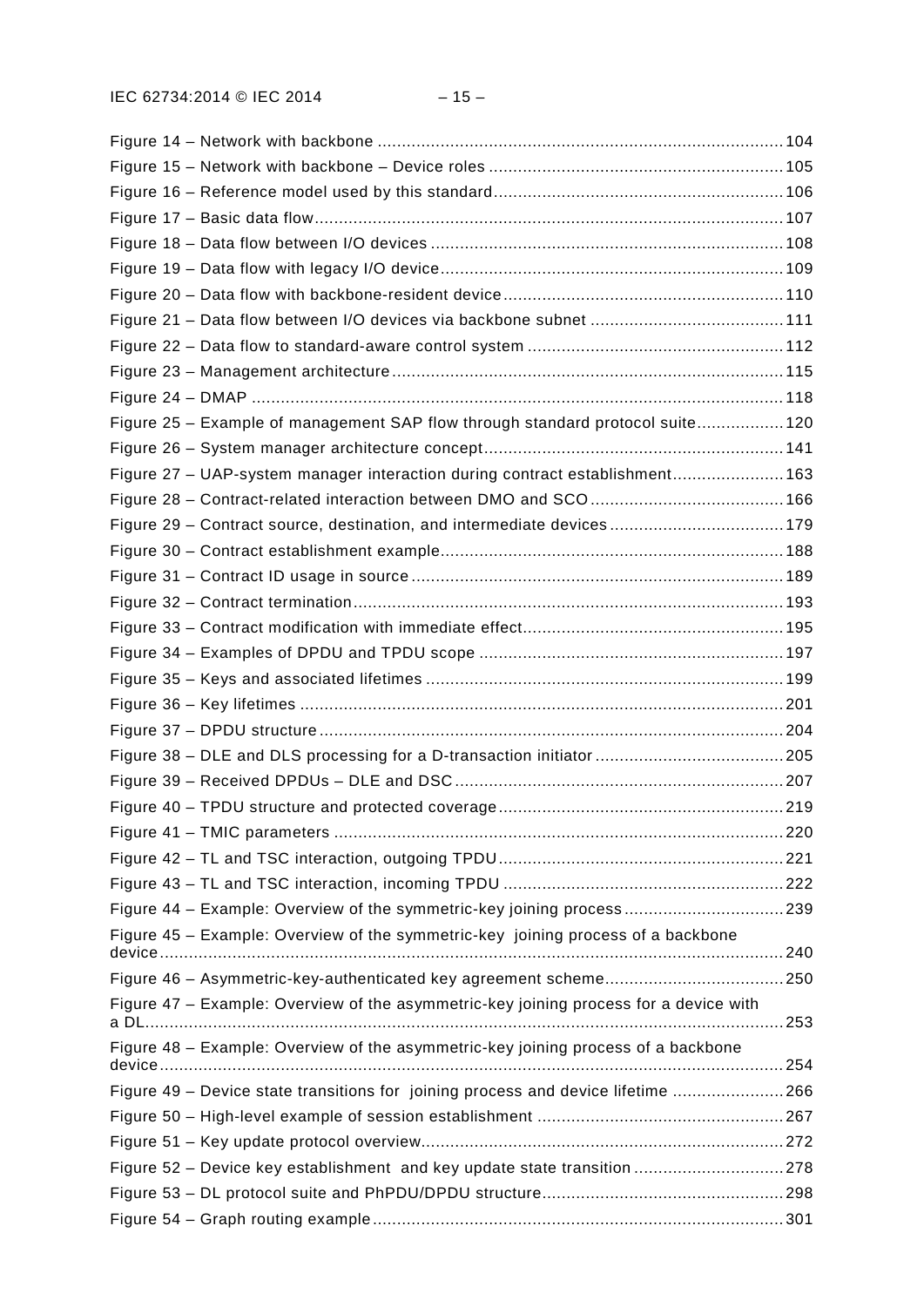| Figure 61 - Two groups of DLEs with different channel-hopping-pattern-offsets312 |  |
|----------------------------------------------------------------------------------|--|
| Figure 62 - Interleaved channel-hopping-pattern1 with sixteen different channel- |  |
| Figure 63 - Example timeslot allocation for slotted-channel-hopping314           |  |
|                                                                                  |  |
| Figure 65 - Hybrid mode with slotted-channel-hopping and slow-channel-hopping316 |  |
| Figure 66 – Combining slow-channel-hopping and slotted-channel-hopping316        |  |
| Figure 67 – Example of a three-timeslot superframe and how it repeats317         |  |
|                                                                                  |  |
|                                                                                  |  |
|                                                                                  |  |
|                                                                                  |  |
|                                                                                  |  |
| Figure 73 – Example configuration for avoiding collisions among routers 324      |  |
|                                                                                  |  |
|                                                                                  |  |
|                                                                                  |  |
|                                                                                  |  |
|                                                                                  |  |
|                                                                                  |  |
|                                                                                  |  |
|                                                                                  |  |
|                                                                                  |  |
|                                                                                  |  |
|                                                                                  |  |
|                                                                                  |  |
|                                                                                  |  |
|                                                                                  |  |
| Figure 87 - DL management SAP flow through standard protocol suite350            |  |
|                                                                                  |  |
|                                                                                  |  |
|                                                                                  |  |
|                                                                                  |  |
|                                                                                  |  |
|                                                                                  |  |
|                                                                                  |  |
|                                                                                  |  |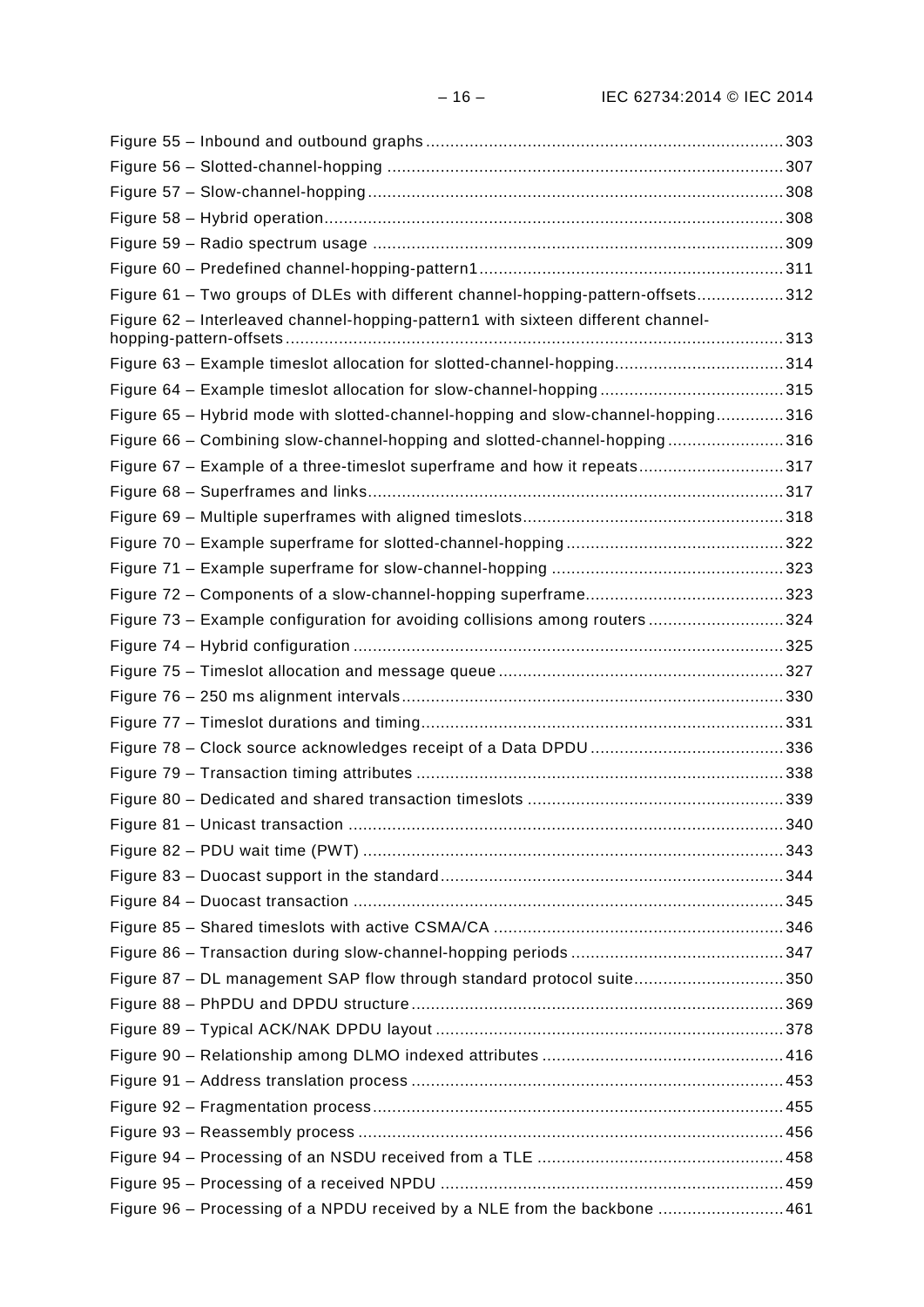| Figure 97 – Delivery of a received NPDU at its final destination NLE  462                |  |
|------------------------------------------------------------------------------------------|--|
| Figure 98 - Routing from a field device direct to a field-connected gateway without      |  |
| Figure 99 - Protocol suite diagram for routing from a field device direct to a field-    |  |
| Figure 100 - Routing an NPDU from a field device to a gateway via a backbone router  465 |  |
| Figure 101 - Protocol suite diagram for routing an APDU from a field device to a         |  |
| Figure 102 - Routing from a field device on one D-subnet to another field device on a    |  |
| Figure 103 - Protocol suite diagram for routing from an I/O device on one D-subnet to    |  |
| Figure 104 - Example of routing over an Ethernet backbone network 469                    |  |
| Figure 105 - Example of routing over a fieldbus backbone network  470                    |  |
|                                                                                          |  |
|                                                                                          |  |
|                                                                                          |  |
|                                                                                          |  |
|                                                                                          |  |
|                                                                                          |  |
|                                                                                          |  |
| Figure 113 - A successful example of multiple outstanding requests, with response        |  |
| Figure 114 - An example of multiple outstanding unordered requests, with second          |  |
| Figure 115 - An example of multiple outstanding ordered requests, with second write      |  |
| Figure 116 – Send window example 1, with current send window smaller than                |  |
| Figure 117 - Send window example 2, with current send window the same size as            |  |
| Figure 118 - Send window example 3, with current send window the same size as            |  |
|                                                                                          |  |
|                                                                                          |  |
|                                                                                          |  |
|                                                                                          |  |
|                                                                                          |  |
|                                                                                          |  |
|                                                                                          |  |
|                                                                                          |  |
| Figure 127 - Client/server model four-part interactions: Successful delivery 581         |  |
| Figure 128 – Client/server model four-part interactions: Request delivery failure 582    |  |
| Figure 129 - Client/server model four-part interactions: Response delivery failure582    |  |
|                                                                                          |  |
|                                                                                          |  |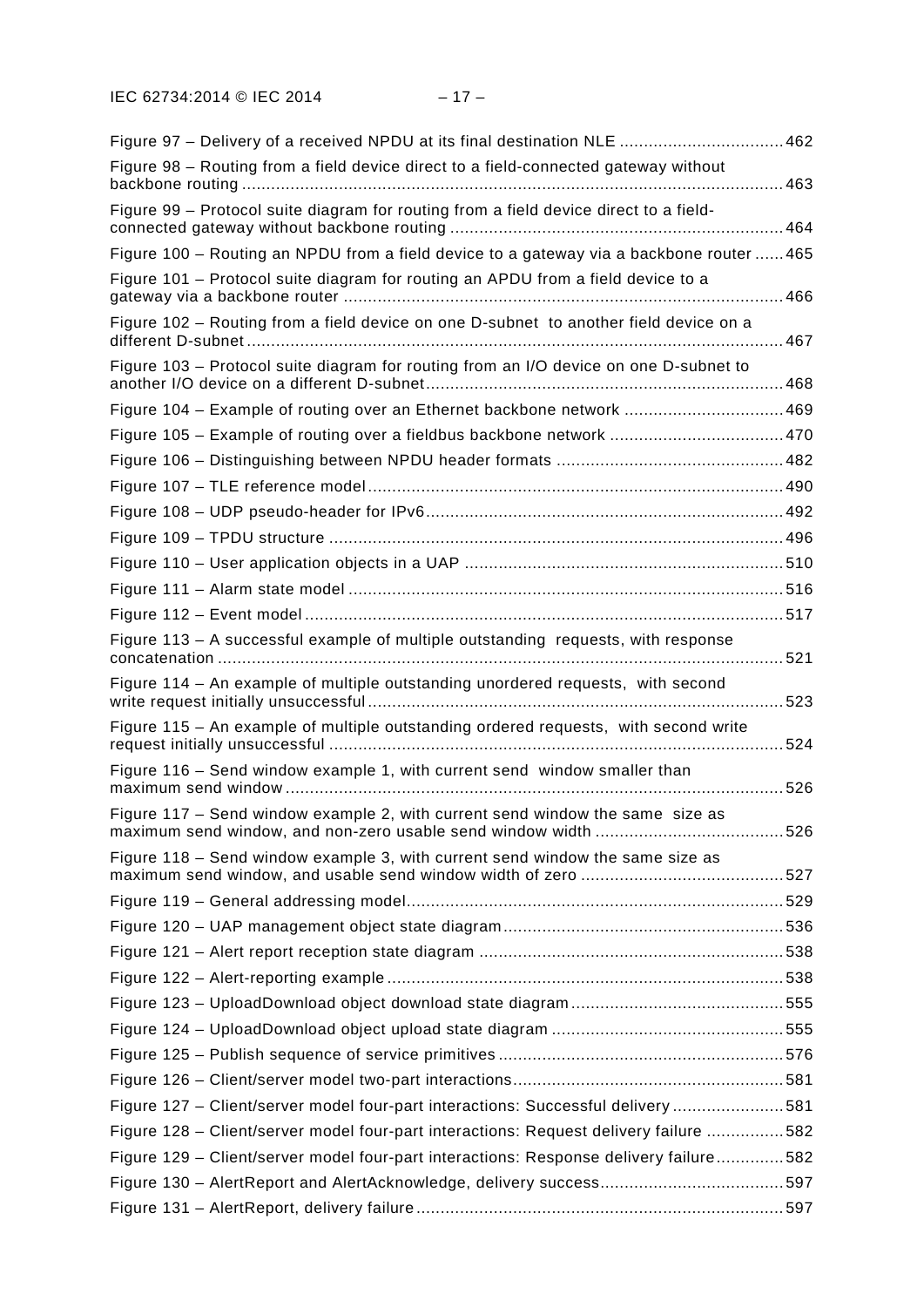| Figure 133 - Concatenated response for multiple outstanding write requests (no            |  |
|-------------------------------------------------------------------------------------------|--|
| Figure 134 - Management and handling of malformed APDUs received from device X  611       |  |
|                                                                                           |  |
| Figure 136 - State transition diagrams outlining provisioning steps during a device       |  |
| Figure 137 - State transition diagram showing various paths to joining a secured          |  |
|                                                                                           |  |
|                                                                                           |  |
|                                                                                           |  |
|                                                                                           |  |
| Figure O.3 - Generic protocol translation client/server transmission diagram764           |  |
| Figure O.4 - Generic protocol translation client/server reception diagram765              |  |
|                                                                                           |  |
|                                                                                           |  |
|                                                                                           |  |
|                                                                                           |  |
|                                                                                           |  |
|                                                                                           |  |
| Figure U.4 - Internal sequence of primitives for lease management interface 798           |  |
| Figure U.5 - Internal sequence of primitives for system report interfaces799              |  |
|                                                                                           |  |
| Figure U.7 - Internal sequence of primitives for client/server interface initiated from   |  |
| Figure U.8 - Internal sequence of primitives for publish interface initiated from gateway |  |
| Figure U.9 - Internal sequence of primitives for subscribe interface initiated from an    |  |
| Figure U.10 – Internal sequence of primitives for publisher timer initiated from gateway  |  |
| Figure U.11 - Internal sequence of primitives for subscriber timers initiated from an     |  |
| Figure U.12 - Internal sequence of primitives for the bulk transfer interface  802        |  |
| Figure U.13 – Internal sequence of primitives for the alert subscription interface 802    |  |
| Figure U.14 – Internal sequence of primitives for the alert notification interface 803    |  |
| Figure U.15 - Internal sequence of primitives for gateway management interfaces 803       |  |
|                                                                                           |  |
|                                                                                           |  |
|                                                                                           |  |
|                                                                                           |  |
|                                                                                           |  |
|                                                                                           |  |
| Figure U.22 - Publish/subscribe subscriber common periodic and CoSt flowchart846          |  |
|                                                                                           |  |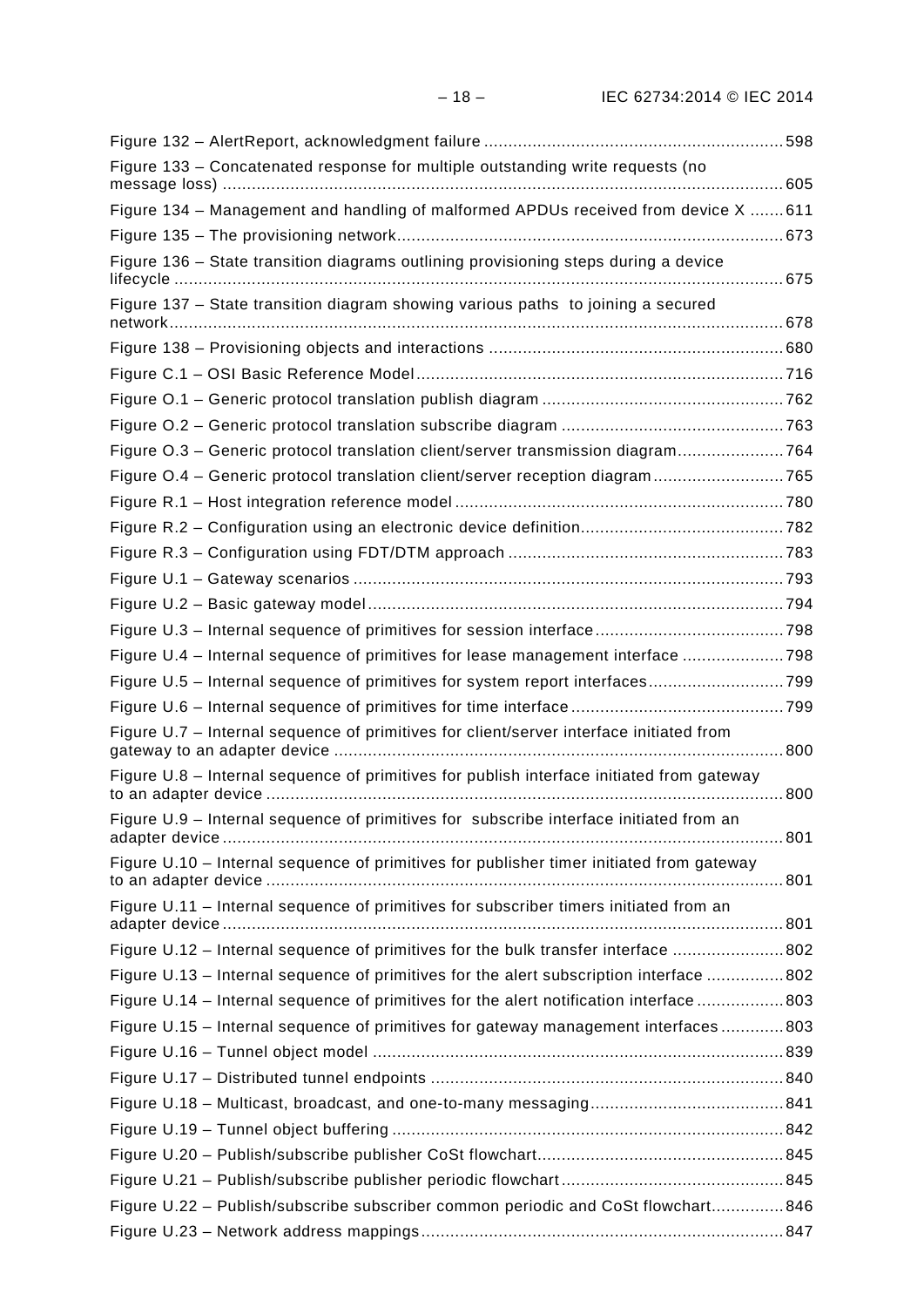| Figure U.26 - Interworkable tunneling mechanism overview diagram850                     |  |
|-----------------------------------------------------------------------------------------|--|
|                                                                                         |  |
|                                                                                         |  |
|                                                                                         |  |
|                                                                                         |  |
|                                                                                         |  |
|                                                                                         |  |
|                                                                                         |  |
|                                                                                         |  |
|                                                                                         |  |
|                                                                                         |  |
|                                                                                         |  |
|                                                                                         |  |
|                                                                                         |  |
|                                                                                         |  |
|                                                                                         |  |
|                                                                                         |  |
|                                                                                         |  |
|                                                                                         |  |
|                                                                                         |  |
|                                                                                         |  |
| Table 16 - Input argument usage for Read_Address_Row method  147                        |  |
| Table 17 - Output argument usage for Read_Address_Row method 147                        |  |
|                                                                                         |  |
|                                                                                         |  |
|                                                                                         |  |
|                                                                                         |  |
|                                                                                         |  |
|                                                                                         |  |
|                                                                                         |  |
|                                                                                         |  |
|                                                                                         |  |
| Table 27 - SCO method for contract establishment, modification, or renewal (1 of 8) 169 |  |
| Table 28 - Input argument usage for SCO method for contract establishment,              |  |
| Table 29 - Output argument usage for SCO method for contract establishment,             |  |
|                                                                                         |  |
| Table 31 - New_Device_Contract_Response data structure (1 of 2)185                      |  |
| Table 32 - SCO method for contract termination, deactivation and reactivation  191      |  |
|                                                                                         |  |
|                                                                                         |  |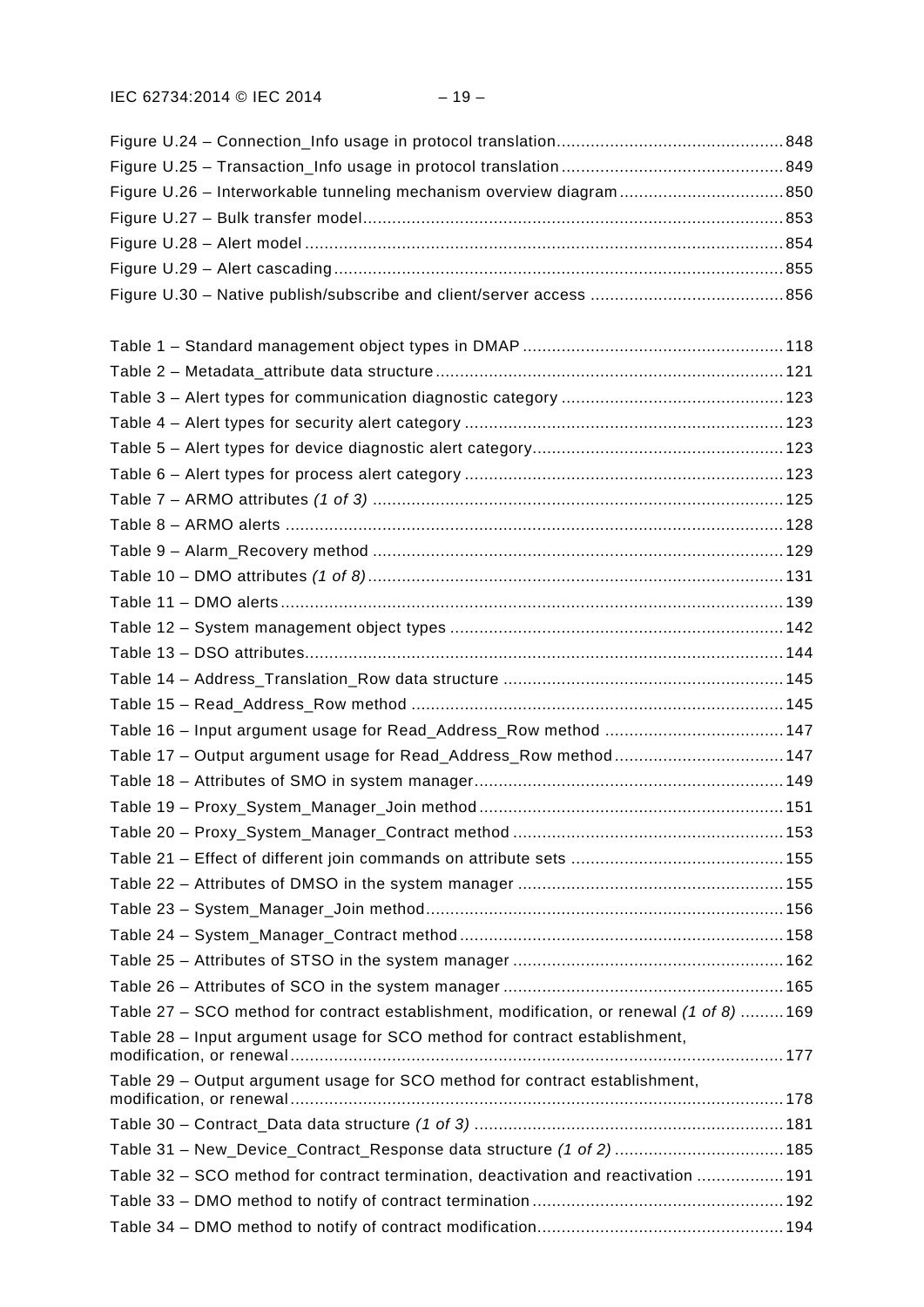| Table 46 - Structure of the 32-bit truncated TAI time used in the D-nonce  215    |  |
|-----------------------------------------------------------------------------------|--|
|                                                                                   |  |
|                                                                                   |  |
|                                                                                   |  |
|                                                                                   |  |
|                                                                                   |  |
|                                                                                   |  |
|                                                                                   |  |
|                                                                                   |  |
|                                                                                   |  |
|                                                                                   |  |
|                                                                                   |  |
| Table 58 - Structure of 32-bit truncated nominal TAI time used in the T-nonce 230 |  |
|                                                                                   |  |
|                                                                                   |  |
|                                                                                   |  |
|                                                                                   |  |
|                                                                                   |  |
|                                                                                   |  |
|                                                                                   |  |
|                                                                                   |  |
|                                                                                   |  |
|                                                                                   |  |
|                                                                                   |  |
|                                                                                   |  |
|                                                                                   |  |
|                                                                                   |  |
|                                                                                   |  |
|                                                                                   |  |
|                                                                                   |  |
|                                                                                   |  |
|                                                                                   |  |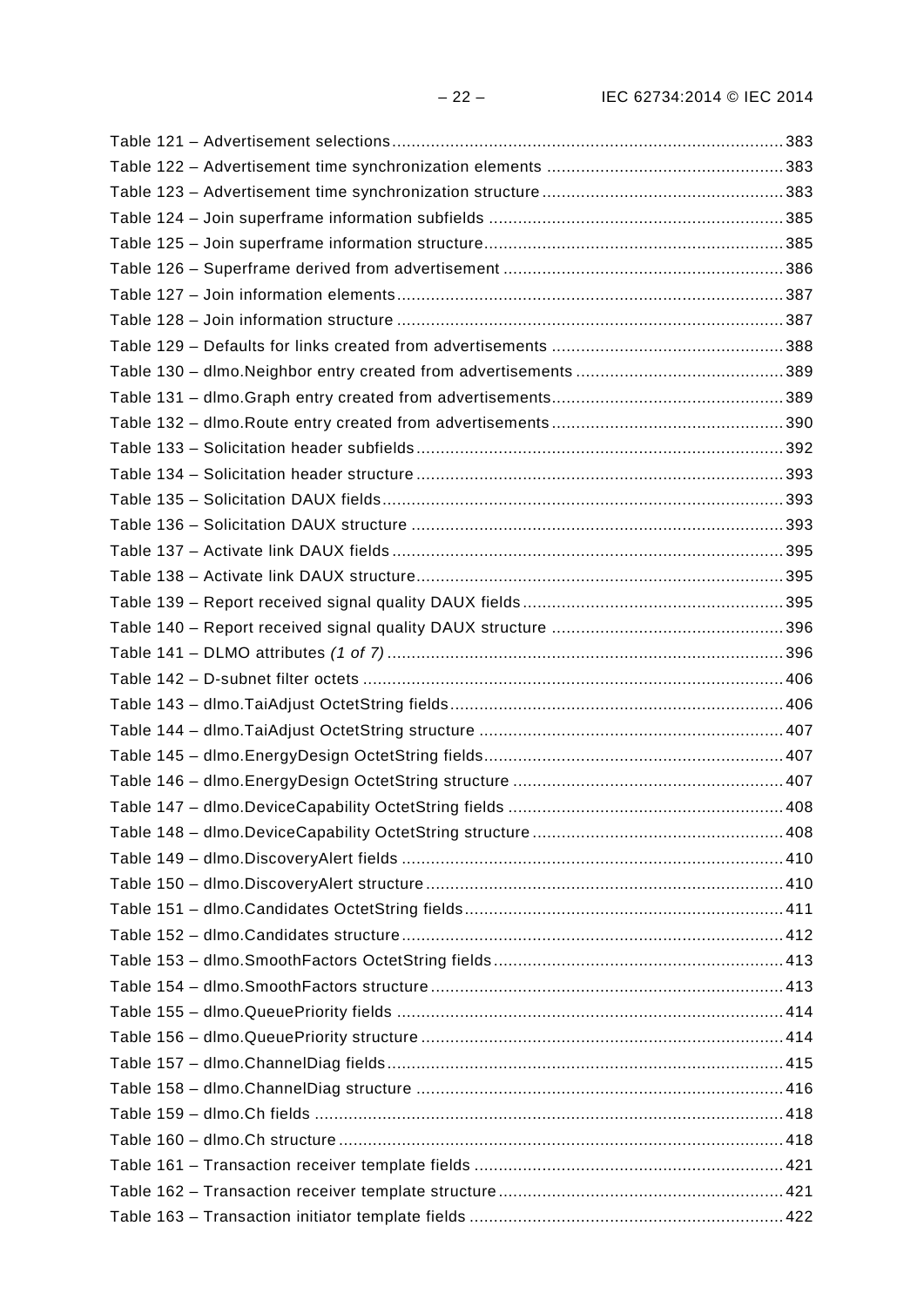| Table 165 - Default transaction responder template, used during joining process 423 |  |
|-------------------------------------------------------------------------------------|--|
| Table 166 - Default transaction initiator template, used during joining process423  |  |
| Table 167 - Default transaction responder template, used during joining process 424 |  |
|                                                                                     |  |
|                                                                                     |  |
|                                                                                     |  |
|                                                                                     |  |
|                                                                                     |  |
|                                                                                     |  |
|                                                                                     |  |
|                                                                                     |  |
|                                                                                     |  |
|                                                                                     |  |
|                                                                                     |  |
|                                                                                     |  |
|                                                                                     |  |
|                                                                                     |  |
|                                                                                     |  |
|                                                                                     |  |
|                                                                                     |  |
|                                                                                     |  |
|                                                                                     |  |
|                                                                                     |  |
|                                                                                     |  |
|                                                                                     |  |
|                                                                                     |  |
|                                                                                     |  |
|                                                                                     |  |
|                                                                                     |  |
|                                                                                     |  |
|                                                                                     |  |
|                                                                                     |  |
|                                                                                     |  |
|                                                                                     |  |
|                                                                                     |  |
|                                                                                     |  |
|                                                                                     |  |
|                                                                                     |  |
|                                                                                     |  |
|                                                                                     |  |
|                                                                                     |  |
|                                                                                     |  |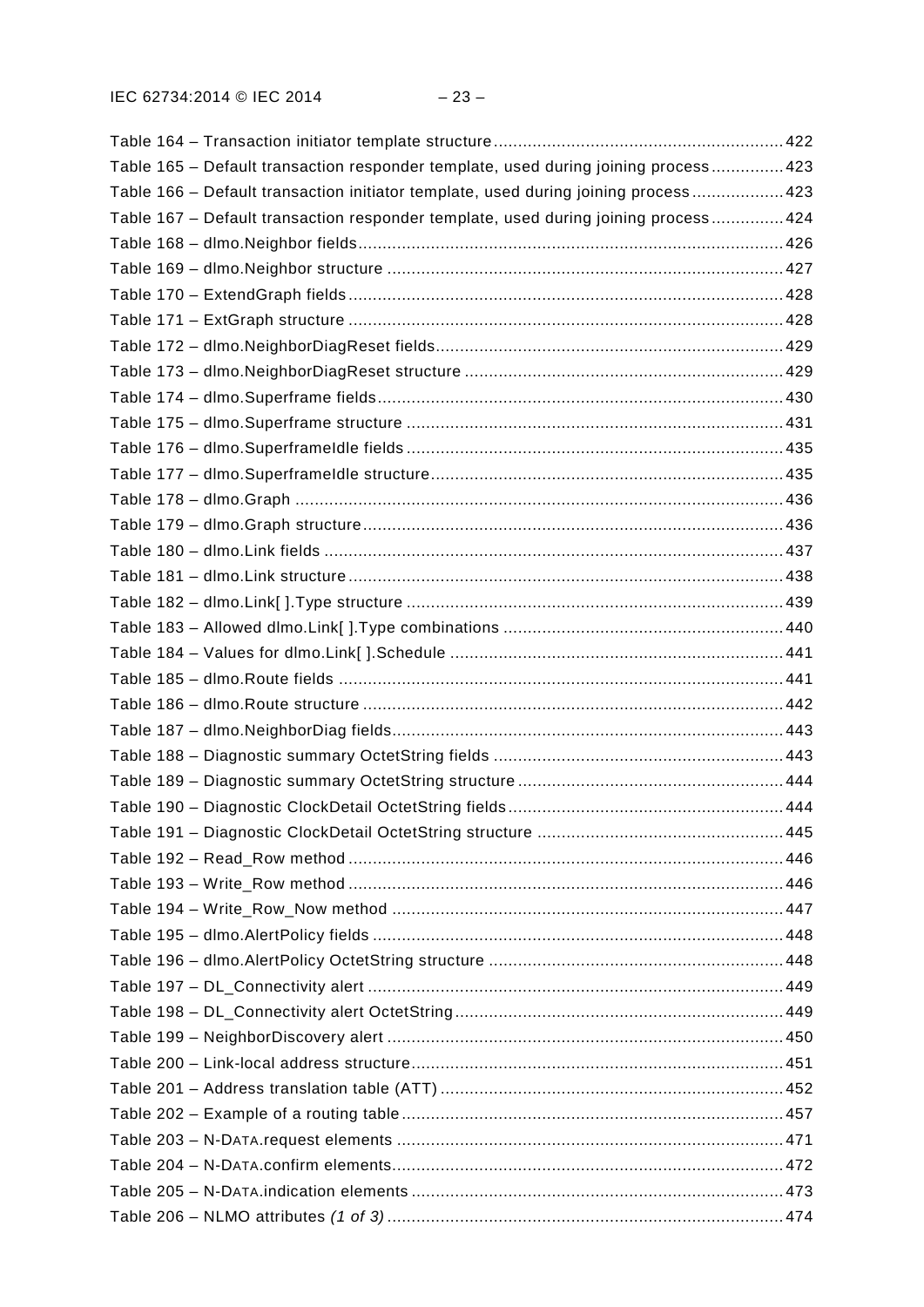| Table 224 - UDP header encoding with checksum and compressed port numbers 498          |  |
|----------------------------------------------------------------------------------------|--|
|                                                                                        |  |
|                                                                                        |  |
|                                                                                        |  |
|                                                                                        |  |
|                                                                                        |  |
|                                                                                        |  |
|                                                                                        |  |
|                                                                                        |  |
|                                                                                        |  |
|                                                                                        |  |
| Table 235 - TL management object alert types - Illegal use of port 506                 |  |
| Table 236 - TL management object alert types - TPDU received on unregistered port  507 |  |
| Table 237 - TL management object alert types - TPDU does not match security            |  |
|                                                                                        |  |
|                                                                                        |  |
|                                                                                        |  |
|                                                                                        |  |
|                                                                                        |  |
|                                                                                        |  |
|                                                                                        |  |
|                                                                                        |  |
|                                                                                        |  |
|                                                                                        |  |
|                                                                                        |  |
|                                                                                        |  |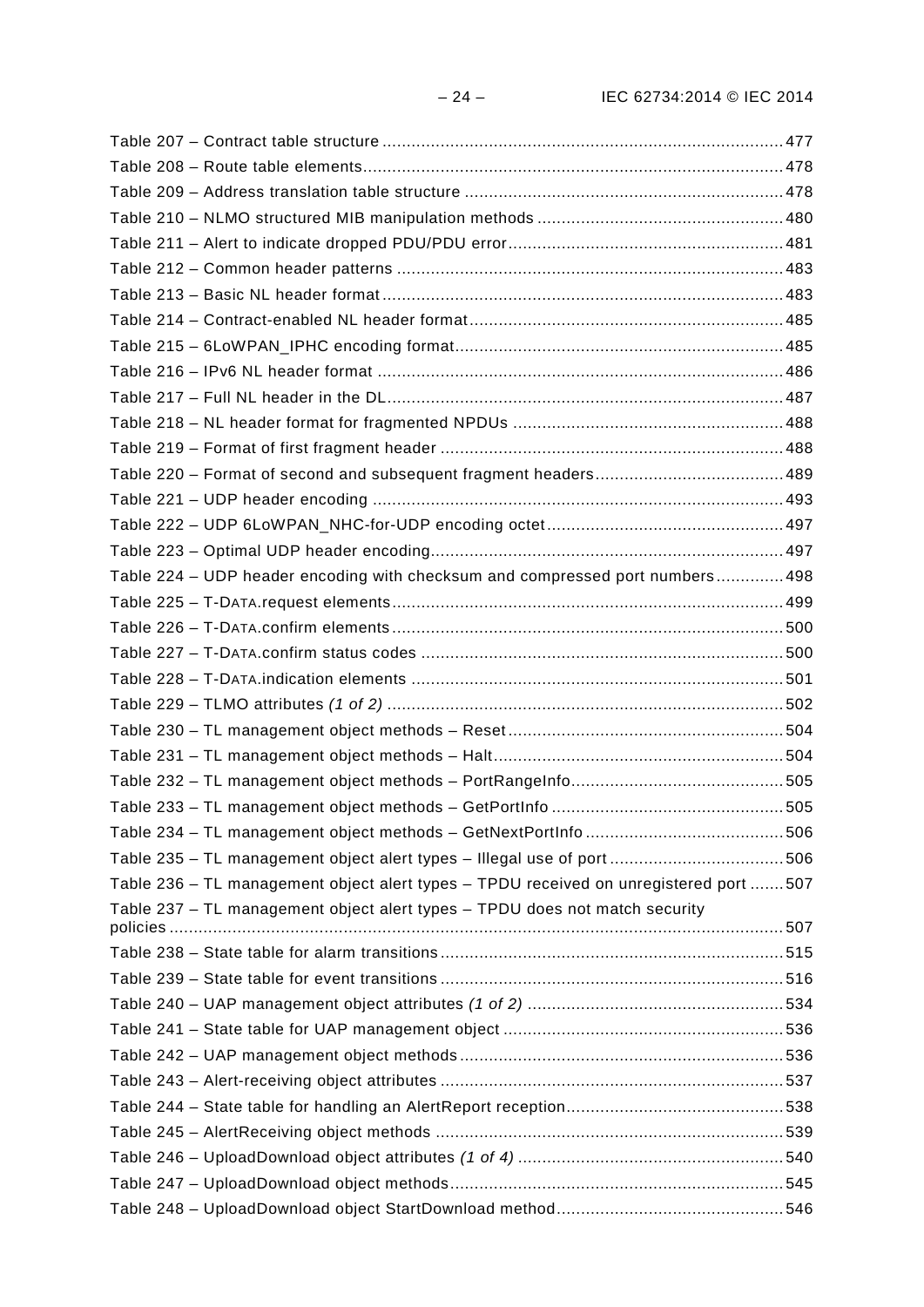| Table 254 - Download state table for unicast operation mode (1 of 2) 553              |  |
|---------------------------------------------------------------------------------------|--|
|                                                                                       |  |
|                                                                                       |  |
|                                                                                       |  |
|                                                                                       |  |
|                                                                                       |  |
|                                                                                       |  |
|                                                                                       |  |
|                                                                                       |  |
|                                                                                       |  |
|                                                                                       |  |
| Table 265 - Data type: Communication association endpoint (1 of 2)568                 |  |
|                                                                                       |  |
|                                                                                       |  |
|                                                                                       |  |
|                                                                                       |  |
| Table 270 - Data type: Process control alarm report descriptor for analog with single |  |
|                                                                                       |  |
|                                                                                       |  |
|                                                                                       |  |
|                                                                                       |  |
|                                                                                       |  |
|                                                                                       |  |
|                                                                                       |  |
|                                                                                       |  |
|                                                                                       |  |
|                                                                                       |  |
|                                                                                       |  |
|                                                                                       |  |
|                                                                                       |  |
|                                                                                       |  |
|                                                                                       |  |
|                                                                                       |  |
|                                                                                       |  |
|                                                                                       |  |
|                                                                                       |  |
|                                                                                       |  |
|                                                                                       |  |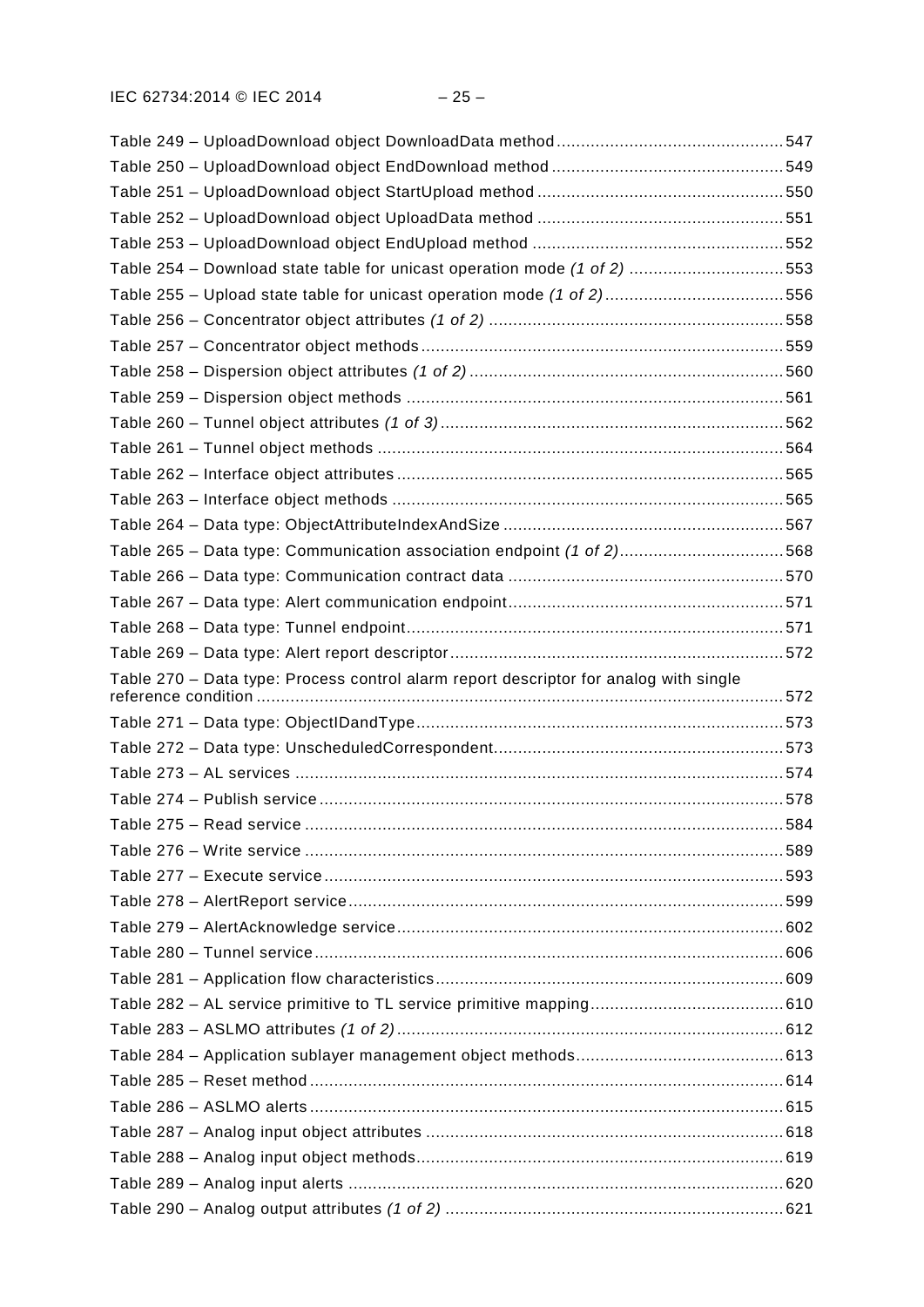| Table 300 - Data type: Process control value and status for analog value  629              |  |
|--------------------------------------------------------------------------------------------|--|
| Table 301 - Data type: Process control value and status for binary value  630              |  |
|                                                                                            |  |
|                                                                                            |  |
|                                                                                            |  |
|                                                                                            |  |
|                                                                                            |  |
|                                                                                            |  |
|                                                                                            |  |
|                                                                                            |  |
|                                                                                            |  |
|                                                                                            |  |
| Table 312 - Sixteen-bit addressing mode APDU header construction  634                      |  |
|                                                                                            |  |
|                                                                                            |  |
|                                                                                            |  |
| Table 316 - Six-bit attribute identifier, singly indexed, with 7-bit index636              |  |
| Table 317 - Six-bit attribute identifier, singly indexed, with 15-bit index 636            |  |
| Table 318 - Six-bit attribute identifier, doubly indexed, with two 7-bit indices 637       |  |
| Table 319 - Six-bit attribute identifier, doubly indexed, with two 15-bit indices 637      |  |
| Table 320 - Six-bit attribute identifier, doubly indexed, with first index seven bits long |  |
| Table 321 – Six-bit attribute bit attribute identifier, doubly indexed, with first index   |  |
|                                                                                            |  |
|                                                                                            |  |
| Table 323 - Twelve-bit attribute identifier, singly indexed with 7-bit index 638           |  |
| Table 324 - Twelve-bit attribute identifier, singly indexed with 15-bit index638           |  |
| Table 325 - Twelve-bit attribute identifier, doubly indexed with two 7-bit indices 638     |  |
| Table 326 - Twelve-bit attribute identifier, doubly indexed with two 15-bit indices 639    |  |
| Table 327 - Twelve-bit attribute identifier, doubly indexed with first index 7 bits long   |  |
| Table 328 - Twelve-bit attribute identifier, doubly indexed with the first index 15 bits   |  |
|                                                                                            |  |
|                                                                                            |  |

Table 330 – Coding rules for read service request .............................................................. 640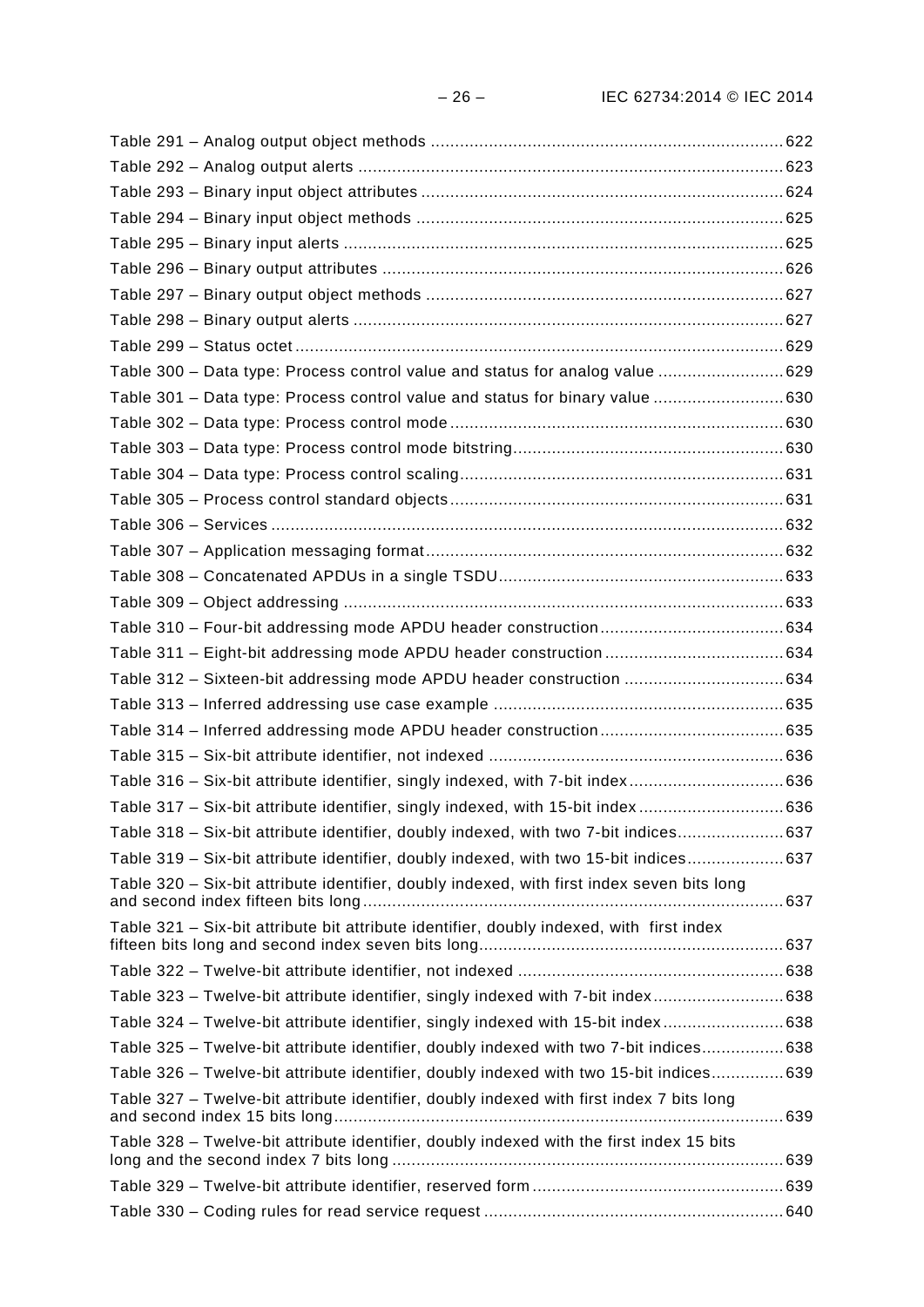| Table 331 - Coding rules for read service response with 7-bit size field 640                |  |
|---------------------------------------------------------------------------------------------|--|
| Table 332 - Coding rules for read service response with 15-bit size field 640               |  |
| Table 333 - Coding rules for write service request with 7-bit size field 641                |  |
| Table 334 - Coding rules for write service request with 15-bit size field 641               |  |
|                                                                                             |  |
| Table 336 - Coding rules for execute service request with 7-bit size field 642              |  |
| Table 337 - Coding rules for execute service request with 15-bit size field  642            |  |
| Table 338 - Coding rules for execute service response with 7-bit size field  642            |  |
| Table 339 - Coding rules for execute service response with 15-bit size field643             |  |
| Table 340 - Coding rules for tunnel service request with 7-bit size field 643               |  |
| Table 341 - Coding rules for tunnel service request with 15-bit size field 643              |  |
| Table 342 - Coding rules for tunnel service response with 7-bit size field 643              |  |
| Table 343 - Coding rules for tunnel service response with 15-bit size field  644            |  |
| Table 344 – Coding rules for AlertReport service with 7-bit associated-data size field 644  |  |
| Table 345 - Coding rules for AlertReport service with 15-bit associated-data size field 644 |  |
|                                                                                             |  |
| Table 347 - Coding rules for publish service for a native sequence of values  645           |  |
| Table 348 - Coding rules for publish service - non-native (for tunnel support)645           |  |
|                                                                                             |  |
|                                                                                             |  |
| Table 351 - General coding rule for size-varying application data of 0255 octets 646        |  |
|                                                                                             |  |
|                                                                                             |  |
|                                                                                             |  |
|                                                                                             |  |
|                                                                                             |  |
|                                                                                             |  |
|                                                                                             |  |
|                                                                                             |  |
|                                                                                             |  |
|                                                                                             |  |
| Table 362 - Coding rules for TAINetworkTime, and for TAITimeDifference when                 |  |
|                                                                                             |  |
| Table 364 - Coding example: Read request for a non-indexed attribute668                     |  |
| Table 365 - Coding example: Read response for a non-indexed attribute 668                   |  |
|                                                                                             |  |
|                                                                                             |  |
|                                                                                             |  |
|                                                                                             |  |
|                                                                                             |  |
|                                                                                             |  |
|                                                                                             |  |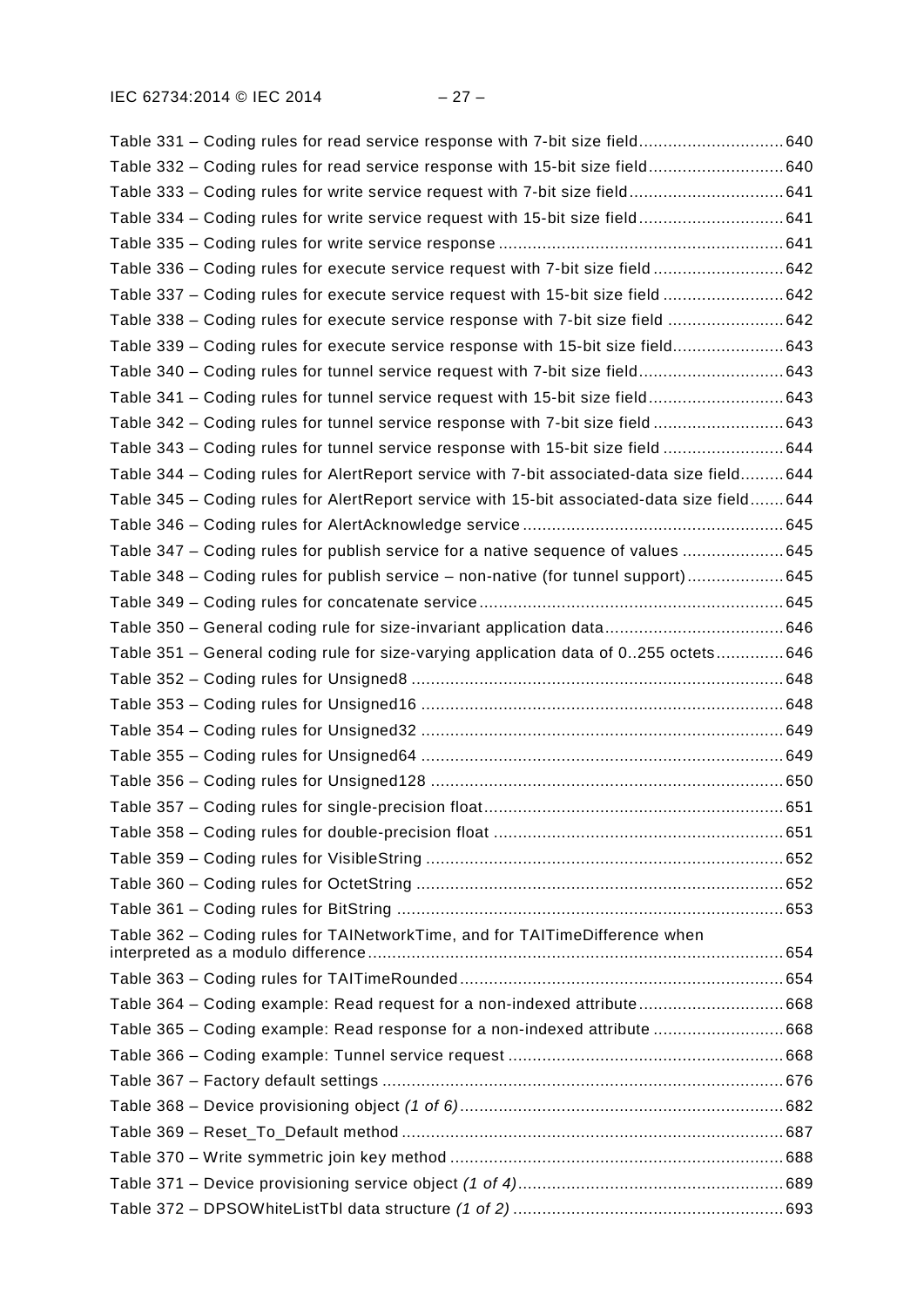| Table 374 - DPSO alert to indicate join by a device not on the WhiteList 695 |  |
|------------------------------------------------------------------------------|--|
| Table 375 - DPSO alert to indicate inadequate device join capability 696     |  |
|                                                                              |  |
|                                                                              |  |
|                                                                              |  |
|                                                                              |  |
|                                                                              |  |
|                                                                              |  |
|                                                                              |  |
|                                                                              |  |
|                                                                              |  |
|                                                                              |  |
|                                                                              |  |
|                                                                              |  |
|                                                                              |  |
|                                                                              |  |
|                                                                              |  |
|                                                                              |  |
|                                                                              |  |
|                                                                              |  |
|                                                                              |  |
|                                                                              |  |
|                                                                              |  |
| Table B.22 - Role profiles: I/O, routers, gateways, and backbone routers712  |  |
|                                                                              |  |
|                                                                              |  |
| Table B.25 - Role profile: Gateway interworkable tunnel mechanism713         |  |
|                                                                              |  |
|                                                                              |  |
|                                                                              |  |
|                                                                              |  |
|                                                                              |  |
|                                                                              |  |
|                                                                              |  |
|                                                                              |  |
|                                                                              |  |
|                                                                              |  |
|                                                                              |  |
|                                                                              |  |
|                                                                              |  |
|                                                                              |  |
|                                                                              |  |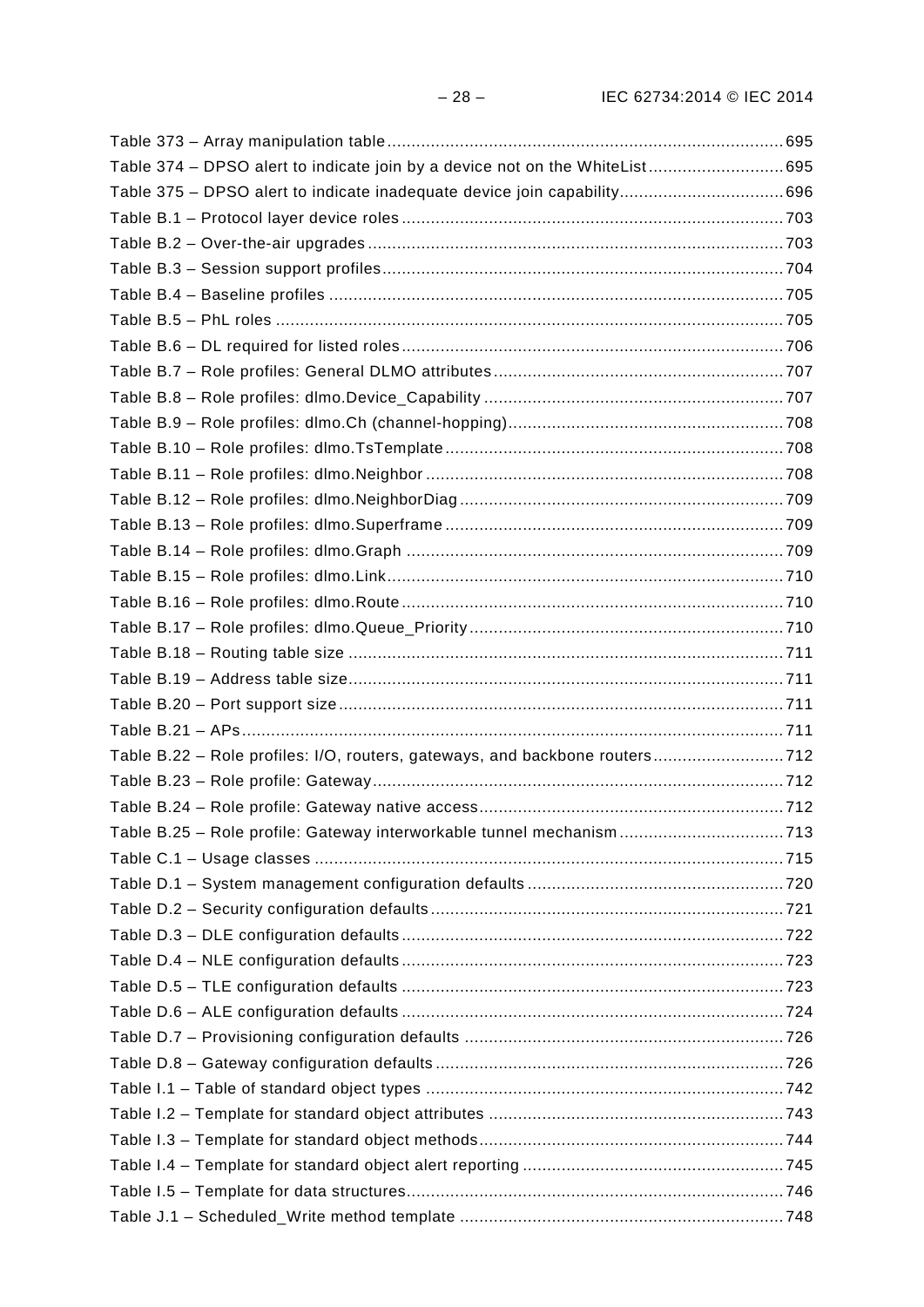| Table U.1 - Summary of notional gateway high-side interface examples796 |  |
|-------------------------------------------------------------------------|--|
|                                                                         |  |
|                                                                         |  |
|                                                                         |  |
|                                                                         |  |
|                                                                         |  |
|                                                                         |  |
|                                                                         |  |
|                                                                         |  |
|                                                                         |  |
|                                                                         |  |
| Table U.12 - Primitive G_Neighbor_Health_Report parameter usage 817     |  |
| Table U.13 - Primitive G_Network_Health_Report parameter usage819       |  |
|                                                                         |  |
|                                                                         |  |
|                                                                         |  |
|                                                                         |  |
|                                                                         |  |
|                                                                         |  |
|                                                                         |  |
|                                                                         |  |
|                                                                         |  |
|                                                                         |  |
|                                                                         |  |
|                                                                         |  |
|                                                                         |  |
|                                                                         |  |
|                                                                         |  |
|                                                                         |  |
|                                                                         |  |
|                                                                         |  |
|                                                                         |  |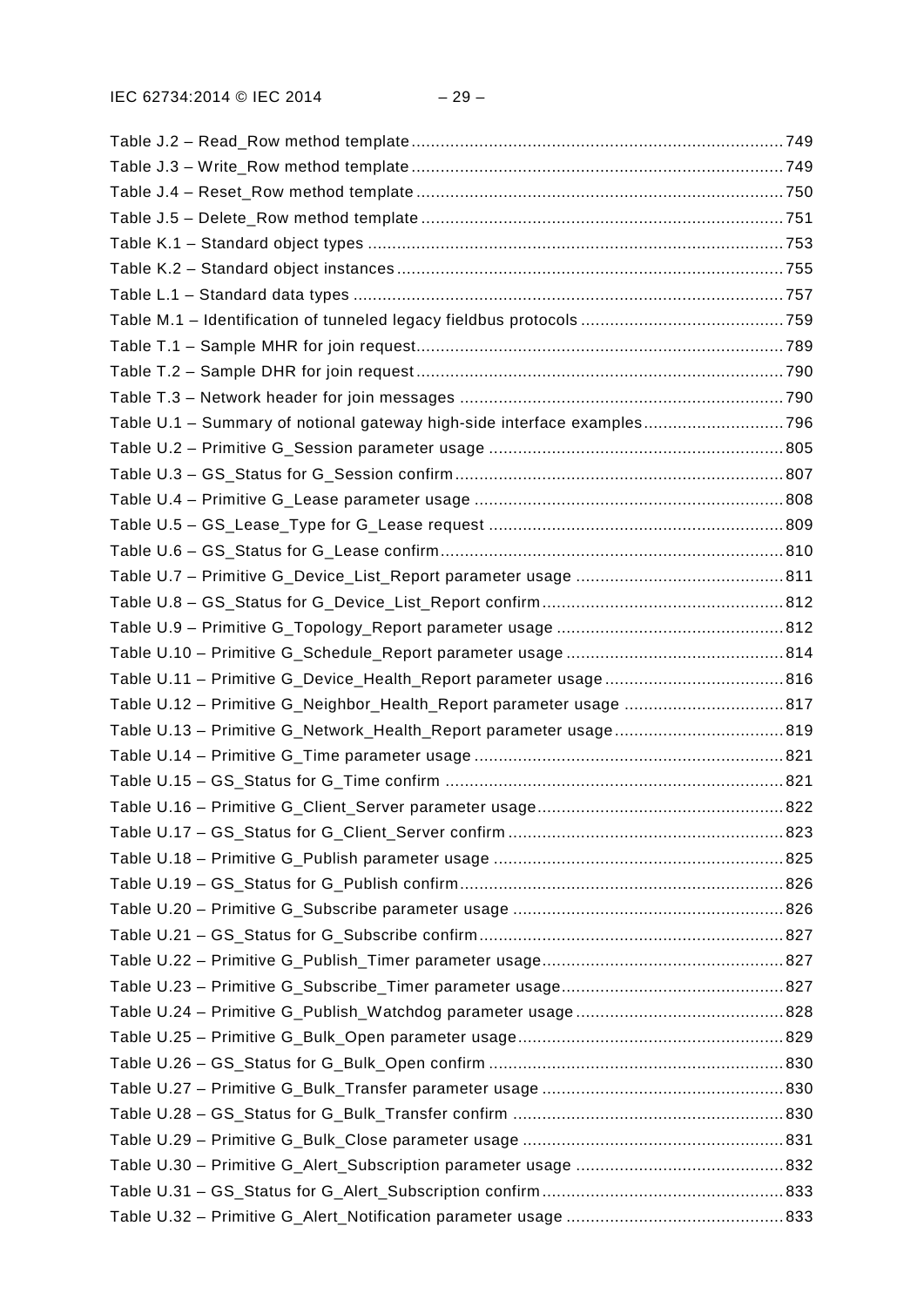| Table U.33 - Primitive G_Read_Gateway_Configuration parameter usage 834       |  |
|-------------------------------------------------------------------------------|--|
| Table U.34 - GS_Attribute_Identifier values for G_Read_Gateway_Configuration  |  |
| Table U.35 - Primitive G_Write_Gateway_Configuration parameter usage 835      |  |
| Table U.36 - GS_Attribute_Identifier values for G_Write_Gateway_Configuration |  |
| Table U.37 - GS_Status for G_Write_Gateway_Configuration confirm 836          |  |
| Table U.38 - Primitive G_Write_Device_Configuration parameter usage 837       |  |
| Table U.39 - GS_Status for G_Write_Device_Configuration confirm838            |  |
| Table U.40 - Primitive G_Read_Device_Configuration parameter usage 838        |  |
| Table U.41 - Example of gateway configuration management attributes  858      |  |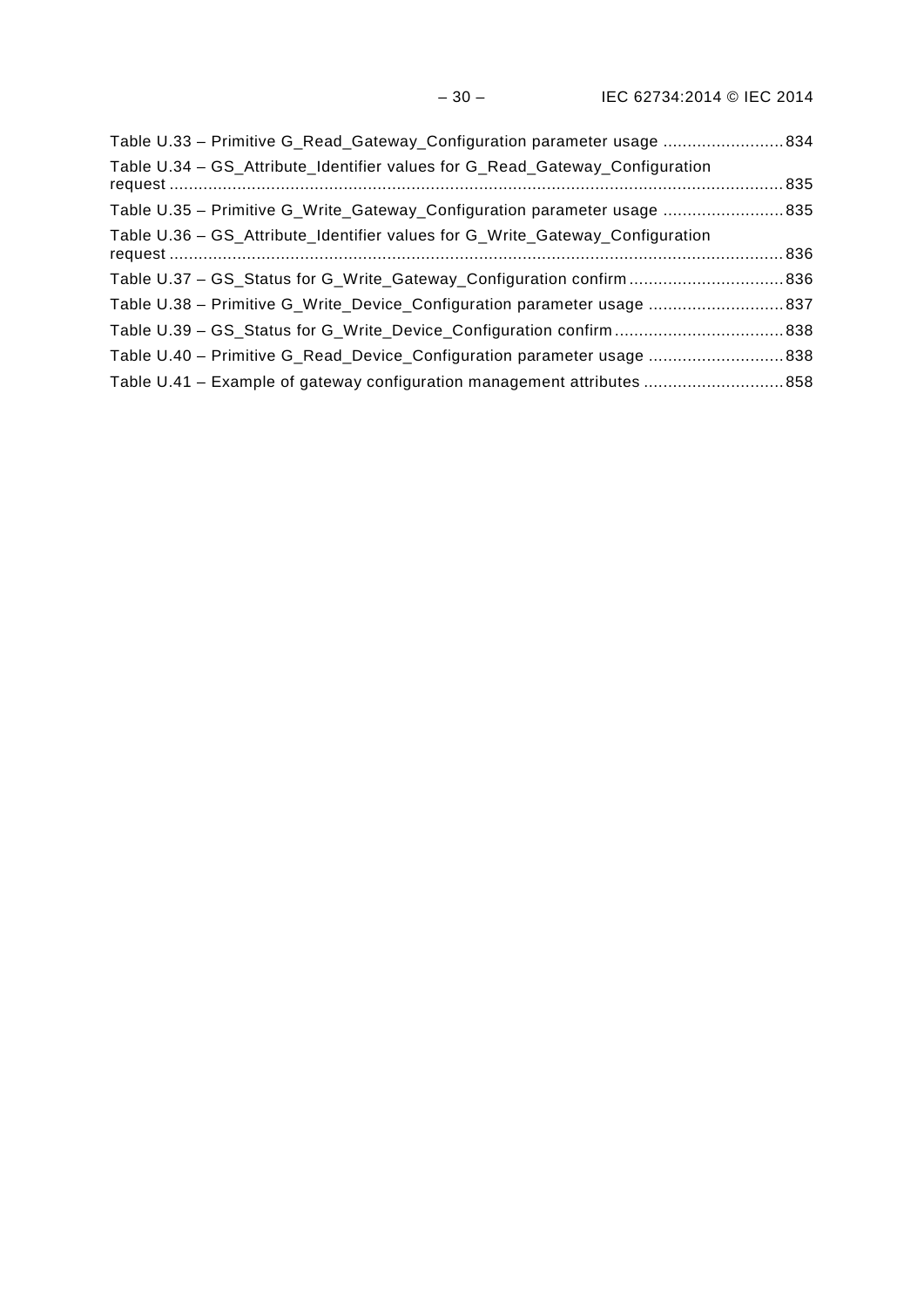### INTERNATIONAL ELECTROTECHNICAL COMMISSION

\_\_\_\_\_\_\_\_\_\_\_\_

# **INDUSTRIAL NETWORKS – WIRELESS COMMUNICATION NETWORK AND COMMUNICATION PROFILES – ISA 100.11A**

#### FOREWORD

- 1) The International Electrotechnical Commission (IEC) is a worldwide organization for standardization comprising all national electrotechnical committees (IEC National Committees). The object of IEC is to promote international co-operation on all questions concerning standardization in the electrical and electronic fields. To this end and in addition to other activities, IEC publishes International Standards, Technical Specifications, Technical Reports, Publicly Available Specifications (PAS) and Guides (hereafter referred to as "IEC Publication(s)"). Their preparation is entrusted to technical committees; any IEC National Committee interested in the subject dealt with may participate in this preparatory work. International, governmental and nongovernmental organizations liaising with the IEC also participate in this preparation. IEC collaborates closely with the International Organization for Standardization (ISO) in accordance with conditions determined by agreement between the two organizations.
- 2) The formal decisions or agreements of IEC on technical matters express, as nearly as possible, an international consensus of opinion on the relevant subjects since each technical committee has representation from all interested IEC National Committees.
- 3) IEC Publications have the form of recommendations for international use and are accepted by IEC National Committees in that sense. While all reasonable efforts are made to ensure that the technical content of IEC Publications is accurate, IEC cannot be held responsible for the way in which they are used or for any misinterpretation by any end user.
- 4) In order to promote international uniformity, IEC National Committees undertake to apply IEC Publications transparently to the maximum extent possible in their national and regional publications. Any divergence between any IEC Publication and the corresponding national or regional publication shall be clearly indicated in the latter.
- 5) IEC itself does not provide any attestation of conformity. Independent certification bodies provide conformity assessment services and, in some areas, access to IEC marks of conformity. IEC is not responsible for any services carried out by independent certification bodies.
- 6) All users should ensure that they have the latest edition of this publication.
- 7) No liability shall attach to IEC or its directors, employees, servants or agents including individual experts and members of its technical committees and IEC National Committees for any personal injury, property damage or other damage of any nature whatsoever, whether direct or indirect, or for costs (including legal fees) and expenses arising out of the publication, use of, or reliance upon, this IEC Publication or any other IEC Publications.
- 8) Attention is drawn to the Normative references cited in this publication. Use of the referenced publications is indispensable for the correct application of this publication.

International Standard IEC 62734 has been prepared by subcommittee 65C: Industrial networks, of IEC technical committee 65: Industrial-process measurement, control and automation.

This International Standard is based on ISA 100.11a:2011.

The reader's attention is drawn to the fact that Annex V lists all of the "in-some-country" clauses on differing practices of a less permanent nature relating to the subject of this standard.

This first edition cancels and replaces the IEC/PAS 62734 published in 2012. This edition constitutes a technical revision.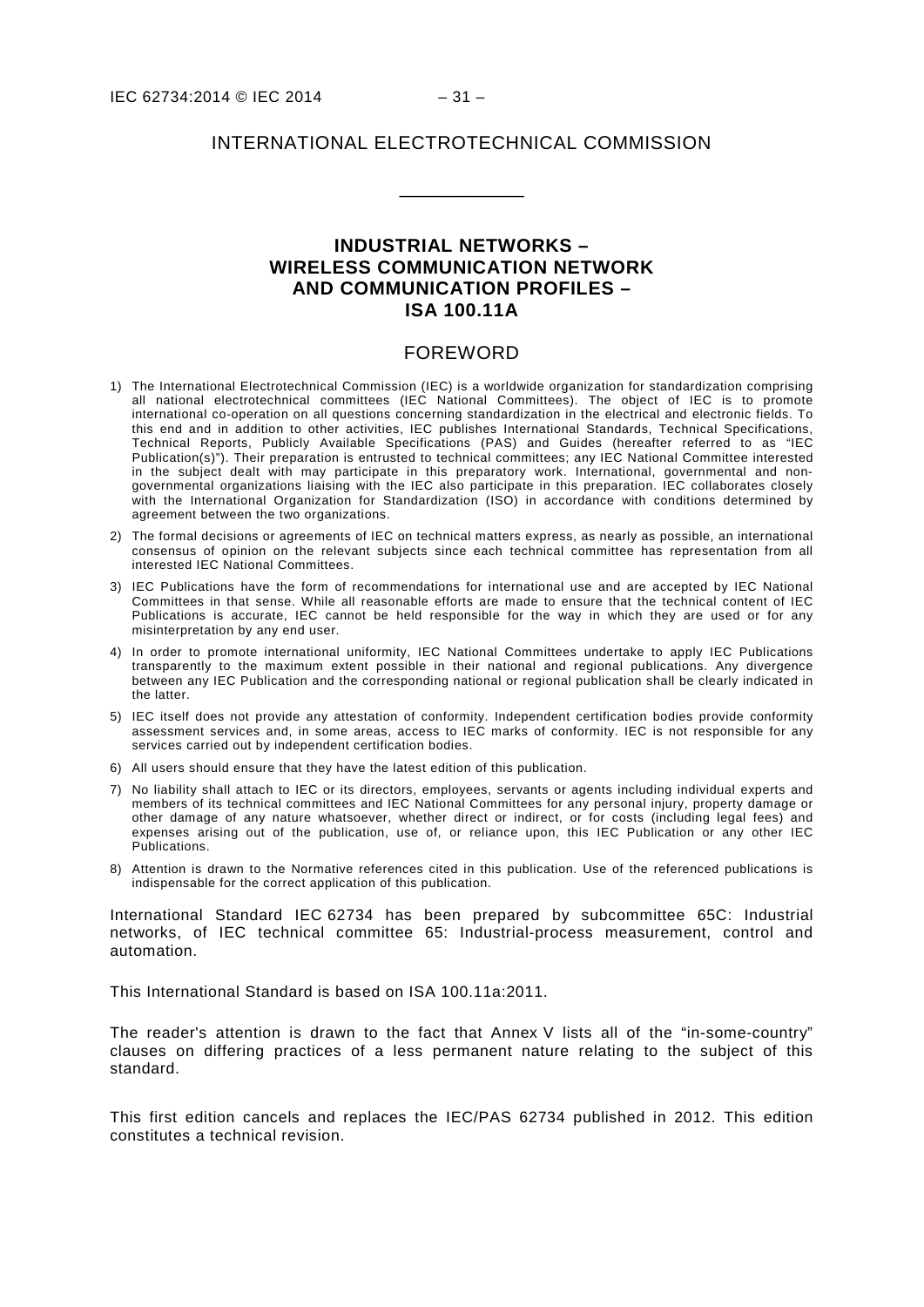The text of this standard is based on the following documents:

| <b>FDIS</b>  | Report on voting |
|--------------|------------------|
| 65C/778/FDIS | 65C/788/RVD      |

Full information on the voting for the approval of this standard can be found in the report on voting indicated in the above table.

This publication has been drafted in accordance with the ISO/IEC Directives, Part 2.

The committee has decided that the contents of this publication will remain unchanged until the stability date indicated on the IEC web site under "http://webstore.iec.ch" in the data related to the specific publication. At this date, the publication will be

- reconfirmed,
- withdrawn,
- replaced by a revised edition, or
- amended.

**IMPORTANT – The 'colour inside' logo on the cover page of this publication indicates that it contains colours which are considered to be useful for the correct understanding of its contents. Users should therefore print this document using a colour printer.**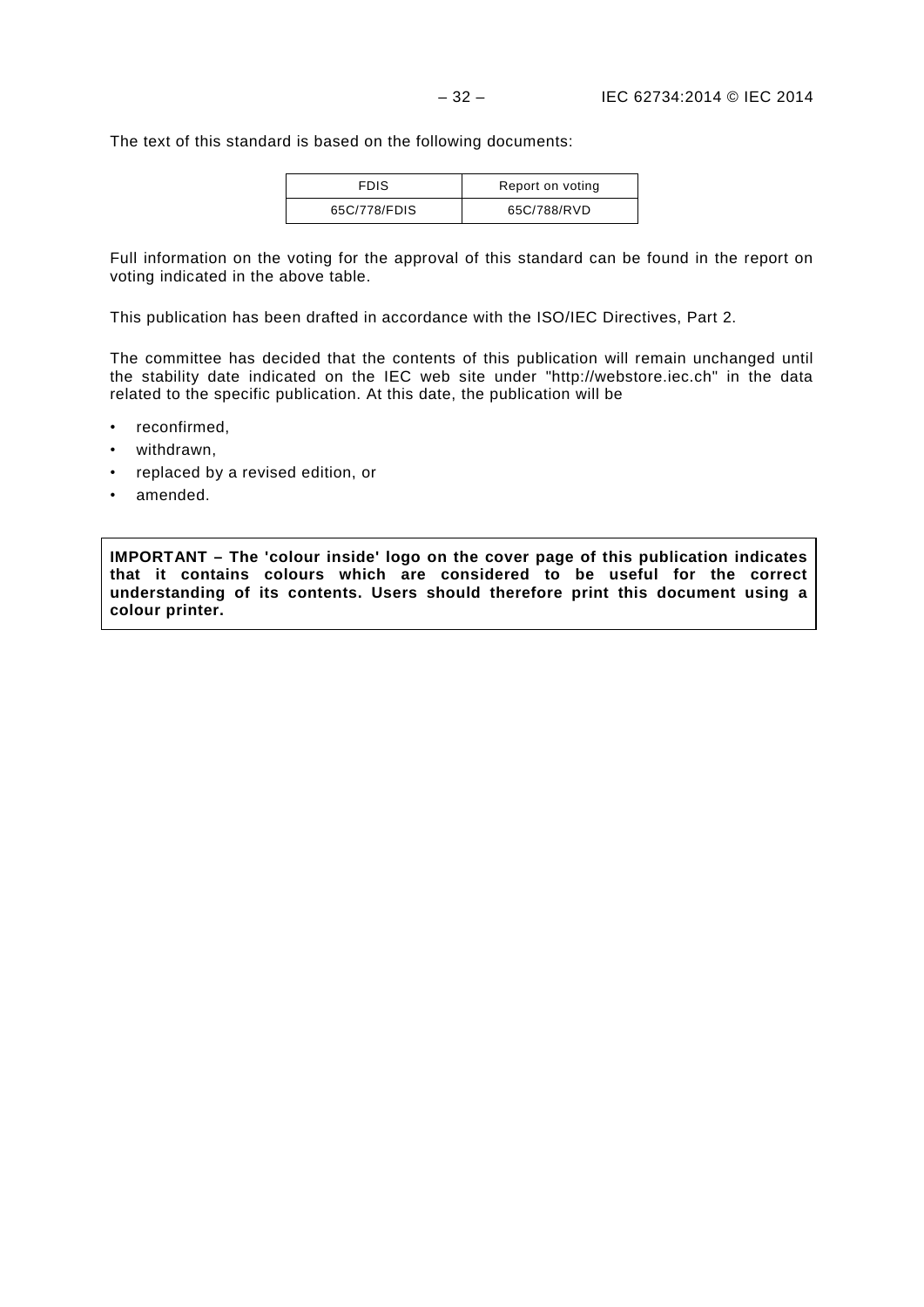#### **0 Introduction**

#### **0.1 General**

This standard provides specifications in accordance with the OSI Basic Reference Model, ISO/IEC 7498–1, (e.g., PhL, DL, etc.), and also provides security and management (including network and device configuration) specifications for wireless devices serving Annex C's usage classes 1 through 5, and potentially class 0, for fixed, portable, and moving devices.

This standard is intended to provide reliable and secure wireless operation for non-critical monitoring, alerting, supervisory control, open loop control, and closed loop control applications. This standard defines a protocol suite, including system management, gateway considerations, and security specifications, for low-data-rate wireless connectivity with fixed, portable, and slowly-moving devices, often operating under severe energy and power constraints. The application focus is the performance needs of process automation monitoring and control where end-to-end communication latencies on the order of at least 100 ms can be tolerated.

To meet the needs of industrial wireless users and operators, the technology specified in this document provides robustness in the presence of interference found in harsh industrial environments or caused by wireless systems not covered by this international standard. As described in Clause 4, this standard addresses coexistence with other wireless devices anticipated in the industrial workspace, such as cell phones and devices based on IEC 62591 (based on WirelessHART™[1](#page-32-0)), IEC 62601 (based on WIA-PA), IEEE 802.11 (WiFi), IEEE 802.15, IEEE 802.16 (WiMax), and other relevant standards. Furthermore, this standard supports interoperability of devices compliant with this international standard, as described in Clause 5, in those aspects of operation that are covered by this international standard.

This standard does not define or specify plant infrastructure or its security or performance characteristics. However, it is important that the security of the plant infrastructure be assured by the end user.

#### **0.2 Document structure**

This document is organized into clauses focused on unique network functions and protocol suite layers. The clauses describe system, system management, security management, physical layer, data-link layer, network layer, transport layer, application layer, and provisioning. Generic considerations that apply to protocol gateways are also included, though specifications of specific protocol gateways are not. Each clause describes a functionality or protocol layer and dictates the behavior required for proper operation. When a clause describes behaviors related to another function or layer, a reference to the appropriate other clause is supplied for further information.

The mandatory and optional communication protocols defined by this document are referred to as native protocols, while those protocols used by other networks such as legacy fieldbus communication protocols are referred to as foreign protocols.

#### **0.3 Potentially relevant patents**

\_\_\_\_\_\_\_\_\_\_\_

The International Electrotechnical Commission (IEC) draws attention to the fact that it is claimed that compliance with this document may involve the use of multiple patents:

a) concerning elliptic curve (asymmetric) cryptography, given in 7.4.6 and 7.2.2.3;

<span id="page-32-0"></span><sup>1</sup> Property of the HART Communication Foundation. This information is given for the convenience of users of the standard and does not constitute an endorsement of the trademark holder or any related products. Compliance to this profile does not require use of the registered trademark. Use of the trademarks requires permission of the trade name holder.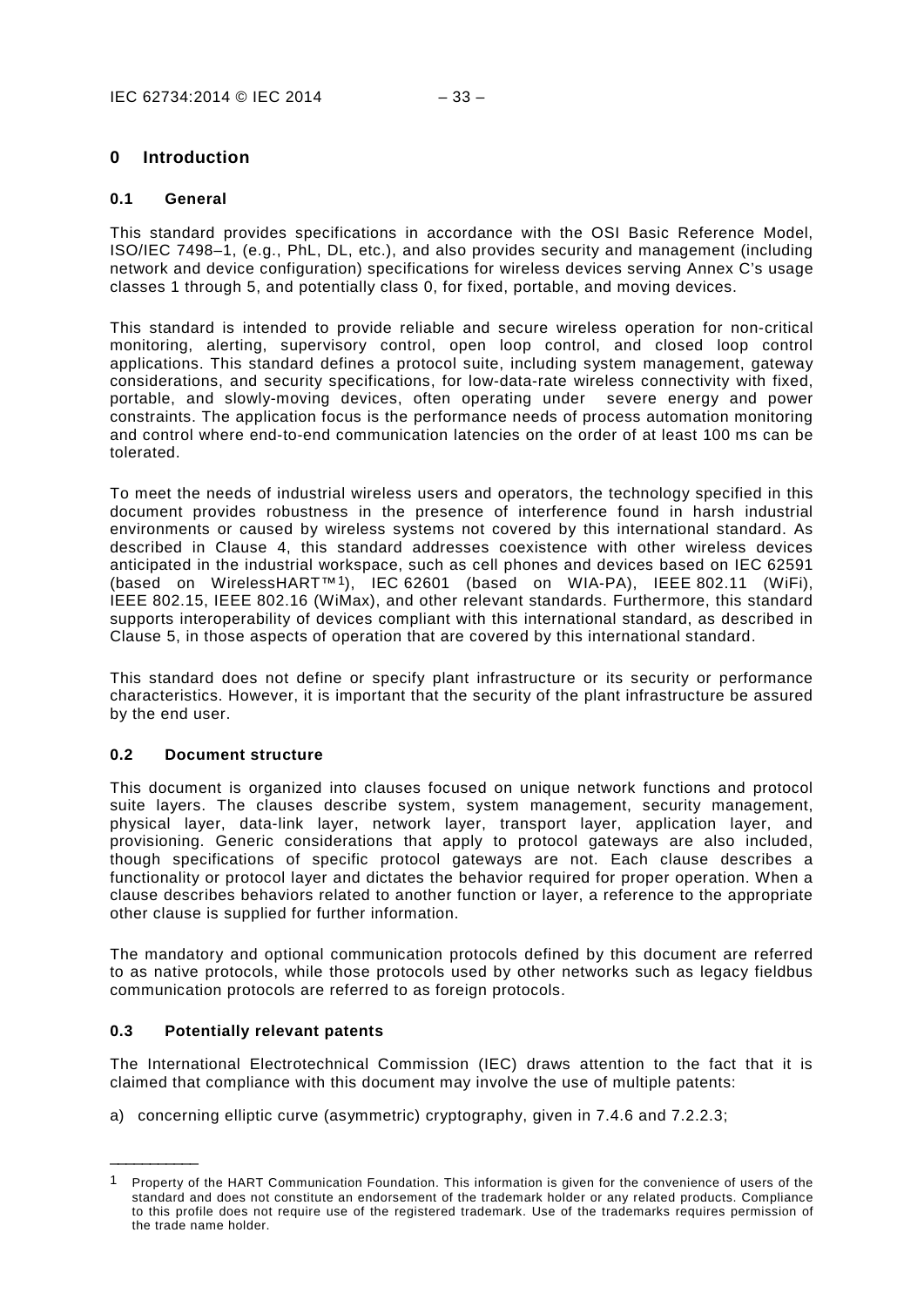- b) concerning synchronizing clocks and assessing link quality, given in 9.1.9.3 and 9.1.15;
- c) concerning unspecified subject areas;
- d) concerning wireless provisioning, and selection and routing among multiple gateways.

IEC takes no position concerning the evidence, validity and scope of these patent rights.

The holders of these patent rights have assured the IEC that they are willing to negotiate licences either free of charge (free) or under reasonable and non-discriminatory terms and conditions (RAND) with applicants throughout the world. In this respect, the statements of the following holders of those patent rights are registered with IEC.

Information on these patent rights and their licensing may be obtained from:

| a)                                                                                                             | <b>Certicom Corporation</b><br>4701 Tahoe Blvd, Bldg A<br>L4W 0B5 Mississauga, ON CANADA | b) | NIVIS LLC<br>1000 Circle 75 Pkwy, Suite 300<br>Atlanta, GA 30339-6051 USA                                      |
|----------------------------------------------------------------------------------------------------------------|------------------------------------------------------------------------------------------|----|----------------------------------------------------------------------------------------------------------------|
|                                                                                                                | Attn: Patent licensing                                                                   |    | Attn: Patent licensing                                                                                         |
|                                                                                                                | Licensing terms: presumably RAND                                                         |    | Licensing terms: RAND                                                                                          |
|                                                                                                                | Relevant patents:<br>unknown; not stated by patent holder                                |    | Relevant patents:<br>$-$ US 20100027437<br>$-$ US 20100098204                                                  |
| c)                                                                                                             | <b>General Electric</b><br>1 Research Cir<br>Schenectady, NY 12309-1027 USA              | d) | Yokogawa Electric Corporation<br>2-9-32 Nakachou, Musashina-shi<br>Tokyo JAPAN                                 |
|                                                                                                                | Attn: Patent licensing                                                                   |    | Attn: Patent licensing                                                                                         |
|                                                                                                                | Licensing terms: presumably RAND, reciprocity                                            |    | Licensing terms: RAND, reciprocity                                                                             |
|                                                                                                                | Relevant patents:<br>unknown; not stated by patent holder                                |    | Relevant patents:<br>$-$ JP 4129749<br>$-$ US 8005514<br>$-$ US 8031727<br>$-$ US 8305927<br>$-$ US 2009080394 |
| The above patent holders, patents, and licensing terms are those declared to the IEC as relevant to IEC 62734, |                                                                                          |    |                                                                                                                |

as of the date of preparation of this text.

Attention is drawn to the possibility that some of the elements of this document may be the subject of patent rights other than those identified above. IEC shall not be held responsible for identifying any or all such patent rights.

ISO (http:/[/www.iso.org/patents\) and](http://www.iso.org/patents) IEC [\(http://patents.iec.ch\)](http://patents.iec.ch/tctools/patent_decl.htm) maintain on-line databases of patents relevant to their standards. Users are encouraged to consult these databases for the most up-to-date information concerning patents.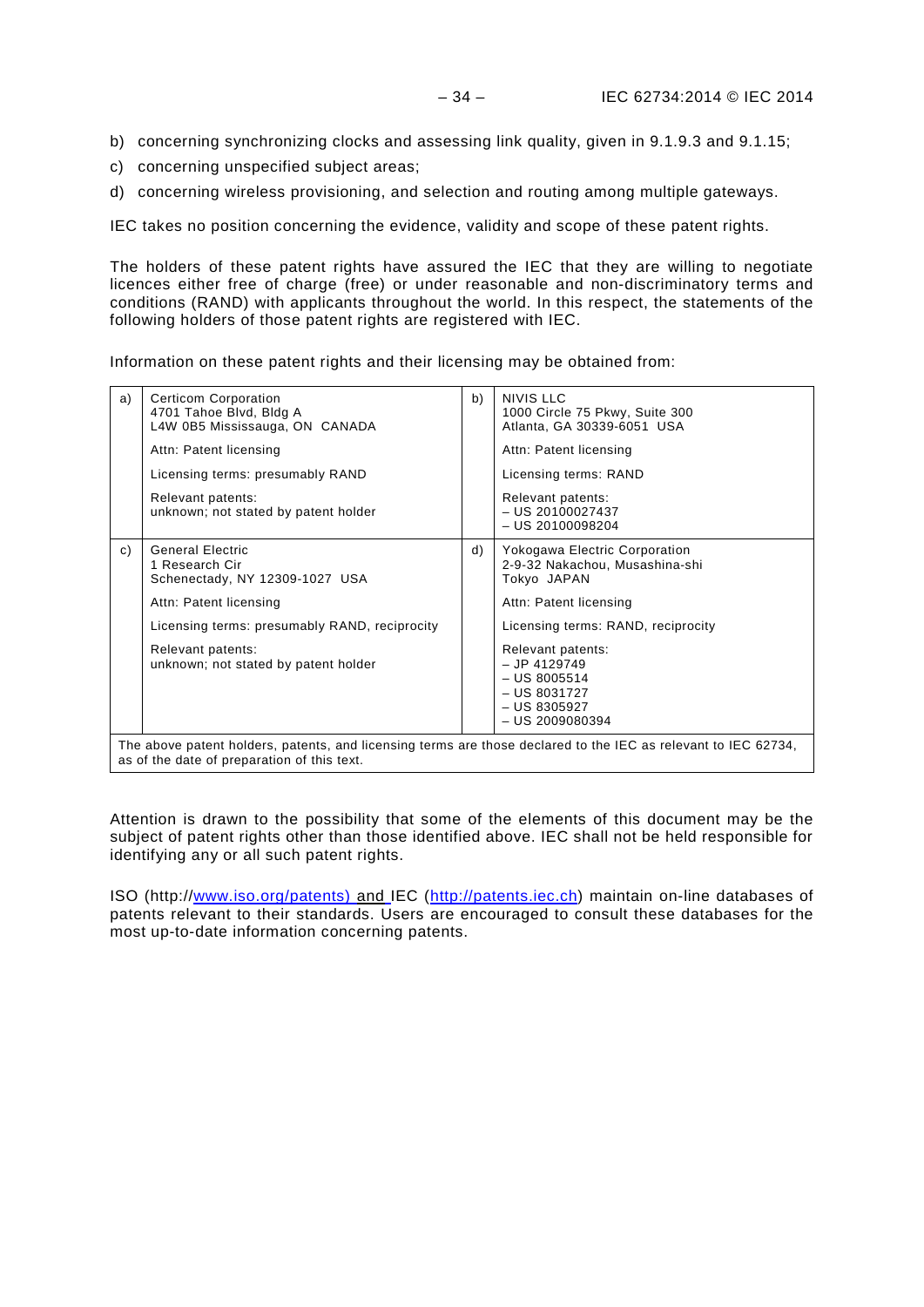# **INDUSTRIAL NETWORKS – WIRELESS COMMUNICATION NETWORK AND COMMUNICATION PROFILES – ISA 100.11A**

#### **1 Scope**

This International Standard specifies a method of reliable and secure wireless operation for non-critical monitoring, alerting, supervisory control, open loop control, and closed loop control applications. This standard defines a protocol suite, including system management, gateway considerations, and security specifications, for low-data-rate wireless connectivity with fixed, portable, and slowly-moving devices, often operating under severe energy and power constraints. The application focus of this standard is the performance needs of process automation monitoring and control, where end-to-end communication delays on the order of 100 ms can be tolerated.

This standard specifies the following:

- physical layer service definition and protocol specification;
- data-link layer service definition and protocol specification;
- network layer service definition and protocol specification;
- transport layer service definition and protocol specification;
- application layer service definition and protocol specification, including support for protocol tunneling and gateways;
- security and security management;
- provisioning and configuration;
- network management; and
- additive communication role profiles (i.e., one or more can be selected concurrently).

Functionality above the application layer of the OSI Basic Reference Model, such as the socalled User Layer and different profiles for functionality at that layer, is not addressed. However, it is discussed briefly in Annex A.

#### **2 Normative references**

The following documents, in whole or in part, are normatively referenced in this document and are indispensable for its application. For dated references, only the edition cited applies. For undated references, the latest edition of the referenced document (including any amendments) applies.

NOTE See the Bibliography for non-normative references.

ISO/IEC 646, *Information technology – ISO 7-bit coded character set for information interchange*

ISO/IEC 10731, *Information technology – Open Systems Interconnection – Basic Reference Model – Conventions for the definition of OSI services*

ISO/IEC 18033-3, *Information technology – Security techniques – Encryption algorithms – Part 3: Block ciphers*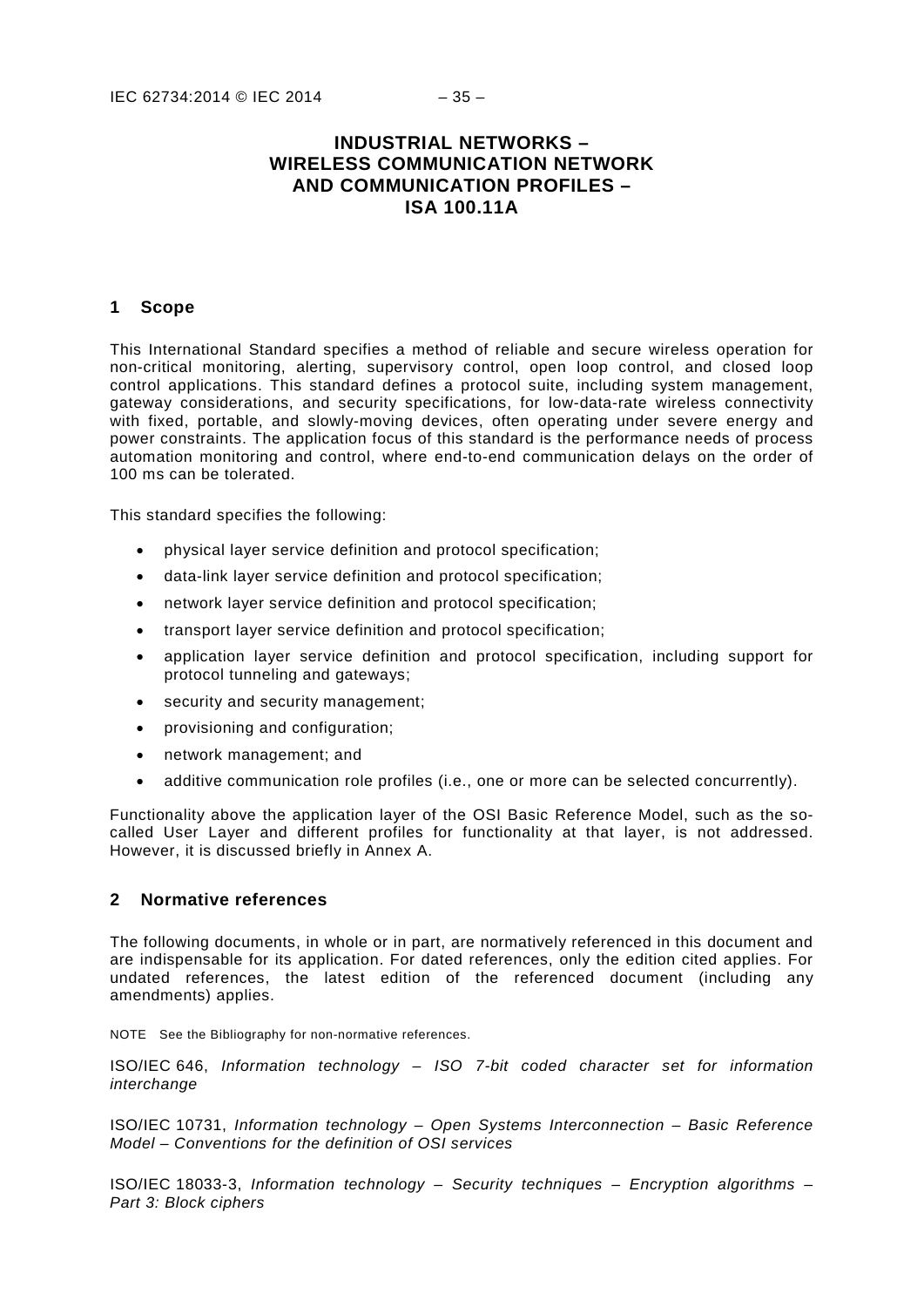ISO/IEC 19772, *Information technology – Security techniques – Authenticated encryption*

ANSI X9.63:2011, *Public Key Cryptography for the Financial Services Industry – Key Agreement and Key Transport Using Elliptic Curve Cryptography*

IETF RFC 2460:1998, *Internet Protocol, Version 6 (IPv6) Specification*

IETF RFC 2464, *Transmission of IPv6 Packets over Ethernet Networks*

IETF RFC 2529, *Transmission of IPv6 over IPv4 Domains without Explicit Tunnels*

IETF RFC 3168, *The Addition of Explicit Congestion Notification (ECN) to IP*

IETF RFC 4213, *Basic Transition Mechanisms for IPv6 Hosts and Routers*

IETF RFC 4291:2006, *IP Version 6 Addressing Architecture*

IETF RFC 4944, *Transmission of IPv6 Packets over IEEE 802.15.4 Networks*

IETF RFC 6282:2011, *Compression Format for IPv6 Datagrams over IEEE 802.15.4-Based Networks*

IETF RFC 6298, *Computing TCP's Retransmission Timer* 

IEEE 802.15.4™:2011[2](#page-35-0), *IEEE Standard for Information technology — Telecommunications and information exchange between systems — Local and metropolitan area networks — Specific requirements – Part 15.4: Wireless Medium Access Control (MAC) and Physical Layer (PHY) Specifications for Low-Rate Wireless Personal Area Networks (LR-WPANs)*

SEC 1:2009, *Elliptic Curve Cryptography, version 2*, available at [http://www.secg.org](http://www.secg.org/)

SEC 4, *Elliptic Curve Qu-Vanstone Implicit Certificate Scheme (ECQV), version 0.97*, available at [http://www.secg.org](http://www.secg.org/)

 $\overline{\phantom{a}}$ 

<span id="page-35-0"></span><sup>2</sup> Property of IEEE, [http://www.ieee.org.](http://www.ieee.org/)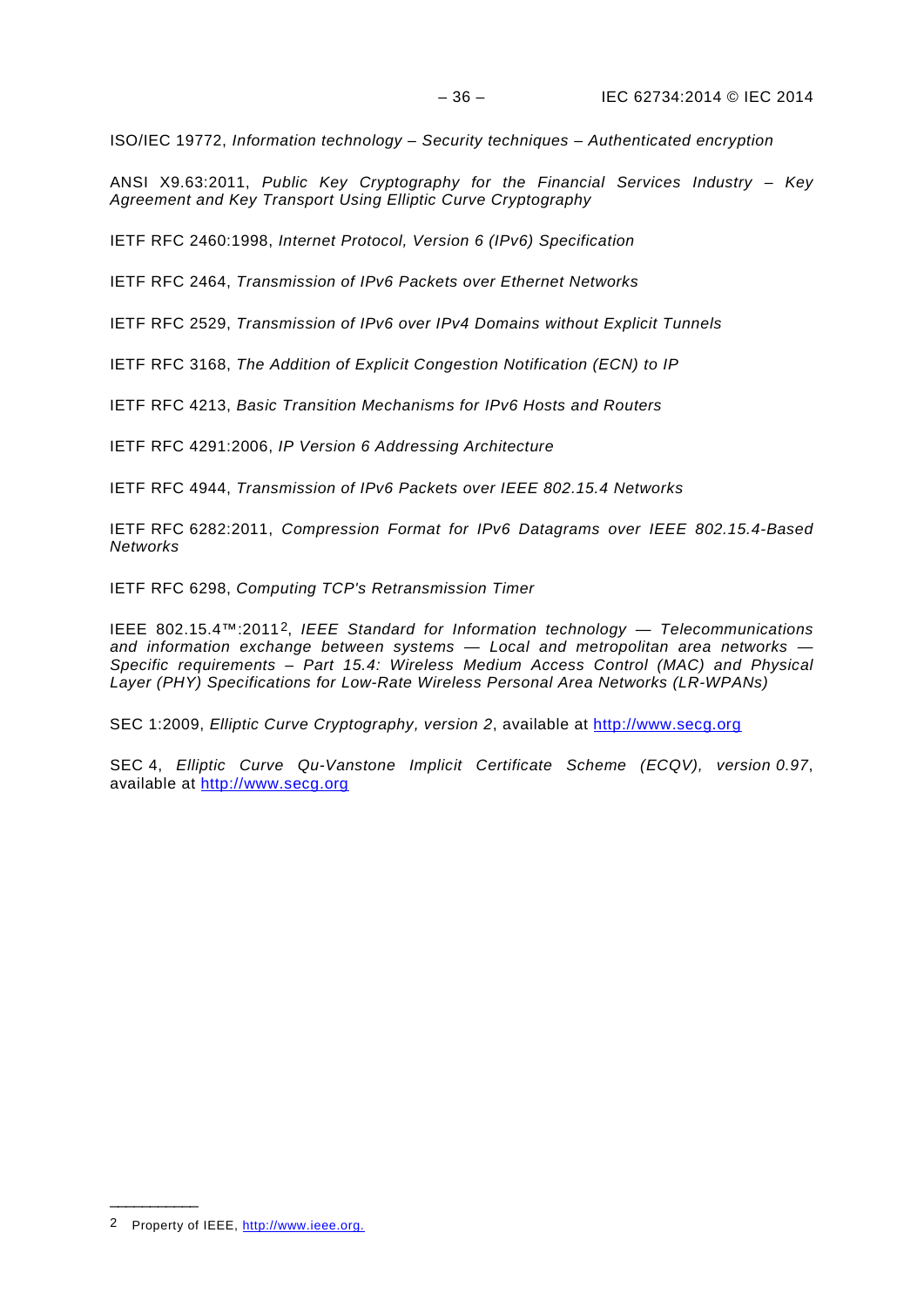# SOMMAIRE

| 0           |        |                                                                                                                                   |  |
|-------------|--------|-----------------------------------------------------------------------------------------------------------------------------------|--|
|             | 0.1    |                                                                                                                                   |  |
|             | 0.2    |                                                                                                                                   |  |
|             | 0.3    |                                                                                                                                   |  |
| $\mathbf 1$ |        |                                                                                                                                   |  |
| 2           |        |                                                                                                                                   |  |
| 3           |        |                                                                                                                                   |  |
|             | 3.1    |                                                                                                                                   |  |
|             | 3.1.1  | Termes et définitions de couche (N) et autres issus du modèle de<br>référence de base de l'interconnexion des systèmes ouverts904 |  |
|             | 3.1.2  |                                                                                                                                   |  |
|             | 3.1.3  | Symboles pour les clés symétriques, les clés asymétriques et les                                                                  |  |
|             | 3.1.4  | Termes utilisés pour décrire le comportement d'un appareil933                                                                     |  |
|             | 3.2    |                                                                                                                                   |  |
|             | 3.3    |                                                                                                                                   |  |
|             | 3.3.1  |                                                                                                                                   |  |
|             | 3.3.2  |                                                                                                                                   |  |
|             | 3.3.3  |                                                                                                                                   |  |
|             | 3.3.4  |                                                                                                                                   |  |
|             | 3.3.5  |                                                                                                                                   |  |
| 4           |        |                                                                                                                                   |  |
|             | 4.1    |                                                                                                                                   |  |
|             | 4.2    |                                                                                                                                   |  |
|             | 4.3    |                                                                                                                                   |  |
|             | 4.4    |                                                                                                                                   |  |
|             | 4.5    |                                                                                                                                   |  |
|             | 4.5.1  |                                                                                                                                   |  |
|             | 4.5.2  |                                                                                                                                   |  |
|             | 4.5.3  |                                                                                                                                   |  |
|             | 4.5.4  | Construction d'une unité de données de protocole générique 946                                                                    |  |
|             | 4.5.5  |                                                                                                                                   |  |
|             | 4.6    |                                                                                                                                   |  |
|             | 4.6.1  |                                                                                                                                   |  |
|             | 4.6.2  |                                                                                                                                   |  |
|             | 4.6.3  |                                                                                                                                   |  |
|             | 4.6.4  |                                                                                                                                   |  |
|             | 4.6.5  |                                                                                                                                   |  |
|             | 4.6.6  | Robustesse en présence d'interférence, y compris en provenant                                                                     |  |
|             | 4.6.7  |                                                                                                                                   |  |
|             | 4.6.8  | Mise en réseau auto-organisé avec prise en charge de redondance 953                                                               |  |
|             | 4.6.9  |                                                                                                                                   |  |
|             | 4.6.10 | Coexistence avec d'autres systèmes de fréquences radioélectriques953                                                              |  |
|             | 4.6.11 | Transactions D par intervalles de temps à voie assignée comme base                                                                |  |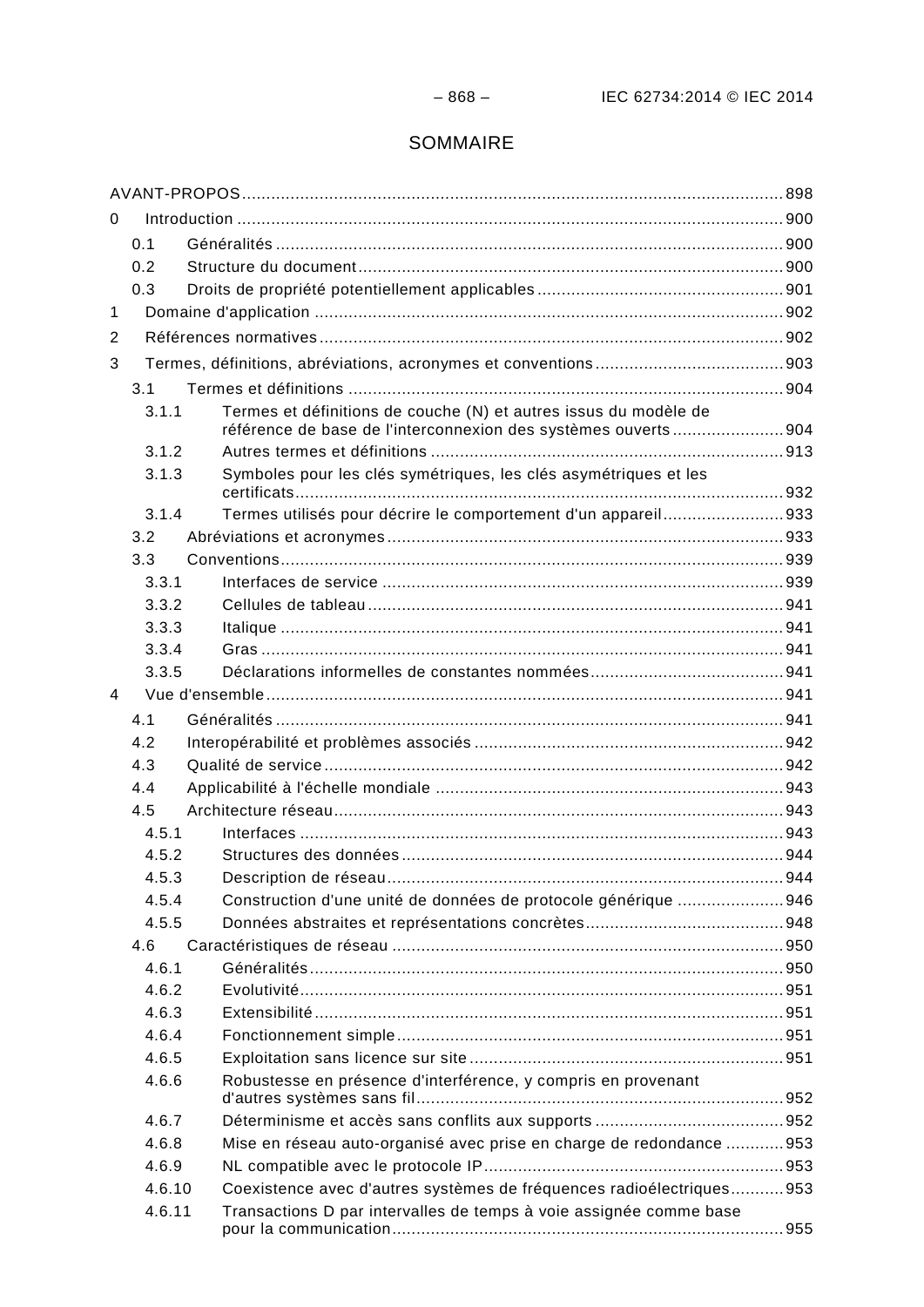|   | 4.6.12 |                                                                         |  |
|---|--------|-------------------------------------------------------------------------|--|
|   | 4.6.13 |                                                                         |  |
|   | 4.6.14 |                                                                         |  |
|   | 4.6.15 |                                                                         |  |
| 5 |        |                                                                         |  |
|   | 5.1    |                                                                         |  |
|   | 5.2    |                                                                         |  |
|   | 5.2.1  |                                                                         |  |
|   | 5.2.2  |                                                                         |  |
|   | 5.2.3  |                                                                         |  |
|   | 5.2.4  |                                                                         |  |
|   | 5.2.5  |                                                                         |  |
|   | 5.2.6  |                                                                         |  |
|   | 5.2.7  |                                                                         |  |
|   | 5.2.8  |                                                                         |  |
|   | 5.2.9  |                                                                         |  |
|   | 5.3    |                                                                         |  |
|   | 5.3.1  |                                                                         |  |
|   | 5.3.2  |                                                                         |  |
|   | 5.3.3  |                                                                         |  |
|   | 5.3.4  |                                                                         |  |
|   | 5.3.5  | Passerelle, gestionnaire de système, et gestionnaire de sécurité981     |  |
|   | 5.4    |                                                                         |  |
|   | 5.5    |                                                                         |  |
|   | 5.5.1  |                                                                         |  |
|   | 5.5.2  |                                                                         |  |
|   | 5.5.3  |                                                                         |  |
|   | 5.5.4  |                                                                         |  |
|   | 5.5.5  |                                                                         |  |
|   | 5.5.6  |                                                                         |  |
|   | 5.5.7  |                                                                         |  |
|   | 5.5.8  | Flot de données vers un système de contrôle ou appareil compatible à    |  |
|   | 5.6    |                                                                         |  |
|   | 5.6.1  |                                                                         |  |
|   | 5.6.2  |                                                                         |  |
|   | 5.7    |                                                                         |  |
|   | 5.8    |                                                                         |  |
| 6 |        |                                                                         |  |
|   | 6.1    |                                                                         |  |
|   | 6.1.1  |                                                                         |  |
|   | 6.1.2  |                                                                         |  |
|   | 6.1.3  |                                                                         |  |
|   | 6.2    |                                                                         |  |
|   | 6.2.1  |                                                                         |  |
|   | 6.2.2  |                                                                         |  |
|   | 6.2.3  |                                                                         |  |
|   | 6.2.4  |                                                                         |  |
|   | 6.2.5  | Services de communication fournis aux objets de gestion d'appareil 1002 |  |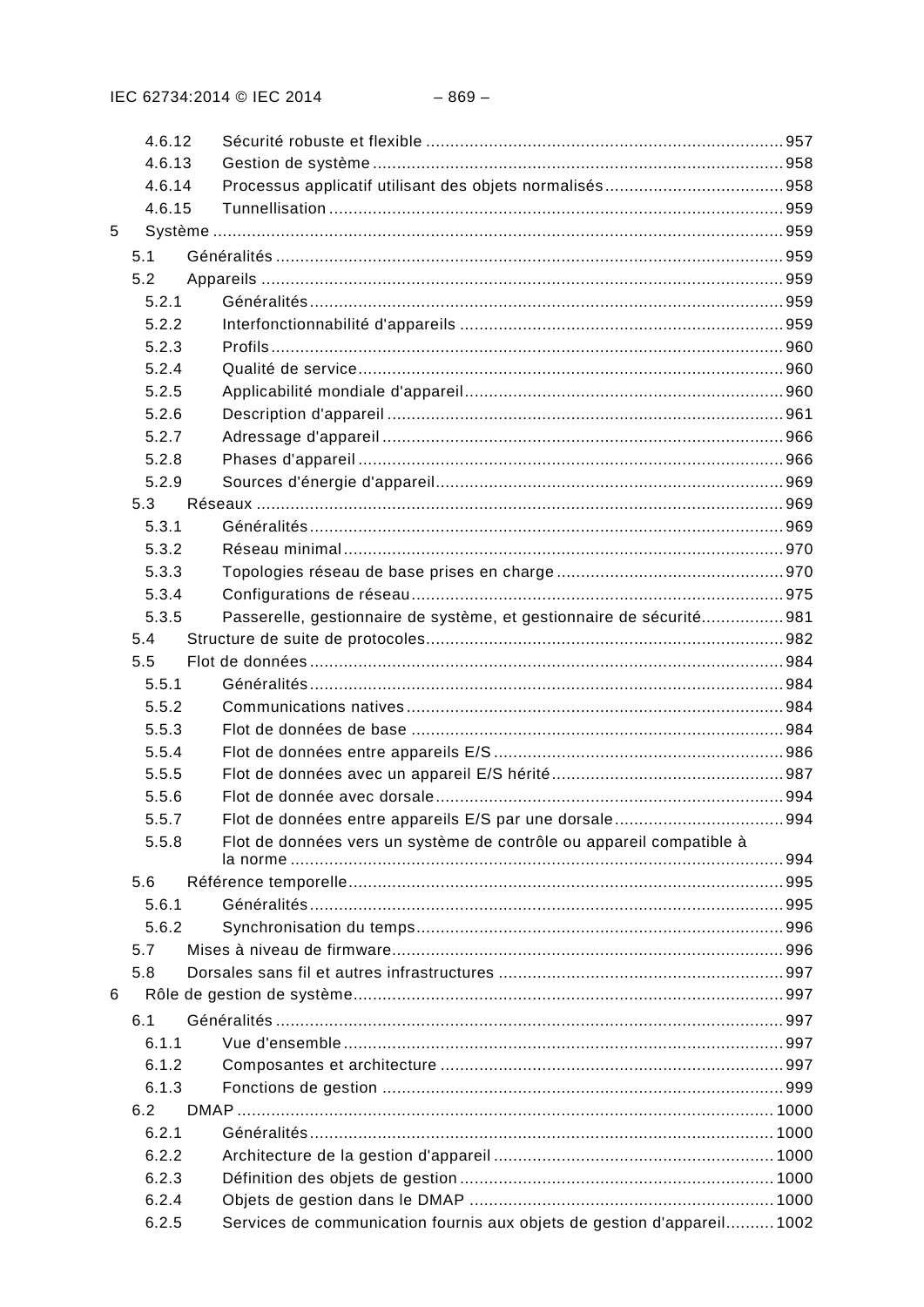|   | 6.2.6  |                                                                          |  |
|---|--------|--------------------------------------------------------------------------|--|
|   | 6.2.7  |                                                                          |  |
|   | 6.2.8  | Fonctions de gestion d'appareil et de gestion de couche  1015            |  |
|   | 6.3    |                                                                          |  |
|   | 6.3.1  |                                                                          |  |
|   | 6.3.2  |                                                                          |  |
|   | 6.3.3  | Types normalisés des objets de gestion de système 1028                   |  |
|   | 6.3.4  |                                                                          |  |
|   | 6.3.5  |                                                                          |  |
|   | 6.3.6  |                                                                          |  |
|   | 6.3.7  |                                                                          |  |
|   | 6.3.8  |                                                                          |  |
|   | 6.3.9  |                                                                          |  |
|   | 6.3.10 |                                                                          |  |
|   | 6.3.11 |                                                                          |  |
|   | 6.3.12 |                                                                          |  |
|   | 6.3.13 |                                                                          |  |
|   | 6.3.14 | Politiques de gestion et administration de politiques 1090               |  |
|   | 6.3.15 | Interaction opérationnelle avec le personnel d'exploitation et de        |  |
|   |        |                                                                          |  |
| 7 |        |                                                                          |  |
|   | 7.1    |                                                                          |  |
|   | 7.2    |                                                                          |  |
|   | 7.2.1  |                                                                          |  |
|   | 7.2.2  |                                                                          |  |
|   | 7.3    |                                                                          |  |
|   | 7.3.1  |                                                                          |  |
|   | 7.3.2  |                                                                          |  |
|   | 7.3.3  |                                                                          |  |
|   | 7.4    |                                                                          |  |
|   | 7.4.1  |                                                                          |  |
|   | 7.4.2  |                                                                          |  |
|   | 7.4.3  |                                                                          |  |
|   | 7.4.4  | Etapes de processus de rattachement communes aux approches à clés        |  |
|   | 7.4.5  |                                                                          |  |
|   | 7.4.6  |                                                                          |  |
|   | 7.4.7  | Rétablissement après défaillance de processus de rattachement et de      |  |
|   | 7.5    |                                                                          |  |
|   | 7.5.1  |                                                                          |  |
|   | 7.5.2  |                                                                          |  |
|   | 7.5.3  | Protection d'unité de données de protocole d'application en utilisant la |  |
|   | 7.5.4  | Méthodes d'objet proxy de gestion de sécurité relatives à                |  |
|   | 7.6    |                                                                          |  |
|   | 7.6.1  |                                                                          |  |
|   | 7.6.2  |                                                                          |  |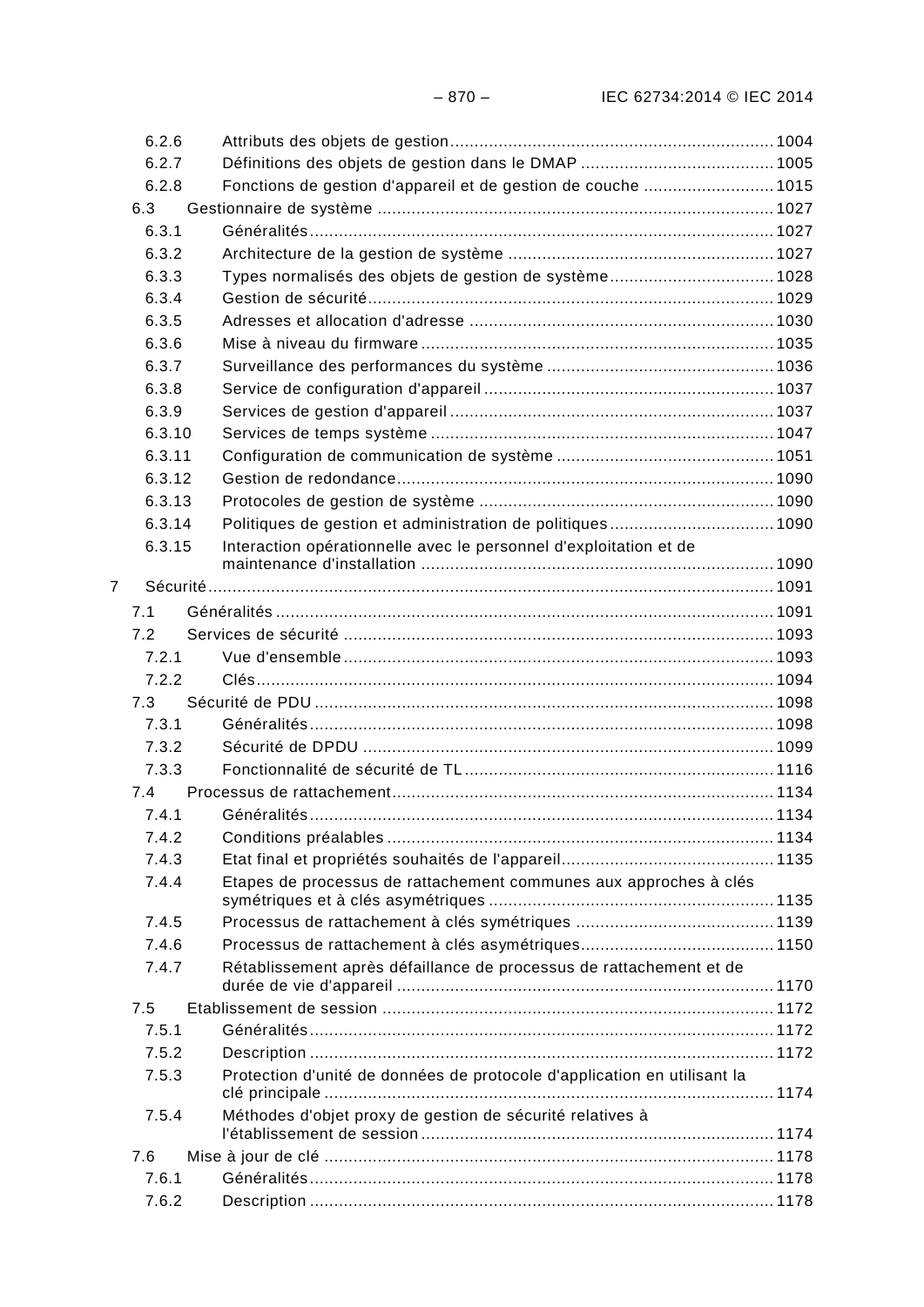|   | 7.6.3  | Méthodes de l'objet de gestion de sécurité d'appareil relatives à la mise     |      |
|---|--------|-------------------------------------------------------------------------------|------|
|   | 7.6.4  |                                                                               |      |
|   | 7.7    |                                                                               |      |
|   | 7.7.1  | Proxy security management object (objet proxy de gestion de sécurité) 1186    |      |
|   | 7.7.2  | Autorisation des appareils de réseau et génération ou dérivation de clés      |      |
|   |        |                                                                               |      |
|   | 7.7.3  | Interaction avec des objets de gestion de sécurité d'appareil 1187            |      |
|   | 7.7.4  |                                                                               |      |
|   | 7.8    |                                                                               |      |
|   | 7.8.1  |                                                                               |      |
|   | 7.8.2  |                                                                               |      |
|   | 7.8.3  |                                                                               |      |
|   | 7.8.4  |                                                                               |      |
|   | 7.9    |                                                                               |      |
|   | 7.9.1  | Paramètres sur les demandes de service de transport qui se rapportent         |      |
|   | 7.9.2  |                                                                               |      |
|   | 7.9.3  |                                                                               |      |
|   | 7.10   | Collecte des statistiques de sécurité, détection de menaces et rapports  1195 |      |
|   | 7.11   |                                                                               |      |
|   | 7.11.1 |                                                                               |      |
|   | 7.11.2 |                                                                               |      |
|   | 7.11.3 |                                                                               |      |
|   | 7.11.4 |                                                                               |      |
| 8 |        |                                                                               |      |
|   | 8.1    |                                                                               |      |
|   | 8.2    |                                                                               |      |
|   | 8.2.1  |                                                                               |      |
|   | 8.2.2  |                                                                               |      |
|   | 8.2.3  |                                                                               |      |
| 9 |        | Couche liaison de données                                                     | 1206 |
|   | 9.1    | Généralités ………………………………………………………………………………………… 1206                           |      |
|   | 9.1.1  |                                                                               |      |
|   | 9.1.2  |                                                                               |      |
|   | 9.1.3  |                                                                               |      |
|   | 9.1.4  |                                                                               |      |
|   | 9.1.5  |                                                                               |      |
|   | 9.1.6  |                                                                               |      |
|   | 9.1.7  | Saut de voie discrétisé, saut de voie lent et intervalles de temps 1217       |      |
|   | 9.1.8  |                                                                               |      |
|   | 9.1.9  |                                                                               |      |
|   | 9.1.10 |                                                                               |      |
|   | 9.1.11 |                                                                               |      |
|   | 9.1.12 |                                                                               |      |
|   | 9.1.13 |                                                                               |      |
|   | 9.1.14 | Découverte de voisins et rattachement - considérations de DL 1277             |      |
|   | 9.1.15 |                                                                               |      |
|   | 9.1.16 |                                                                               |      |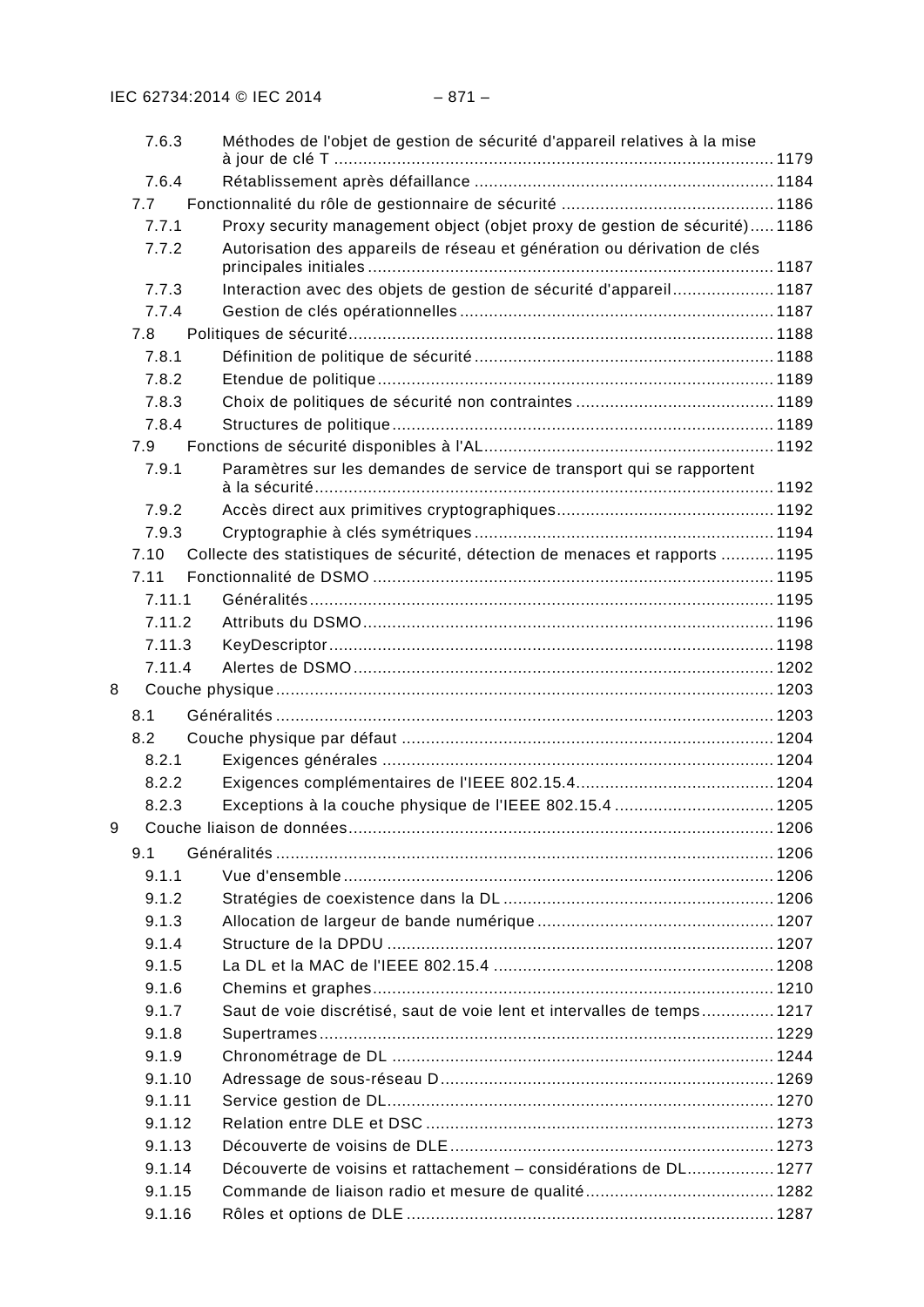| 9.1.17 |                                                                    |  |
|--------|--------------------------------------------------------------------|--|
| 9.2    |                                                                    |  |
| 9.2.1  |                                                                    |  |
| 9.2.2  |                                                                    |  |
| 9.2.3  |                                                                    |  |
| 9.2.4  |                                                                    |  |
| 9.3    |                                                                    |  |
| 9.3.1  |                                                                    |  |
| 9.3.2  |                                                                    |  |
| 9.3.3  |                                                                    |  |
| 9.3.4  |                                                                    |  |
| 9.3.5  |                                                                    |  |
| 9.4    |                                                                    |  |
| 9.4.1  |                                                                    |  |
| 9.4.2  |                                                                    |  |
| 9.4.3  |                                                                    |  |
| 9.5    |                                                                    |  |
| 9.5.1  | Méthode pour le basculement synchronisé des attributs de DLE  1374 |  |
| 9.5.2  | Méthodes pour accéder aux attributs OctetString indexés 1374       |  |
| 9.6    |                                                                    |  |
| 9.6.1  |                                                                    |  |
| 9.6.2  |                                                                    |  |
| 10     |                                                                    |  |
| 10.1   |                                                                    |  |
| 10.2   |                                                                    |  |
| 10.2.1 |                                                                    |  |
| 10.2.2 |                                                                    |  |
| 10.2.3 |                                                                    |  |
| 10.2.4 | En-têtes d'unités de données de protocoles de réseau  1383         |  |
| 10.2.5 |                                                                    |  |
| 10.2.6 |                                                                    |  |
| 10.2.7 |                                                                    |  |
| 10.3   |                                                                    |  |
| 10.3.1 |                                                                    |  |
| 10.3.2 |                                                                    |  |
| 10.3.3 |                                                                    |  |
| 10.3.4 |                                                                    |  |
| 10.4   |                                                                    |  |
| 10.4.1 |                                                                    |  |
| 10.4.2 |                                                                    |  |
| 10.4.3 |                                                                    |  |
| 10.5   |                                                                    |  |
| 10.5.1 |                                                                    |  |
| 10.5.2 |                                                                    |  |
| 10.5.3 |                                                                    |  |
| 10.5.4 |                                                                    |  |
| 10.5.5 |                                                                    |  |
| 11     |                                                                    |  |
| 11.1   |                                                                    |  |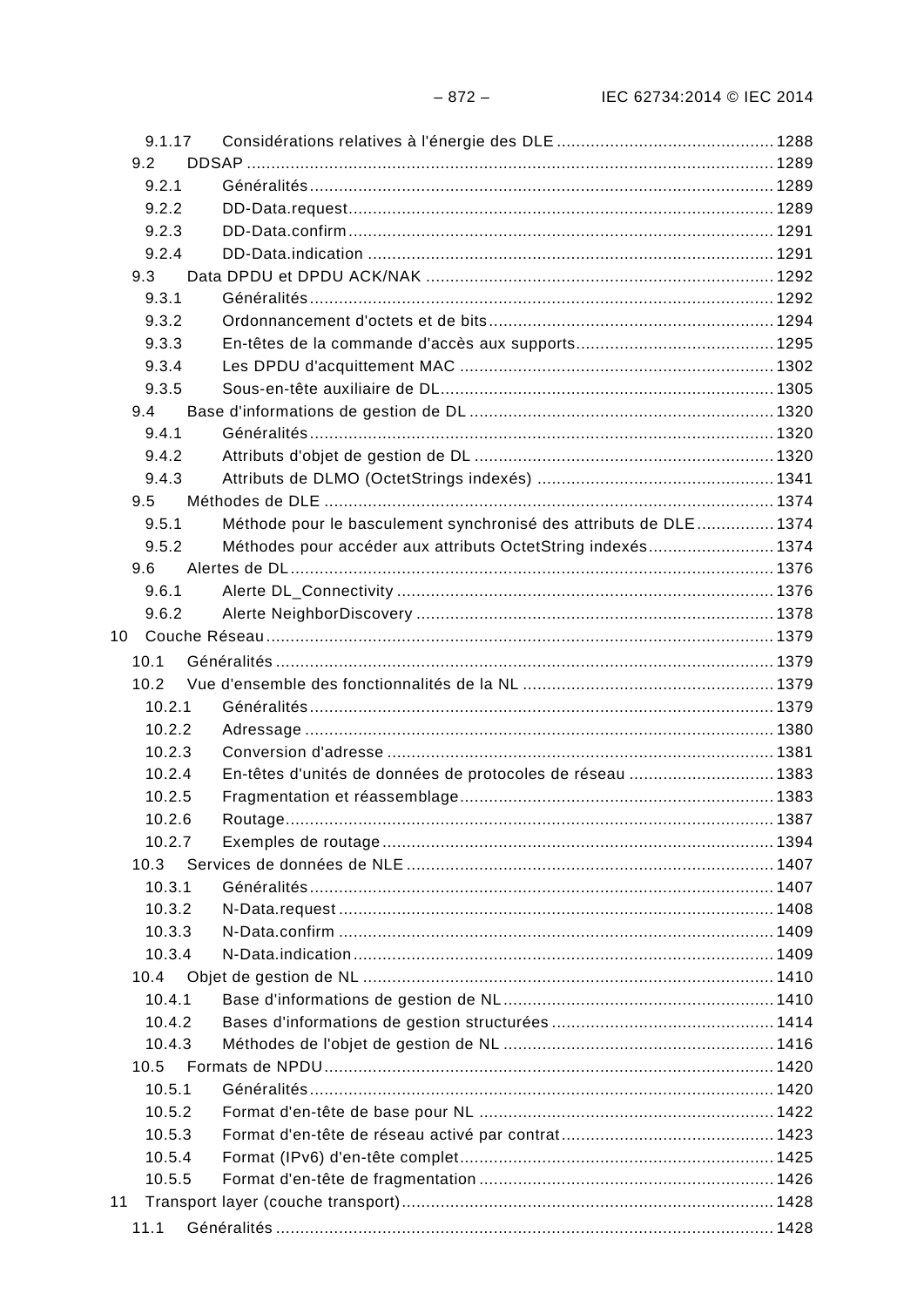| 11.2    |                                                                              |  |
|---------|------------------------------------------------------------------------------|--|
| 11.3    |                                                                              |  |
| 11.3.1  |                                                                              |  |
| 11.3.2  |                                                                              |  |
| 11.4    |                                                                              |  |
| 11.4.1  |                                                                              |  |
| 11.4.2  |                                                                              |  |
| 11.4.3  |                                                                              |  |
| 11.4.4  |                                                                              |  |
| 11.4.5  |                                                                              |  |
| 11.5    |                                                                              |  |
| 11.5.1  |                                                                              |  |
| 11.5.2  | Compression d'en-tête - Codage de protocole datagramme d'utilisateur 1436    |  |
| 11.5.3  |                                                                              |  |
| 11.6    |                                                                              |  |
| 11.6.1  |                                                                              |  |
| 11.6.2  |                                                                              |  |
|         |                                                                              |  |
| 12.1    |                                                                              |  |
| 12.2    |                                                                              |  |
| 12.3    |                                                                              |  |
| 12.4    |                                                                              |  |
| 12.4.1  |                                                                              |  |
| 12.4.2  |                                                                              |  |
| 12.4.3  |                                                                              |  |
| 12.4.4  |                                                                              |  |
| 12.5    |                                                                              |  |
| 12.6    |                                                                              |  |
| 12.6.1  |                                                                              |  |
| 12.6.2  |                                                                              |  |
| 12.6.3  |                                                                              |  |
| 12.6.4  |                                                                              |  |
| 12.7    |                                                                              |  |
| 12.8    |                                                                              |  |
| 12.9    |                                                                              |  |
| 12.10   |                                                                              |  |
| 12.10.1 |                                                                              |  |
| 12.10.2 |                                                                              |  |
|         |                                                                              |  |
| 12.11.1 |                                                                              |  |
| 12.11.2 |                                                                              |  |
| 12.11.3 |                                                                              |  |
| 12.11.4 |                                                                              |  |
|         |                                                                              |  |
| 12.12.1 |                                                                              |  |
| 12.12.2 | Communication de publication unidirectionnelle placée en file d'attente 1462 |  |
| 12.12.3 | Communication unidirectionnelle placée en file d'attente  1463               |  |
| 12.12.4 | Communication bidirectionnelle placée en file d'attente  1463                |  |
| 12.12.5 |                                                                              |  |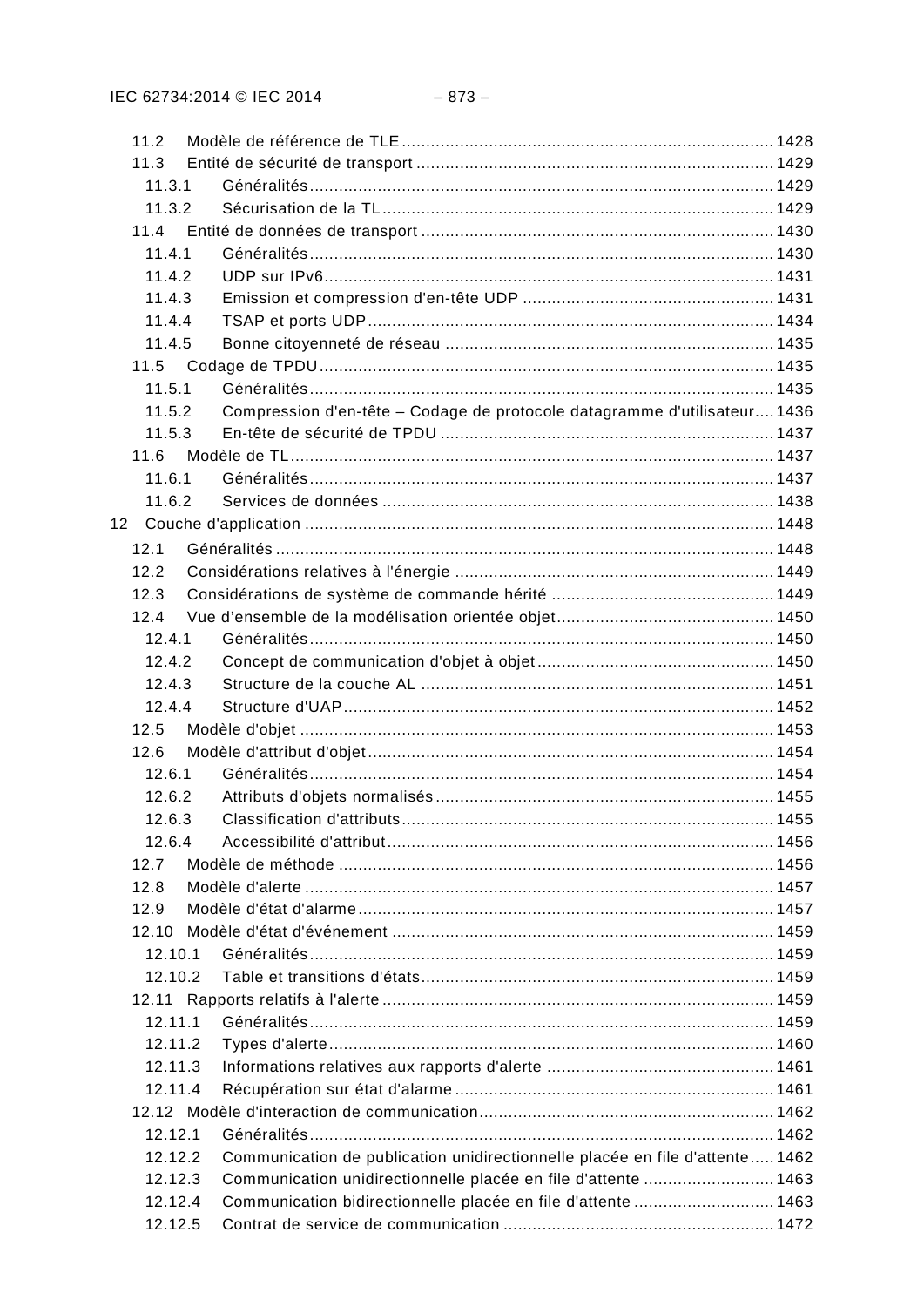| 12.13.1 |                                                                                      |  |
|---------|--------------------------------------------------------------------------------------|--|
| 12.13.2 |                                                                                      |  |
| 12.13.3 |                                                                                      |  |
| 12.13.4 |                                                                                      |  |
| 12.13.5 |                                                                                      |  |
|         |                                                                                      |  |
|         |                                                                                      |  |
| 12.15.1 |                                                                                      |  |
| 12.15.2 |                                                                                      |  |
|         |                                                                                      |  |
| 12.16.1 |                                                                                      |  |
| 12.16.2 |                                                                                      |  |
| 12.16.3 | Structures de données normalisées indépendantes vis-à-vis de toute                   |  |
|         | 12.17 Services d'application fournis par la sous-couche d'application 1522           |  |
| 12.17.1 |                                                                                      |  |
| 12.17.2 | Modèle de communication d'application P/S (éditer/s'abonner)  1524                   |  |
| 12.17.3 | Communication tamponnée périodique programmée 1524                                   |  |
| 12.17.4 |                                                                                      |  |
| 12.17.5 | Messages unidirectionnels placés en file d'attente acycliques non                    |  |
|         |                                                                                      |  |
| 12.17.6 | Aspects communs client/serveur et à la source/puits  1555                            |  |
|         | 12.18 Utilisation du flux d'AL relative aux services de couche inférieure  1561      |  |
| 12.18.1 |                                                                                      |  |
| 12.18.2 |                                                                                      |  |
| 12.18.3 | Mapping des primitives de service d'AL aux primitives de service de TL  1561         |  |
|         |                                                                                      |  |
| 12.19.1 |                                                                                      |  |
| 12.19.2 | Traitement de sous-application des unités de données de protocole                    |  |
| 12.19.3 | Attributs de l'objet de gestion de sous-couche d'application 1564                    |  |
| 12.19.4 | Méthodes de l'objet de gestion de sous-couche d'application 1566                     |  |
| 12.19.5 | Alertes de l'objet de gestion de sous-couche d'application 1568                      |  |
| 12.19.6 | Services de DMAP invoqués par la sous-couche d'application  1568                     |  |
| 12.19.7 |                                                                                      |  |
| 12.19.8 |                                                                                      |  |
|         | 12.20 Structures de données normalisées de l'industrie de contrôle de processus 1581 |  |
| 12.20.1 |                                                                                      |  |
| 12.20.2 |                                                                                      |  |
| 12.20.3 |                                                                                      |  |
| 12.20.4 |                                                                                      |  |
| 12.20.5 |                                                                                      |  |
| 12.20.6 | Mise à l'échelle……………………………………………………………………………… 1584                                  |  |
|         |                                                                                      |  |
| 12.21.1 | Objets normalisés de profils de contrôle de processus 1584                           |  |
| 12.21.2 |                                                                                      |  |
|         |                                                                                      |  |
| 12.22.1 |                                                                                      |  |
| 12.22.2 | Règles de codage pour unités de données de protocole d'application  1585             |  |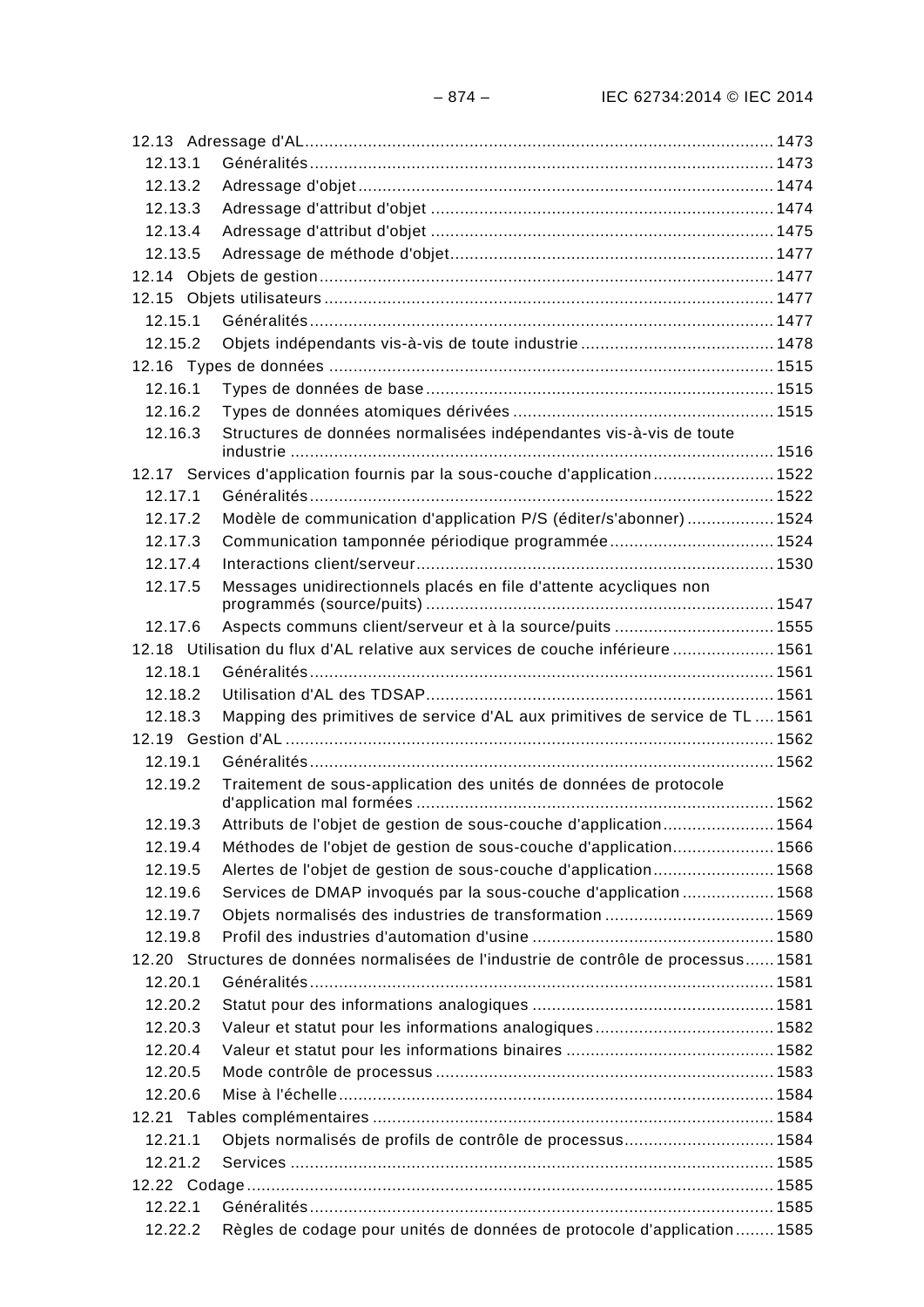|              | 12.22.3 |                                                                              |  |
|--------------|---------|------------------------------------------------------------------------------|--|
| 12.22.4      |         |                                                                              |  |
|              |         |                                                                              |  |
| 12.23.1      |         |                                                                              |  |
| 12.23.2      |         |                                                                              |  |
| 12.23.3      |         |                                                                              |  |
| 12.23.4      |         |                                                                              |  |
| 12.23.5      |         |                                                                              |  |
| 12.23.6      |         |                                                                              |  |
|              |         |                                                                              |  |
| 12.24.1      |         |                                                                              |  |
| 12.24.2      |         |                                                                              |  |
| 13           |         |                                                                              |  |
| 13.1         |         |                                                                              |  |
| 13.2         |         | Termes et définitions pour les appareils ayant divers rôles ou états 1624    |  |
| 13.3         |         |                                                                              |  |
| 13.4         |         |                                                                              |  |
| 13.5         |         |                                                                              |  |
| 13.6         |         |                                                                              |  |
| 13.6.1       |         |                                                                              |  |
| 13.6.2       |         | Configuration par liaison radio utilisant la cryptographie asymétrique  1629 |  |
| 13.6.3       |         | Configuration par liaison radio utilisant une clé de rattachement            |  |
| 13.7         |         |                                                                              |  |
| 13.8         |         | Objets de protocole d'application de gestion d'appareil utilisés au cours de |  |
|              |         |                                                                              |  |
| 13.9         |         |                                                                              |  |
| 13.9.1       |         |                                                                              |  |
| 13.9.2       |         | Méthodes et alertes d'objet de configuration d'appareil 1648                 |  |
|              |         |                                                                              |  |
| 13.10.1      |         |                                                                              |  |
| 13.10.2      |         | Attributs structurés de l'objet service de configuration d'appareil  1653    |  |
| 13.10.3      |         | Méthode de l'objet service de configuration d'appareil  1654                 |  |
| 13.10.4      |         |                                                                              |  |
| 13.10.5      |         |                                                                              |  |
|              |         |                                                                              |  |
| 13.11.1      |         |                                                                              |  |
| 13.11.2      |         |                                                                              |  |
|              |         | Annexe A (informative) Couche d'utilisateur/profils d'application 1661       |  |
| A.1          |         |                                                                              |  |
| A.2          |         |                                                                              |  |
| A.3          |         |                                                                              |  |
|              |         |                                                                              |  |
| B.1          |         |                                                                              |  |
| B.1.1        |         |                                                                              |  |
| B.1.2        |         |                                                                              |  |
| <b>B.1.3</b> |         |                                                                              |  |
| <b>B.1.4</b> |         |                                                                              |  |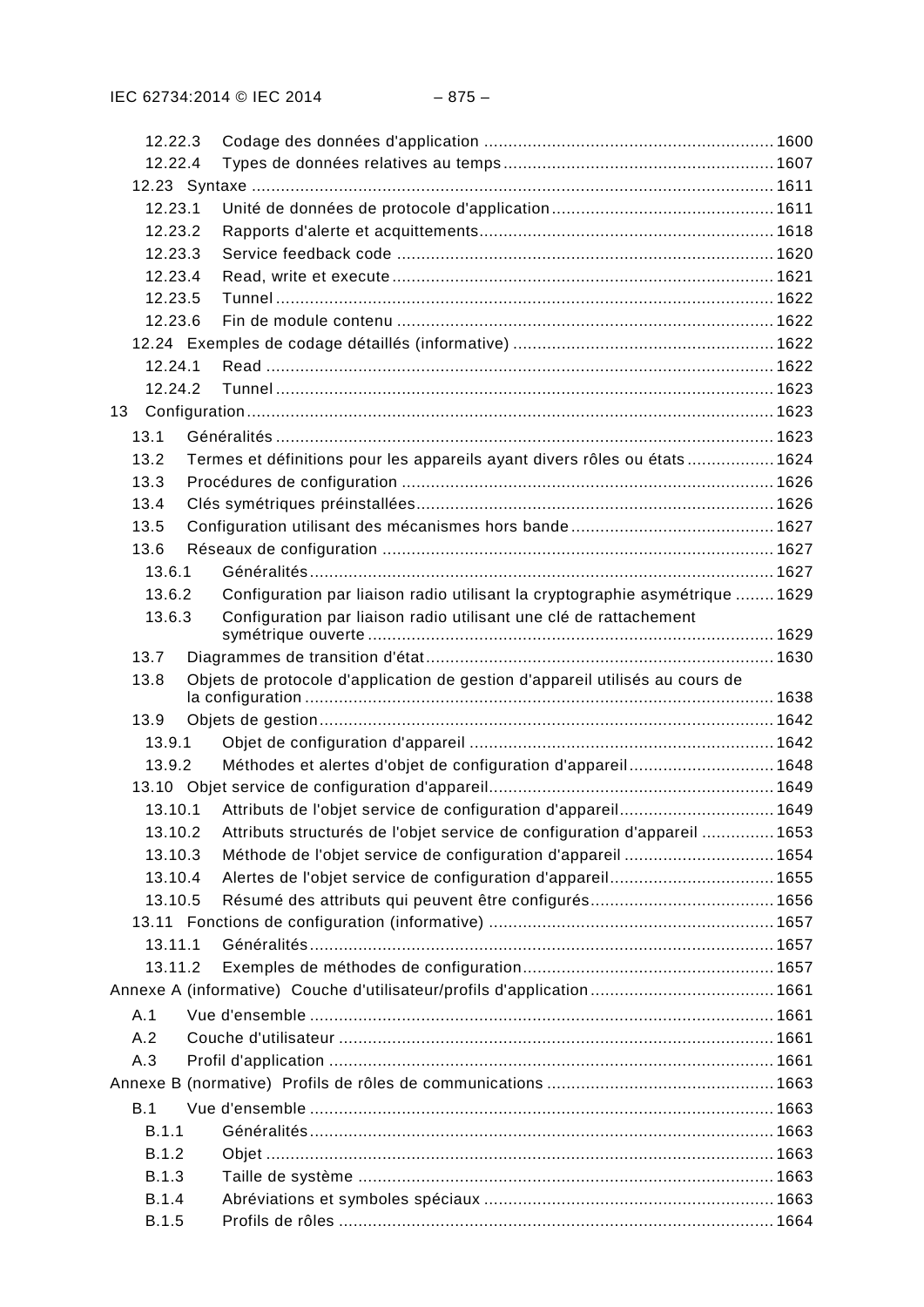| B.2         |                                                                                        |       |
|-------------|----------------------------------------------------------------------------------------|-------|
| B.3         |                                                                                        |       |
| B.4         |                                                                                        |       |
| <b>B.5</b>  |                                                                                        |       |
| B.6         |                                                                                        |       |
| B.6.1       |                                                                                        |       |
| B.6.2       |                                                                                        |       |
| <b>B.7</b>  |                                                                                        |       |
| B.8         |                                                                                        |       |
| B.9         |                                                                                        |       |
| <b>B.10</b> |                                                                                        |       |
| <b>B.11</b> |                                                                                        |       |
|             |                                                                                        |       |
| C.1         |                                                                                        |       |
| C.2         |                                                                                        |       |
| C.2.1       |                                                                                        |       |
| C.2.2       |                                                                                        |       |
| C.2.3       | Autres alarmes de téléchargement montant et de téléchargement                          |       |
|             |                                                                                        |       |
| C.3         | Modèle de référence de base d'interconnexion des systèmes ouverts (OSI)1677            |       |
| C.3.1       |                                                                                        |       |
| C.3.2       |                                                                                        |       |
| C.3.3       |                                                                                        |       |
| C.3.4       |                                                                                        |       |
| C.3.5       |                                                                                        |       |
| C.3.6       |                                                                                        |       |
|             |                                                                                        |       |
| D.1         |                                                                                        |       |
| D.2         |                                                                                        |       |
| D.3         |                                                                                        |       |
| D.4         | Data-link layer, couche de liaison de données                                          | .1684 |
| D.5         |                                                                                        |       |
| D.6         |                                                                                        |       |
| D.7         |                                                                                        |       |
| D.8         |                                                                                        |       |
| D.9         |                                                                                        |       |
|             |                                                                                        |       |
| E.1         |                                                                                        |       |
| E.2         |                                                                                        |       |
| E.3         |                                                                                        |       |
| E.3.1       | Méthodes d'émission d'unités de données de protocole IPv6  1689                        |       |
| E.3.2       | Découverte d'appareils homologues d'un routeur dorsal  1690                            |       |
| E.3.3       |                                                                                        |       |
|             | Annexe F (normative) Concepts de sécurité de base – Notation et représentation  1692   |       |
| F.1         |                                                                                        |       |
| F.2         |                                                                                        |       |
| F.3         |                                                                                        |       |
|             | Annexe G (informative) Utilisation de chaînes de certificats pour la configuration par |       |
|             |                                                                                        |       |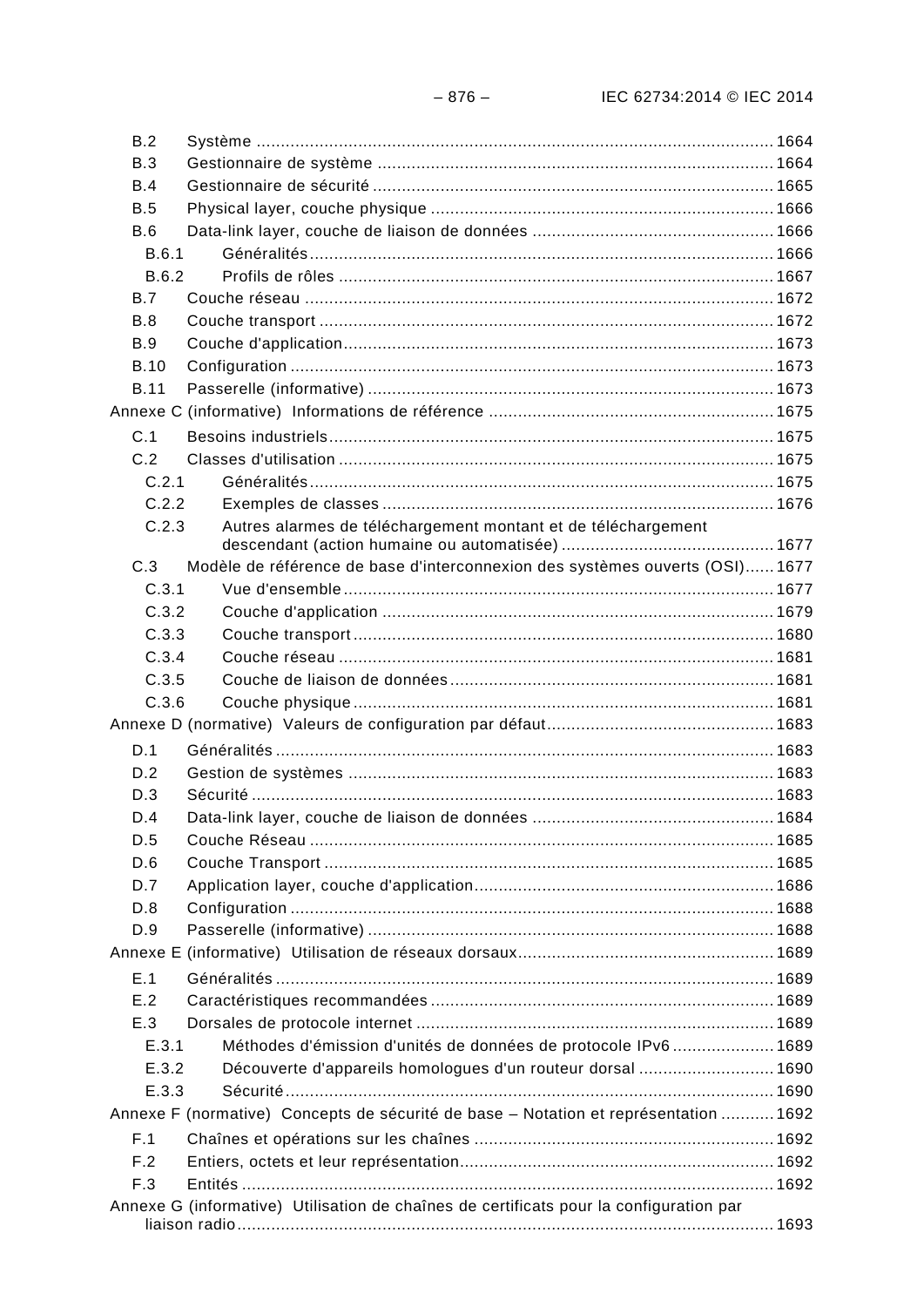| H.1             | Blocs modules de base cryptographiques à clés symétriques 1694            |  |
|-----------------|---------------------------------------------------------------------------|--|
| H.1.1           |                                                                           |  |
| H.1.2           |                                                                           |  |
| H.1.3           |                                                                           |  |
| H.1.4           |                                                                           |  |
| H.1.5           |                                                                           |  |
| H.1.6           | Fonction de hachage codée pour authentification de message  1694          |  |
| H.1.7           | Fonction de hachage codée spécialisée pour authentification de            |  |
|                 |                                                                           |  |
| H.1.8           |                                                                           |  |
| H.2             | Blocs modules de base cryptographiques à clés asymétriques 1695           |  |
| H.2.1           |                                                                           |  |
| H.2.2           |                                                                           |  |
| H.2.3           |                                                                           |  |
| H.2.4           |                                                                           |  |
| H.3             |                                                                           |  |
| H.3.1           |                                                                           |  |
| H.3.2           | Certificats implicites de cryptographie sur courbe elliptique  1696       |  |
| H.3.3           | Certificats manuels de cryptographie sur courbe elliptique 1696           |  |
| H.3.4           |                                                                           |  |
| H.4<br>H.4.1    |                                                                           |  |
| H.4.2           |                                                                           |  |
| H.5             |                                                                           |  |
| H.5.1           |                                                                           |  |
| H.5.2           |                                                                           |  |
| H.6             | Génération et validation des paramètres de domaine de défi  1698          |  |
| H.6.1           |                                                                           |  |
| H.6.2           |                                                                           |  |
| H.6.3           |                                                                           |  |
| H.7             |                                                                           |  |
| H.8             |                                                                           |  |
| H.9             | Fonction de hachage cryptographique à chiffrement par blocs 1700          |  |
| H.10            | Plan de certificats manuels à cryptographie sur courbes elliptiques  1701 |  |
| H.10.1          |                                                                           |  |
| H.10.2          | Transformation de génération de certificat manuel à cryptographie sur     |  |
|                 |                                                                           |  |
| H.10.3          | Transformation de traitement de certificat manuel à cryptographie sur     |  |
|                 |                                                                           |  |
|                 |                                                                           |  |
| 1.1             |                                                                           |  |
| 1.2             |                                                                           |  |
| 1.3             |                                                                           |  |
| $\mathsf{I}$ .4 |                                                                           |  |
| 1.5             |                                                                           |  |
|                 |                                                                           |  |
| J.1             |                                                                           |  |
| J.1.1           |                                                                           |  |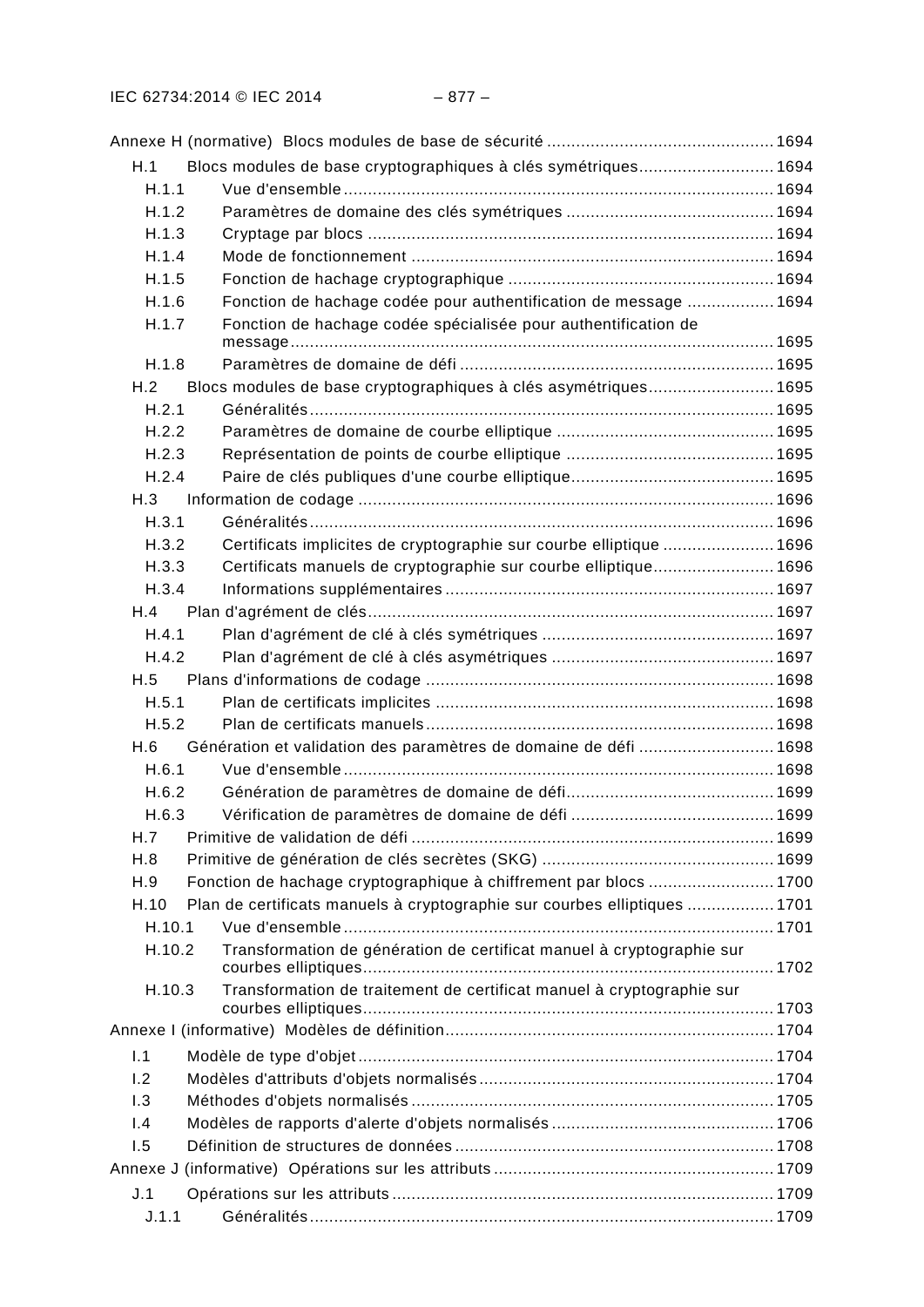| J.1.2          |                                                                                |  |
|----------------|--------------------------------------------------------------------------------|--|
| J.1.3          | Récupération, positionnement et réinitialisation d'attributs 1709              |  |
| J.1.4          | Récupération et positionnement d'attributs structurés 1710                     |  |
| J.1.5          |                                                                                |  |
| J.1.6          |                                                                                |  |
| J.2            |                                                                                |  |
|                |                                                                                |  |
|                |                                                                                |  |
|                | Annexe M (normative) Identification de protocoles de bus de terrain hérités et |  |
|                | Annexe N (informative) Tunnellisation et mapping d'objets natifs 1722          |  |
| N.1            |                                                                                |  |
| N.2            |                                                                                |  |
| N.3            |                                                                                |  |
| N.4            |                                                                                |  |
| N.5            |                                                                                |  |
|                |                                                                                |  |
| O.1            |                                                                                |  |
| O.2            |                                                                                |  |
| O.3            |                                                                                |  |
| O.4            |                                                                                |  |
| O.5            |                                                                                |  |
| Annexe P       | (informative) Adaptations exemplaires du GIAP pour la présente norme  1732     |  |
|                |                                                                                |  |
| P.1            |                                                                                |  |
| P.2            |                                                                                |  |
| P.3            |                                                                                |  |
| P.4            |                                                                                |  |
| P.5            |                                                                                |  |
| P.6            |                                                                                |  |
| P.7            |                                                                                |  |
| P.8            |                                                                                |  |
| P.9            |                                                                                |  |
| P.10           |                                                                                |  |
| P.11           |                                                                                |  |
| P.12<br>P.12.1 |                                                                                |  |
| P.12.2         |                                                                                |  |
|                |                                                                                |  |
| P.12.3         |                                                                                |  |
| P.13           |                                                                                |  |
| P.13.1         |                                                                                |  |
| P.13.2         |                                                                                |  |
| P.13.3         |                                                                                |  |
| P.14           |                                                                                |  |
| P.15           |                                                                                |  |
| P.16           |                                                                                |  |
| P.17           |                                                                                |  |
|                | Annexe Q (informative) Adaptations exemplaires du GIAP pour l'IEC 62591  1737  |  |
| Q.1            |                                                                                |  |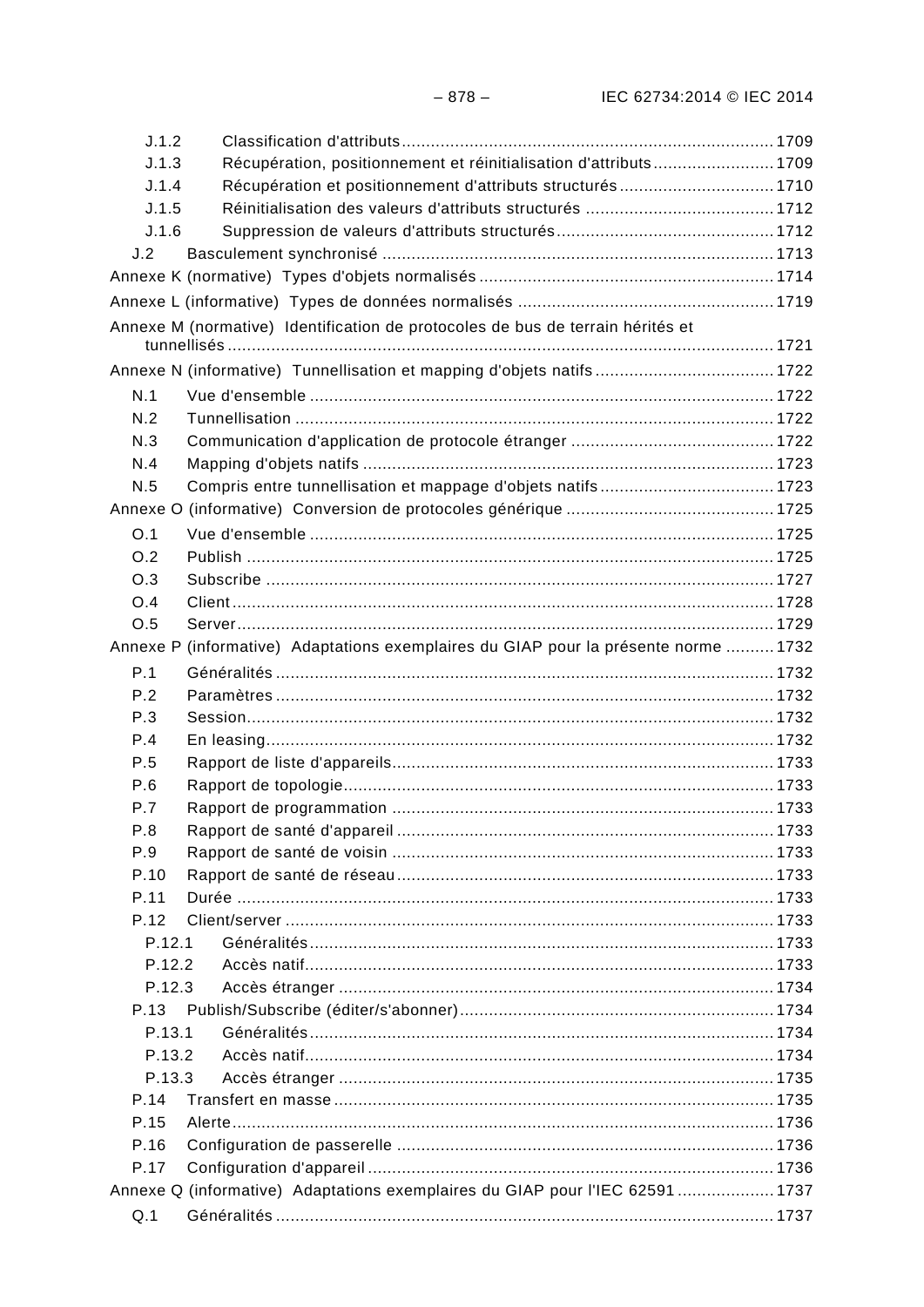| Q.1.1  |                                                                                  |  |
|--------|----------------------------------------------------------------------------------|--|
| Q.1.2  |                                                                                  |  |
| Q.1.3  |                                                                                  |  |
| Q.1.4  |                                                                                  |  |
| Q.1.5  |                                                                                  |  |
| Q.1.6  |                                                                                  |  |
| Q.1.7  |                                                                                  |  |
| Q.2    |                                                                                  |  |
| Q.3    |                                                                                  |  |
| Q.4    |                                                                                  |  |
| Q.5    |                                                                                  |  |
| Q.6    |                                                                                  |  |
| Q.7    |                                                                                  |  |
| Q.8    |                                                                                  |  |
| Q.9    |                                                                                  |  |
| Q.10   |                                                                                  |  |
| Q.11   |                                                                                  |  |
| Q.12   |                                                                                  |  |
| Q.13   |                                                                                  |  |
| Q.13.1 |                                                                                  |  |
| Q.13.2 |                                                                                  |  |
| Q.13.3 |                                                                                  |  |
| Q.14   |                                                                                  |  |
| Q.15   |                                                                                  |  |
| Q.16   |                                                                                  |  |
| Q.17   |                                                                                  |  |
|        | Annexe R (informative) Interface système hôte aux appareils conformes à la norme |  |
|        |                                                                                  |  |
| R.1    |                                                                                  |  |
| R.1.1  | Modèle de référence d'intégration de système hôte  1747                          |  |
| R.1.2  |                                                                                  |  |
| R.1.3  |                                                                                  |  |
| R.1.4  |                                                                                  |  |
| R.1.5  |                                                                                  |  |
| R.2    | Intégration de données d'application d'appareil avec des systèmes hôtes 1748     |  |
| R.2.1  |                                                                                  |  |
| R.2.2  | Intégration de protocoles natifs par l'intermédiaire du mapping 1748             |  |
| R.2.3  | Intégration de protocoles d'appareil hérités par l'intermédiaire de la           |  |
|        |                                                                                  |  |
| R.3    |                                                                                  |  |
| R.3.1  |                                                                                  |  |
| R.3.2  | Configuration d'hôte en utilisant le langage de description d'appareil           |  |
|        |                                                                                  |  |
| R.3.3  | Configuration de l'hôte utilisant l'outil d'appareil de terrain/gestionnaire     |  |
| R.4    | Intégration appareil de terrain/systèmes de commande distribués 1751             |  |
| R.4.1  |                                                                                  |  |
| R.4.2  |                                                                                  |  |
| R.4.3  |                                                                                  |  |
| R.4.4  |                                                                                  |  |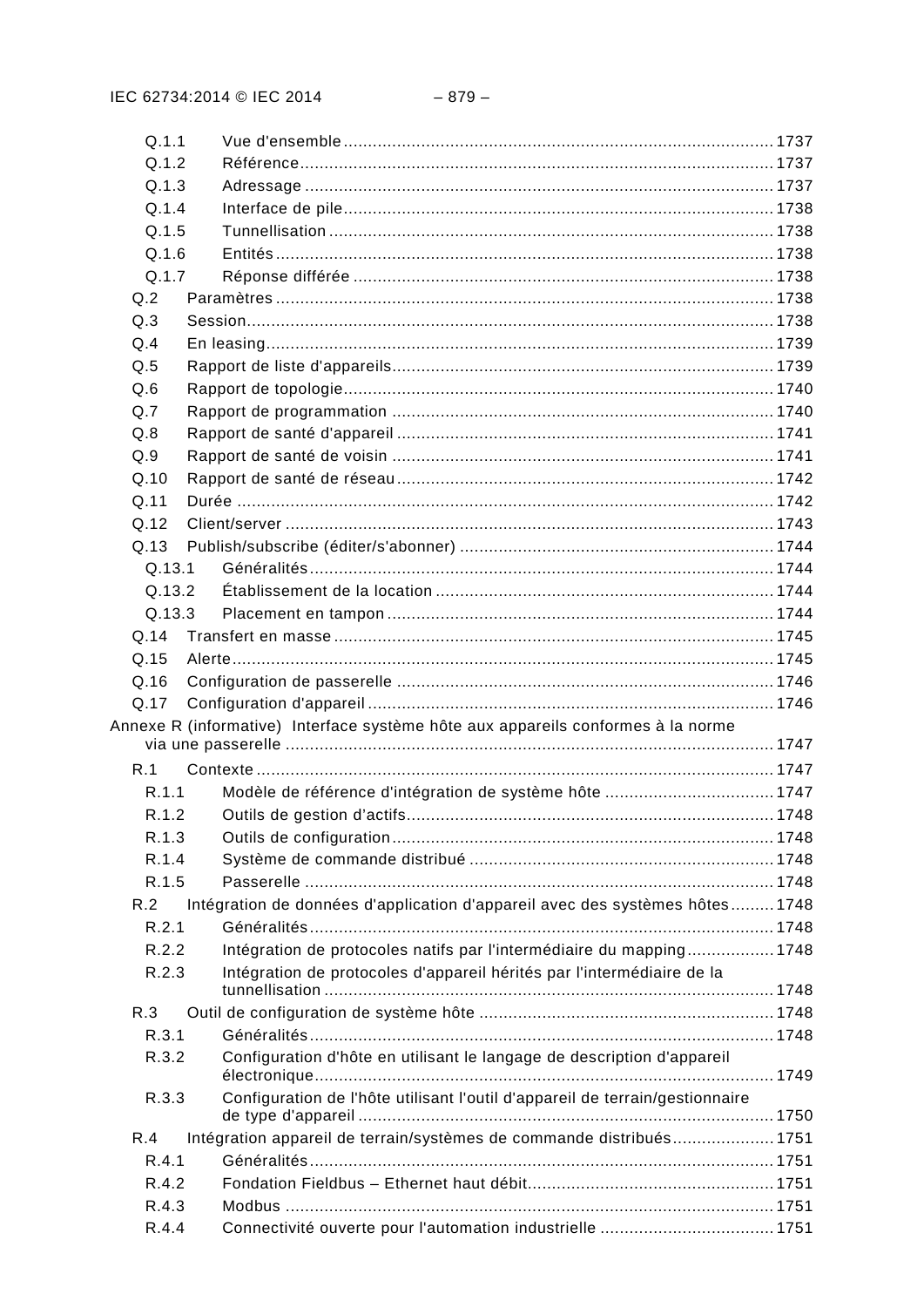| R.5   |                                                                                    |  |
|-------|------------------------------------------------------------------------------------|--|
| R.5.1 |                                                                                    |  |
| R.5.2 |                                                                                    |  |
| R.5.3 |                                                                                    |  |
| R.5.4 |                                                                                    |  |
| R.5.5 |                                                                                    |  |
| R.5.6 |                                                                                    |  |
| R.6   |                                                                                    |  |
| R.6.1 |                                                                                    |  |
| R.6.2 | Outil d'appareil de terrain/gestionnaire de type d'appareil 1752                   |  |
| R.6.3 |                                                                                    |  |
| R.6.4 |                                                                                    |  |
|       | Annexe S (informative) Vecteurs d'essai de fonctionnement de clés symétriques 1754 |  |
| S.1   |                                                                                    |  |
| S.1.1 |                                                                                    |  |
| S.1.2 |                                                                                    |  |
| S.1.3 |                                                                                    |  |
| S.2   |                                                                                    |  |
| S.2.1 |                                                                                    |  |
| S.2.2 |                                                                                    |  |
| S.2.3 |                                                                                    |  |
|       |                                                                                    |  |
|       | Annexe T (informative) En-têtes de liaison de données et de réseau pour des        |  |
| T.1   |                                                                                    |  |
| T.2   |                                                                                    |  |
| T.3   |                                                                                    |  |
| T.4   |                                                                                    |  |
|       |                                                                                    |  |
| U.1   |                                                                                    |  |
| U.1.1 |                                                                                    |  |
|       | Diagrammes hypothétiques des suites de protocoles de passerelles                   |  |
| U.1.2 |                                                                                    |  |
| U.1.3 |                                                                                    |  |
| U.1.4 |                                                                                    |  |
| U.2   |                                                                                    |  |
| U.2.1 |                                                                                    |  |
| U.2.2 |                                                                                    |  |
| U.2.3 |                                                                                    |  |
| U.2.4 |                                                                                    |  |
| U.3   | Utilisations exemplaires de services et objets normalisés WISN  1814               |  |
| U.3.1 |                                                                                    |  |
| U.3.2 |                                                                                    |  |
| U.3.3 |                                                                                    |  |
| U.3.4 |                                                                                    |  |
| U.3.5 |                                                                                    |  |
| U.3.6 |                                                                                    |  |
| U.3.7 |                                                                                    |  |
|       |                                                                                    |  |
| U.3.8 |                                                                                    |  |
|       |                                                                                    |  |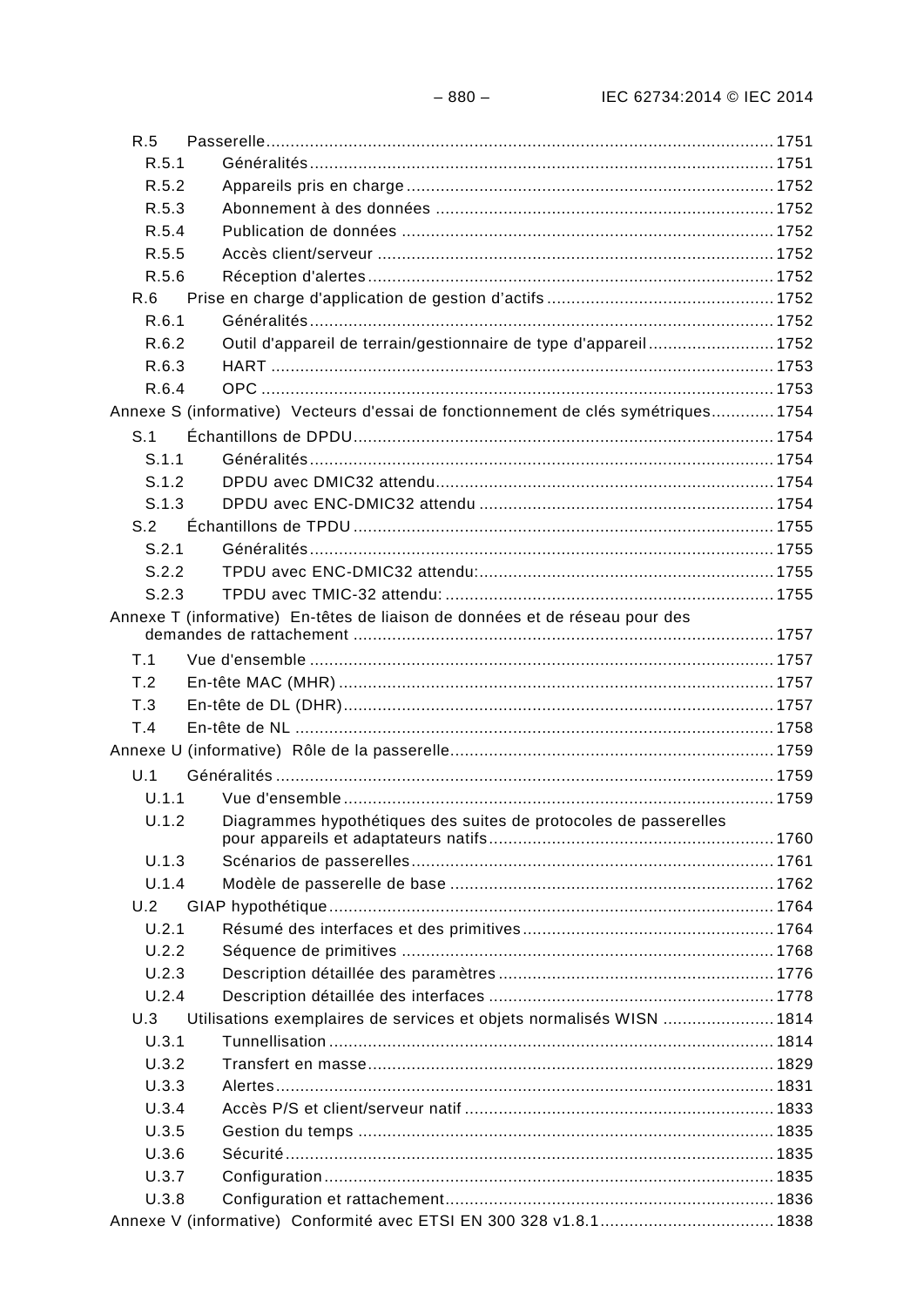IEC 62734:2014 © IEC 2014 – 881 –

| Figure 2 - PDU typique à une seule couche sans fragmentation ni groupage947          |  |
|--------------------------------------------------------------------------------------|--|
| Figure 3 – Structure de PDU complète à plusieurs couches utilisée par la présente    |  |
|                                                                                      |  |
|                                                                                      |  |
|                                                                                      |  |
|                                                                                      |  |
|                                                                                      |  |
|                                                                                      |  |
|                                                                                      |  |
| Figure 10 - Exemple où le réseau et le sous-réseau D se chevauchent  976             |  |
|                                                                                      |  |
|                                                                                      |  |
|                                                                                      |  |
|                                                                                      |  |
|                                                                                      |  |
|                                                                                      |  |
|                                                                                      |  |
|                                                                                      |  |
|                                                                                      |  |
|                                                                                      |  |
| Figure 21 - Flot de données entre appareils E/S par un sous-réseau dorsal 993        |  |
| Figure 22 - Flux de données à destination d'un système de commande compatible        |  |
|                                                                                      |  |
|                                                                                      |  |
| Figure 25 – Exemple de flux de SAP de gestion à travers une suite de protocoles      |  |
| Figure 26 – Concept de l'architecture de gestionnaire de système  1028               |  |
| Figure 27 - Interaction UAP-gestionnaire de système au cours de l'établissement d'un |  |
|                                                                                      |  |
|                                                                                      |  |
| Figure 29 - Source, destination et appareils intermédiaires du contrat 1071          |  |
|                                                                                      |  |
|                                                                                      |  |
|                                                                                      |  |
|                                                                                      |  |
|                                                                                      |  |
|                                                                                      |  |
|                                                                                      |  |
|                                                                                      |  |
| Figure 38 - DLE et traitement de DLS pour un initiateur de transaction D 1102        |  |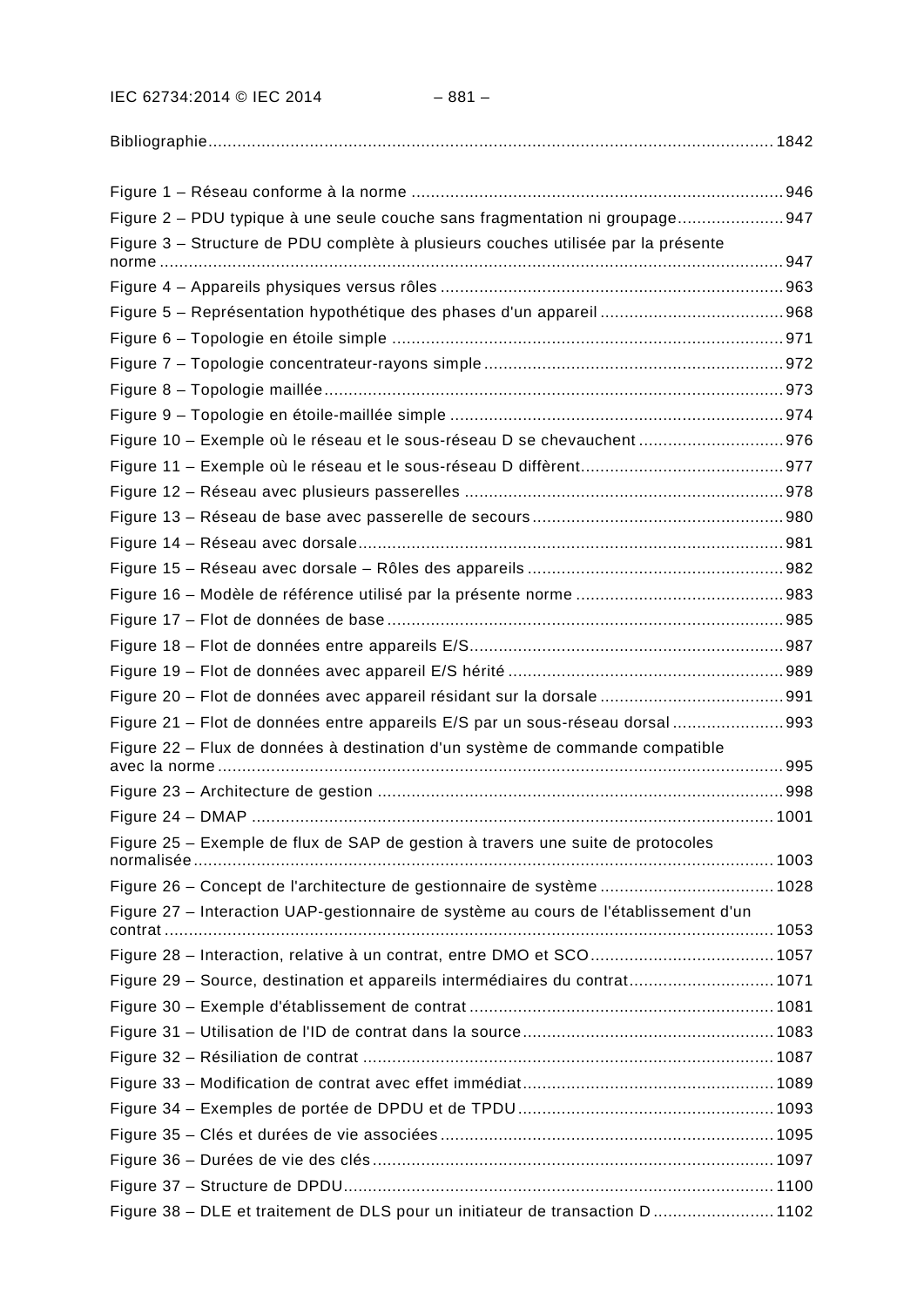| Figure 44 - Exemple: Vue d'ensemble du processus de rattachement à clés                       |  |
|-----------------------------------------------------------------------------------------------|--|
| Figure 45 – Exemple: Vue d'ensemble du processus de rattachement à clés                       |  |
|                                                                                               |  |
| Figure 47 - Exemple: Vue d'ensemble du processus de rattachement à clés                       |  |
| Figure 48 - Exemple: Vue d'ensemble du processus de rattachement à clés                       |  |
| Figure 49 - Transitions d'états d'appareil pour processus de rattachement et durée de         |  |
|                                                                                               |  |
|                                                                                               |  |
| Figure 52 - Etablissement de clé d'appareil et transition d'états de mise à jour de clé  1186 |  |
| Figure 53 - Suite de protocoles de DL et structure de PhPDU/DPDU 1208                         |  |
|                                                                                               |  |
|                                                                                               |  |
|                                                                                               |  |
|                                                                                               |  |
|                                                                                               |  |
|                                                                                               |  |
|                                                                                               |  |
| Figure 61 – Deux groupes de DLE avec différents décalages de modèle de saut de voie 1224      |  |
| Figure 62 - Pattern1 entrelacé de saut de voie avec seize différents décalages de             |  |
| Figure 63 - Exemple d'allocation d'intervalles de temps pour le saut de voie discrétisé  1227 |  |
| Figure 64 – Exemple d'allocation d'intervalles de temps pour le saut de voie lent  1227       |  |
| Figure 65 – Mode hybride avec saut de voie discrétisé et saut de voie lent 1228               |  |
| Figure 66 – Combinaison de saut de voie lent et de saut de voie discrétisé  1229              |  |
| Figure 67 – Exemple de supertrame à trois intervalles de temps et comment elle se             |  |
|                                                                                               |  |
| Figure 69 - Plusieurs supertrames avec intervalles de temps alignés  1231                     |  |
|                                                                                               |  |
|                                                                                               |  |
|                                                                                               |  |
| Figure 73 – Exemple de configuration pour éviter les collisions entre routeurs 1238           |  |
|                                                                                               |  |
|                                                                                               |  |
|                                                                                               |  |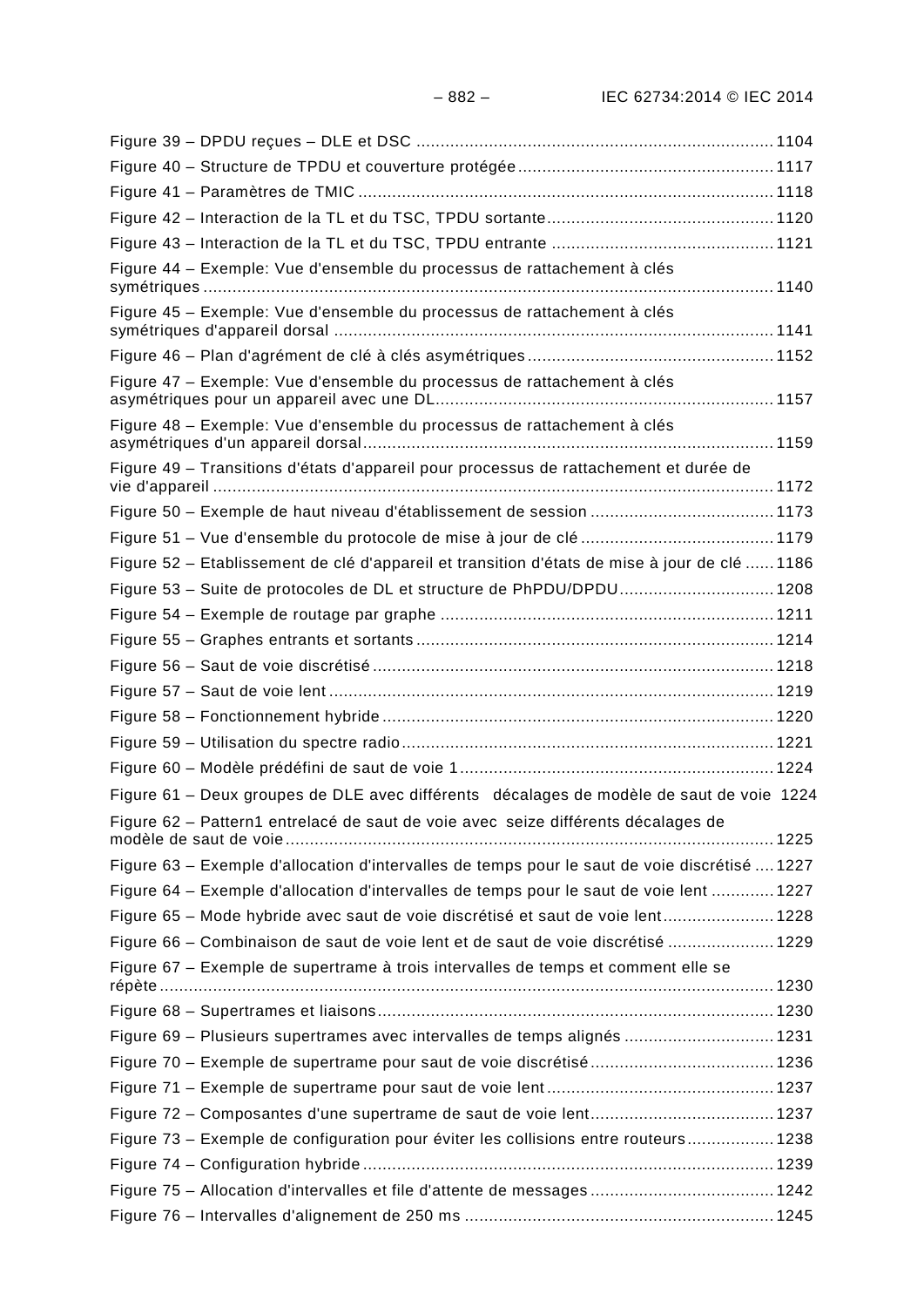| Figure 78 - La source d'horloge acquitte la réception d'une DPDU Data  1252                                                                                                     |  |
|---------------------------------------------------------------------------------------------------------------------------------------------------------------------------------|--|
|                                                                                                                                                                                 |  |
| Figure 80 - Intervalles de temps de transaction dédiés et partagés  1256                                                                                                        |  |
|                                                                                                                                                                                 |  |
|                                                                                                                                                                                 |  |
|                                                                                                                                                                                 |  |
|                                                                                                                                                                                 |  |
| Figure 85 - Intervalles de temps partagés avec CSMA/CA active  1266                                                                                                             |  |
| Figure 86 - Transaction au cours des périodes de saut de voie lent  1268                                                                                                        |  |
| Figure 87 – Flux de SAP de gestion de DL à travers une suite normalisée de                                                                                                      |  |
|                                                                                                                                                                                 |  |
|                                                                                                                                                                                 |  |
|                                                                                                                                                                                 |  |
|                                                                                                                                                                                 |  |
|                                                                                                                                                                                 |  |
|                                                                                                                                                                                 |  |
| Figure 94 - Traitement d'une NSDU reçue en provenance d'une TLE  1390                                                                                                           |  |
|                                                                                                                                                                                 |  |
| Figure 96 - Traitement d'une NPDU reçue par une NLE en provenance de la dorsale  1393                                                                                           |  |
| Figure 97 - Livraison d'une NPDU reçue à sa NLE de destination finale  1394                                                                                                     |  |
| Figure 98 - Routage allant d'un appareil de terrain directement jusqu'à une passerelle                                                                                          |  |
| Figure 99 - Diagramme de suites de protocoles pour le routage allant d'un appareil de<br>terrain directement vers une passerelle connectée de terrain sans routage dorsal  1397 |  |
| Figure 100 - Routage d'une NPDU allant d'un appareil de terrain vers une passerelle                                                                                             |  |
| Figure 101 - Diagramme de suites de protocoles pour acheminer une APDU à partir<br>d'un appareil de terrain vers une passerelle en passant par un routeur dorsal  1400          |  |
| Figure 102 – Routage allant d'un appareil de terrain sur un sous-réseau D vers un                                                                                               |  |
| Figure 103 - Diagramme de suites de protocoles pour le routage allant d'un appareil<br>E/S sur un sous-réseau D vers un autre appareil E/S sur un sous-réseau D différent 1404  |  |
|                                                                                                                                                                                 |  |
| Figure 105 – Exemple de routage sur un réseau dorsal de bus de terrain  1407                                                                                                    |  |
|                                                                                                                                                                                 |  |
|                                                                                                                                                                                 |  |
|                                                                                                                                                                                 |  |
|                                                                                                                                                                                 |  |
|                                                                                                                                                                                 |  |
|                                                                                                                                                                                 |  |
|                                                                                                                                                                                 |  |
| Figure 113 - Exemple réussi de plusieurs demandes en cours avec concaténation des                                                                                               |  |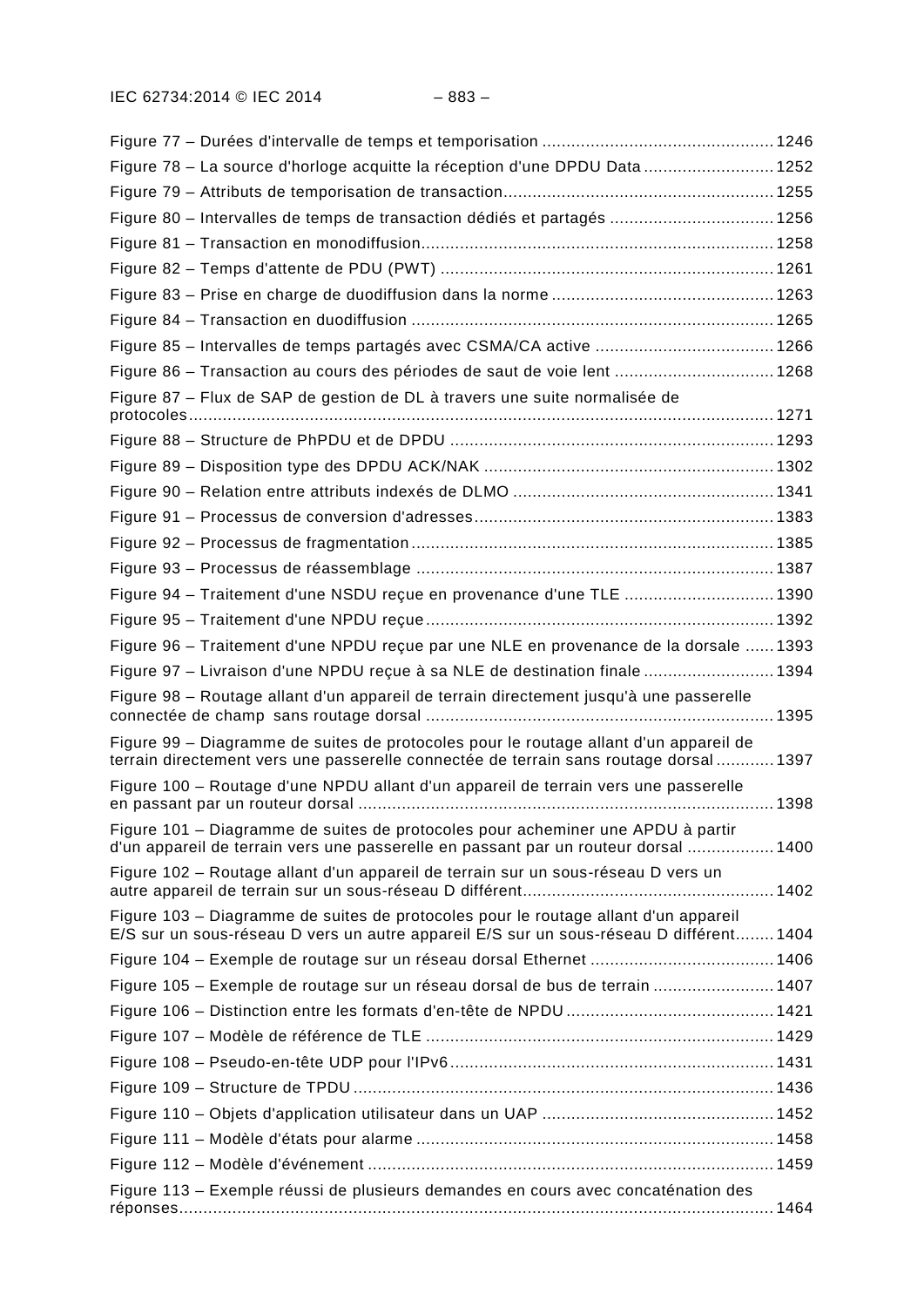| Figure 114 - Exemple de plusieurs demandes sans ordre en cours avec deuxième                                                                                                         |      |
|--------------------------------------------------------------------------------------------------------------------------------------------------------------------------------------|------|
| Figure 115 – Exemple de plusieurs demandes ordonnées en cours avec deuxième                                                                                                          |      |
| Figure 116 - Exemple 1 de fenêtre d'envoi avec fenêtre d'envoi courante plus petite                                                                                                  |      |
| Figure 117 – Exemple 2 de fenêtre d'envoi avec fenêtre d'envoi courante de la même<br>taille que la fenêtre d'envoi maximale et largeur de fenêtre d'envoi utilisable non nulle 1470 |      |
| Figure 118 – Exemple 3 de fenêtre d'envoi, avec fenêtre d'envoi courante de la même<br>taille que la fenêtre d'envoi maximale et largeur de fenêtre d'envoi utilisable de zéro  1471 |      |
|                                                                                                                                                                                      |      |
|                                                                                                                                                                                      |      |
| Figure 121 - Diagramme d'états de réception de rapports d'alertes  1484                                                                                                              |      |
|                                                                                                                                                                                      |      |
| Figure 123 – Diagramme d'états de téléchargement descendant d'un objet                                                                                                               |      |
| Figure 124 - Diagramme d'états de téléchargement montant d'un objet                                                                                                                  |      |
|                                                                                                                                                                                      |      |
| Figure 126 – Modèle de client/serveur, interactions à deux parties  1531                                                                                                             |      |
| Figure 127 - Modèle de client/serveur interactions à quatre parties: Livraison réussie 1531                                                                                          |      |
| Figure 128 – Modèle de client/serveur interactions à quatre parties: Echec de livraison                                                                                              | 1532 |
| Figure 129 - Modèle de client/serveur interactions à quatre parties: Echec de livraison                                                                                              |      |
|                                                                                                                                                                                      |      |
|                                                                                                                                                                                      |      |
|                                                                                                                                                                                      |      |
| Figure 133 – Réponse concaténée pour plusieurs demandes d'écriture en cours (pas                                                                                                     |      |
| Figure 134 - Gestion et traitement des APDU mal formées reçues en provenance de                                                                                                      |      |
|                                                                                                                                                                                      |      |
| Figure 136 – Diagramme de transition d'états montrant les grandes lignes des étapes                                                                                                  |      |
| Figure 137 - Diagramme de transitions d'états montrant divers chemins pour rejoindre                                                                                                 |      |
|                                                                                                                                                                                      |      |
|                                                                                                                                                                                      |      |
| Figure O.1 - Diagramme d'édition de conversion de protocoles générique 1726                                                                                                          |      |
| Figure O.2 - Diagramme d'abonnement de conversion de protocoles générique 1727                                                                                                       |      |
| Figure O.3 - Diagramme d'émission client/serveur de conversion de protocoles                                                                                                         |      |
| Figure O.4 - Diagramme de réception client/serveur de conversion de protocoles                                                                                                       |      |
|                                                                                                                                                                                      |      |
| Figure R.2 - Configuration utilisant une définition d'appareil électronique 1750                                                                                                     |      |
|                                                                                                                                                                                      |      |
|                                                                                                                                                                                      |      |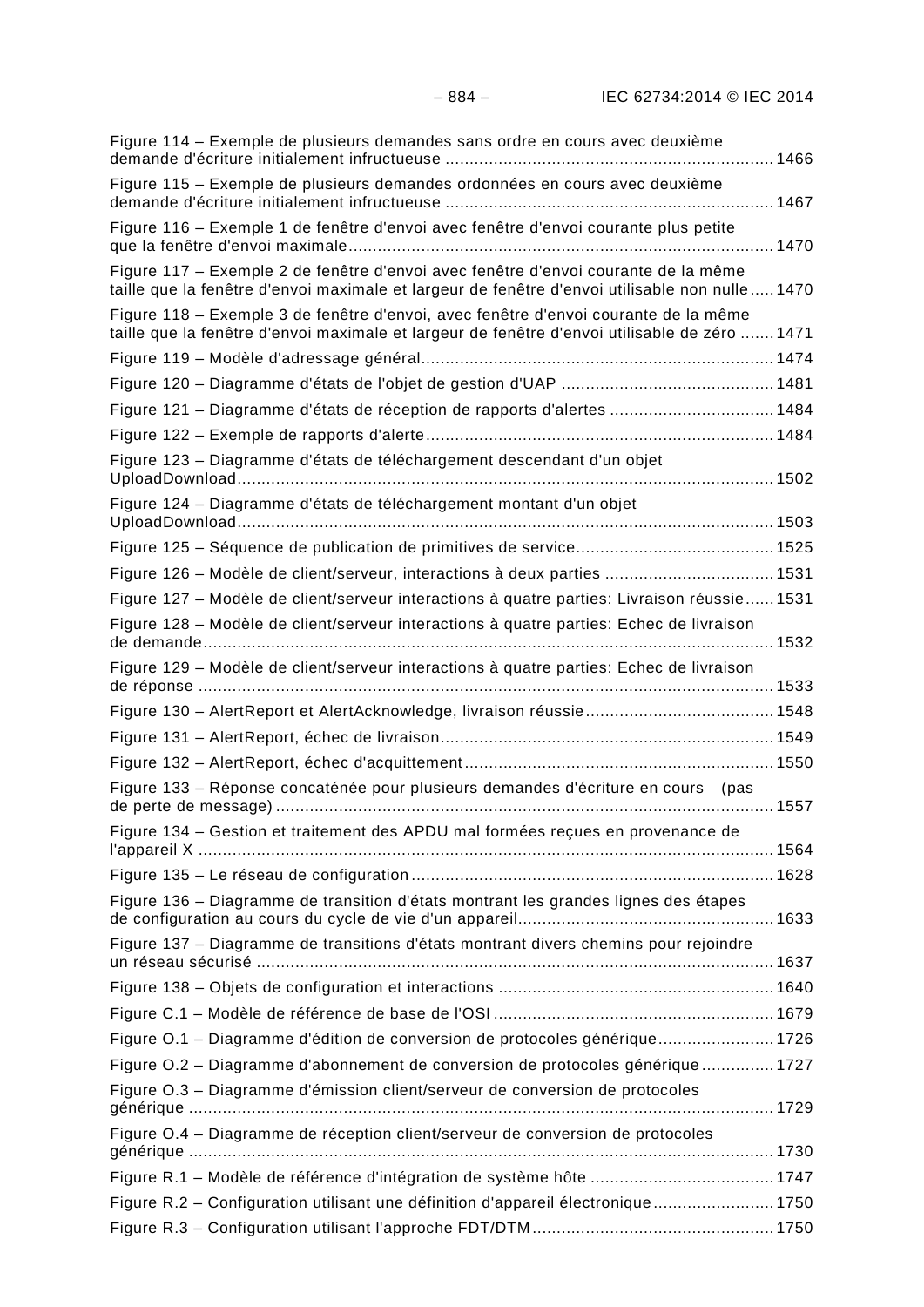| Figure U.3 - Séquence interne de primitives pour interface de session 1769                 |  |
|--------------------------------------------------------------------------------------------|--|
| Figure U.4 – Séquence interne de primitives pour interface de gestion de locations 1769    |  |
| Figure U.5 - Séquence interne de primitives pour interface de rapport système 1770         |  |
| Figure U.6 - Séquence interne de primitives pour interface de session 1771                 |  |
| Figure U.7 - Séquence interne de primitives pour interface client/serveur initiée d'une    |  |
| Figure U.8 - Séquence interne de primitives pour interface Publish initiée d'une           |  |
| Figure U.9 - Séquence interne de primitives pour interface Subscribe initiée à partir      |  |
| Figure U.10 - Séquence interne de primitives pour temporisateur d'éditeur initié d'une     |  |
| Figure U.11 - Séquence interne de primitives pour temporisateurs d'abonné initiée à        |  |
| Figure U.12 - Séquence interne de primitives pour interface de transfert en masse 1774     |  |
| Figure U.13 - Séquence interne de primitives pour interface d'abonnement d'alertes  1775   |  |
| Figure U.14 - Séquence interne de primitives pour interface de notification d'alertes 1775 |  |
| Figure U.15 - Séquence interne de primitives pour interface de gestion de passerelle 1776  |  |
|                                                                                            |  |
|                                                                                            |  |
| Figure U.18 - Messagerie en multidiffusion, en diffusion et "un à plusieurs"  1817         |  |
|                                                                                            |  |
|                                                                                            |  |
| Figure U.21 - Organigramme de mises à jour périodiques d'éditeur de P/S  1822              |  |
| Figure U.22 - Organigramme de mises à jour périodiques et de CoSt communes                 |  |
|                                                                                            |  |
| Figure U.24 – Utilisation de Connection_Info dans la conversion de protocoles  1825        |  |
| Figure U.25 - Utilisation de Transaction_Info dans la conversion de protocoles 1826        |  |
| Figure U.26 - Vue d'ensemble d'un mécanisme de tunnellisation interopérable  1827          |  |
|                                                                                            |  |
|                                                                                            |  |
|                                                                                            |  |
|                                                                                            |  |
|                                                                                            |  |
|                                                                                            |  |
| Tableau 3 - Types d'alertes pour la catégorie diagnostics de communication  1006           |  |
| Tableau 4 - Types d'alertes pour la catégorie d'alertes de sécurité 1006                   |  |
| Tableau 5 - Types d'alertes pour la catégorie d'alertes de diagnostics d'appareil  1006    |  |
| Tableau 6 - Types d'alertes pour la catégorie d'alertes de processus  1007                 |  |
|                                                                                            |  |
|                                                                                            |  |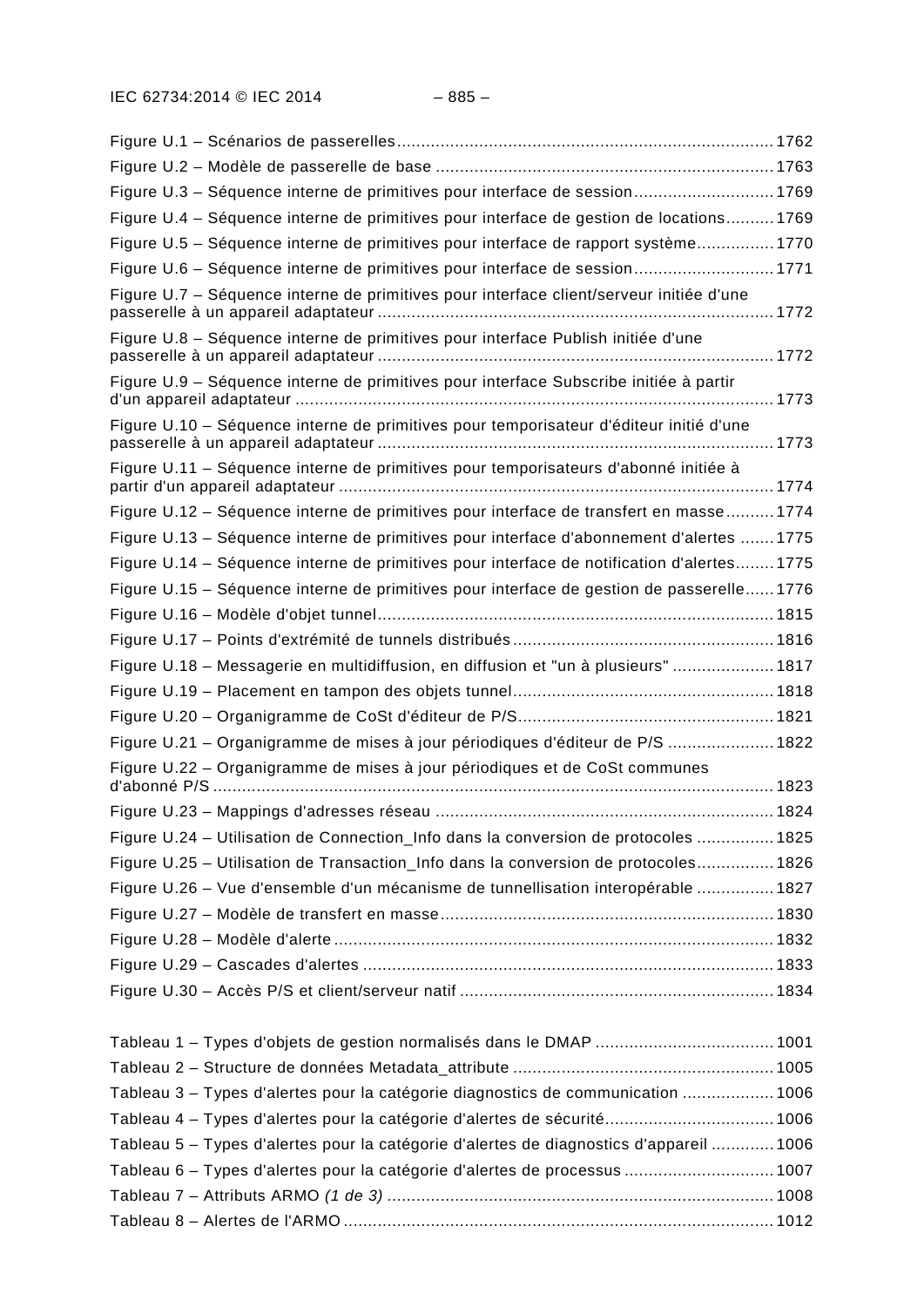| Tableau 16 - Utilisation des arguments d'entrée pour la méthode Read_Address_Row  1034  |  |
|-----------------------------------------------------------------------------------------|--|
| Tableau 17 - Utilisation des arguments de sortie pour la méthode Read_Address_Row  1034 |  |
|                                                                                         |  |
|                                                                                         |  |
|                                                                                         |  |
| Tableau 21 - Effet des différentes commandes de rattachement sur des ensembles          |  |
| Tableau 22 - Attributs du DMSO dans le gestionnaire de système 1044                     |  |
|                                                                                         |  |
|                                                                                         |  |
| Tableau 25 - Attributs du STSO dans le gestionnaire de système 1051                     |  |
|                                                                                         |  |
| Tableau 27 - Méthode du SCO pour l'établissement, la modification ou le                 |  |
| Tableau 28 - Utilisation des arguments d'entrée pour la méthode du SCO pour             |  |
| Tableau 29 – Utilisation des arguments de sortie pour la méthode du SCO pour            |  |
|                                                                                         |  |
| Tableau 31 - Structure de données New_Device_Contract_Response (1 de 2)  1077           |  |
| Tableau 32 - Méthode du SCO pour la résiliation, la désactivation et la réactivation de |  |
|                                                                                         |  |
|                                                                                         |  |
|                                                                                         |  |
|                                                                                         |  |
|                                                                                         |  |
|                                                                                         |  |
|                                                                                         |  |
|                                                                                         |  |
|                                                                                         |  |
|                                                                                         |  |
|                                                                                         |  |
|                                                                                         |  |
|                                                                                         |  |
| Tableau 46 - Structure du temps TAI tronqué de 32 bits utilisé dans le nonce D-  1113   |  |
|                                                                                         |  |
|                                                                                         |  |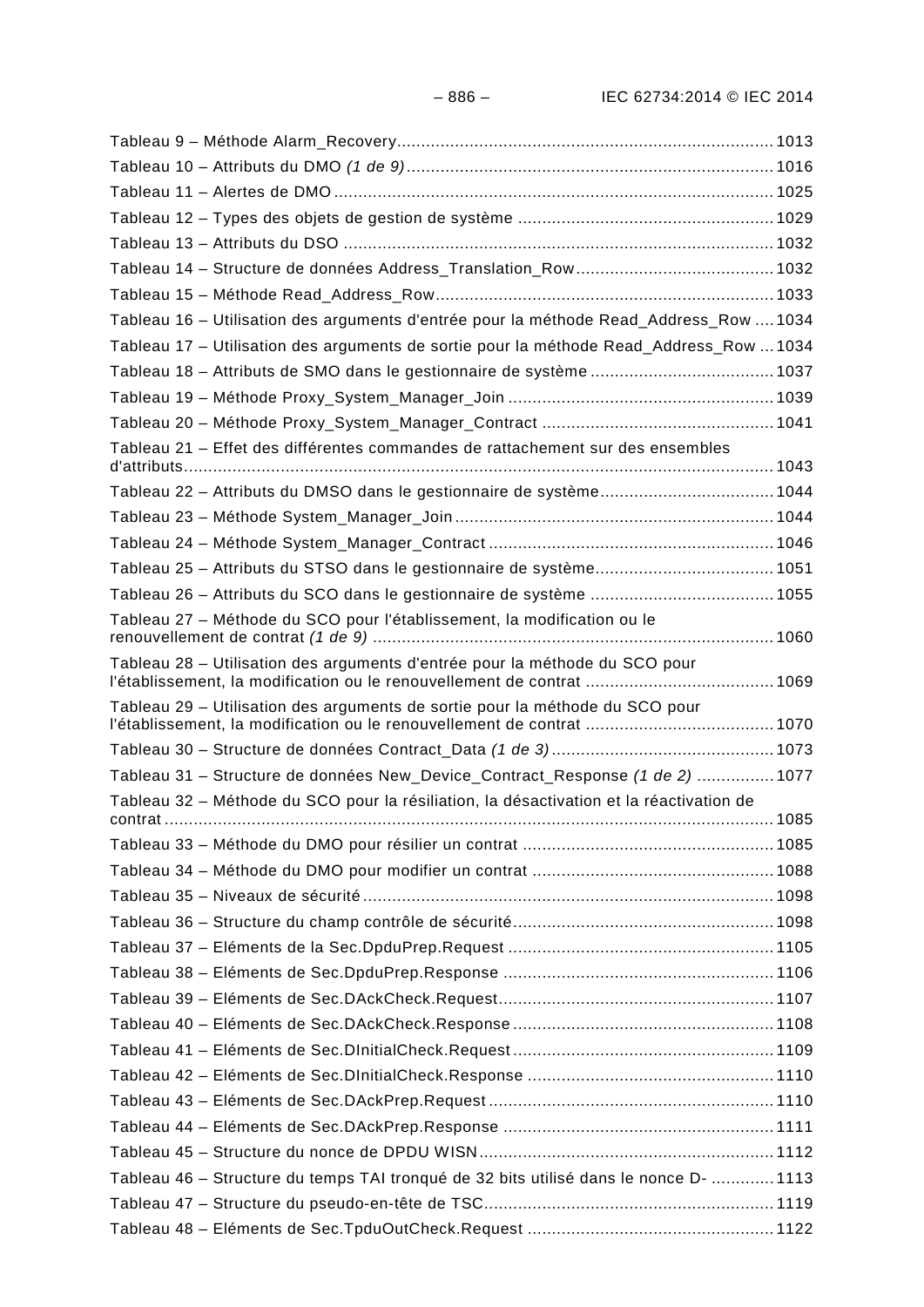| Tableau 58 - Structure du temps TAI nominal tronqué de 32 bits utilisé dans le    |  |
|-----------------------------------------------------------------------------------|--|
|                                                                                   |  |
|                                                                                   |  |
|                                                                                   |  |
| Tableau 62 - Structure de données Security_Sym_Join_Request 1146                  |  |
| Tableau 63 - Structure de données Security_Sym_Join_Response  1147                |  |
|                                                                                   |  |
|                                                                                   |  |
|                                                                                   |  |
|                                                                                   |  |
|                                                                                   |  |
|                                                                                   |  |
|                                                                                   |  |
|                                                                                   |  |
|                                                                                   |  |
|                                                                                   |  |
| Tableau 74 – Format de la structure interne de la demande de rattachement         |  |
|                                                                                   |  |
| Tableau 76 – Format de la structure interne de la réponse de rattachement         |  |
| Tableau 77 - Format de la première structure interne de la confirmation de        |  |
| Tableau 78 – Format de la structure interne de la réponse de confirmation de      |  |
| Tableau 79 - Diagramme d'états du processus de rattachement et de la durée de vie |  |
|                                                                                   |  |
| Tableau 81 - Structure de données Security_New_Session_Request  1176              |  |
| Tableau 82 - Structure de données Security_New_Session_Response  1177             |  |
|                                                                                   |  |
|                                                                                   |  |
| Tableau 85 - Structure de données Security_Key_Update_Status  1183                |  |
|                                                                                   |  |
| Tableau 87 - Attributs du PSMO dans le gestionnaire de système 1187               |  |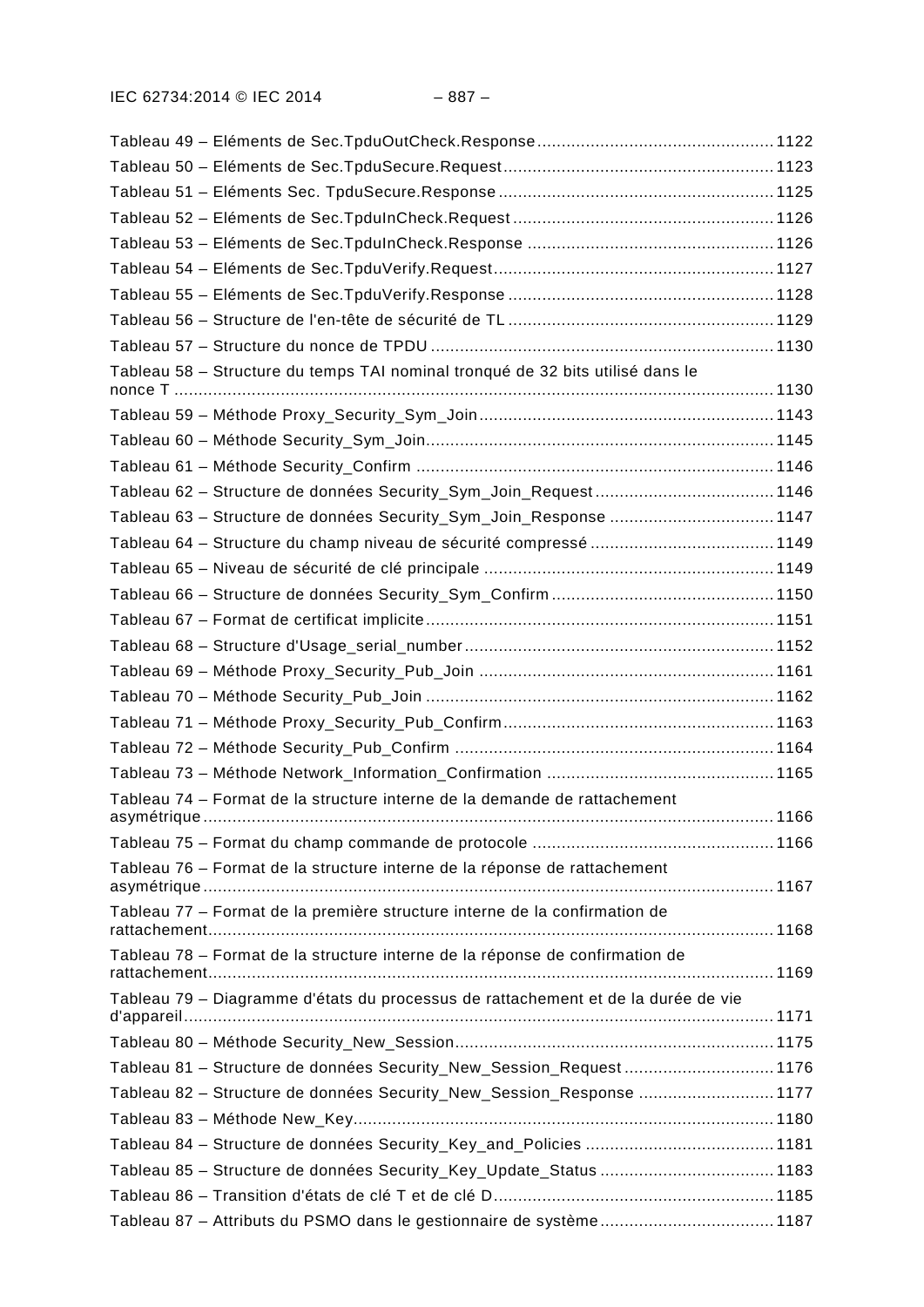| Tableau 88 - Structure de champ "policy"……………………………………………………………… 1189               |  |
|-------------------------------------------------------------------------------------|--|
|                                                                                     |  |
|                                                                                     |  |
|                                                                                     |  |
|                                                                                     |  |
|                                                                                     |  |
|                                                                                     |  |
|                                                                                     |  |
|                                                                                     |  |
|                                                                                     |  |
|                                                                                     |  |
|                                                                                     |  |
|                                                                                     |  |
| Tableau 101 - Approximation de la temporisation nominale avec une horloge de        |  |
|                                                                                     |  |
|                                                                                     |  |
|                                                                                     |  |
|                                                                                     |  |
|                                                                                     |  |
|                                                                                     |  |
|                                                                                     |  |
|                                                                                     |  |
|                                                                                     |  |
|                                                                                     |  |
|                                                                                     |  |
|                                                                                     |  |
|                                                                                     |  |
|                                                                                     |  |
|                                                                                     |  |
|                                                                                     |  |
|                                                                                     |  |
|                                                                                     |  |
|                                                                                     |  |
|                                                                                     |  |
|                                                                                     |  |
|                                                                                     |  |
| Tableau 124 – Sous-champs d'informations de supertrame de rattachement 1309         |  |
| Tableau 125 – Structure d'informations de supertrame de rattachement  1310          |  |
|                                                                                     |  |
|                                                                                     |  |
|                                                                                     |  |
| Tableau 129 - Valeurs par défaut pour les liaisons créées à partir d'annonces  1313 |  |
|                                                                                     |  |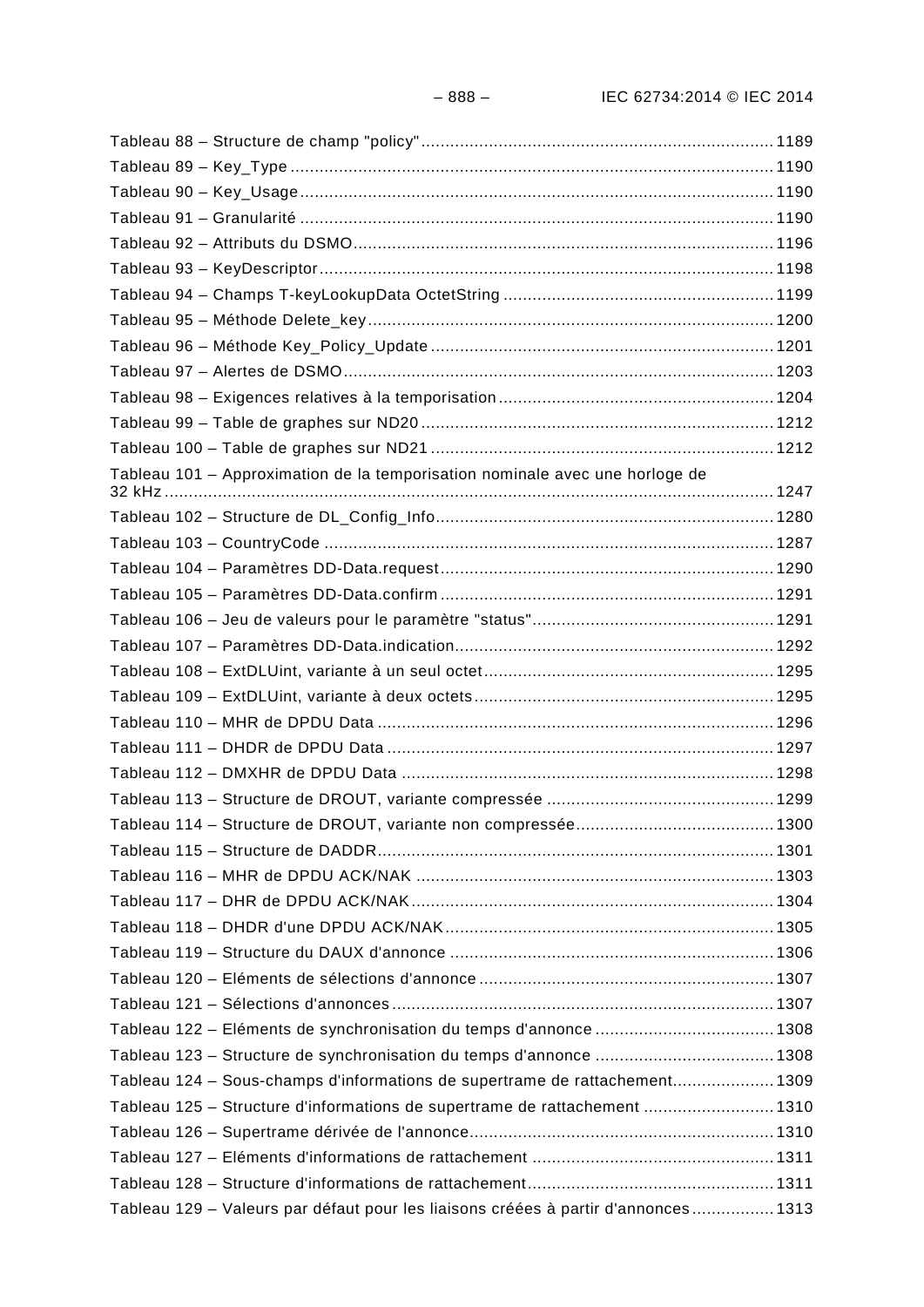| Tableau 130 – Entrée de dlmo. Neighbor créée à partir d'annonces 1313            |  |
|----------------------------------------------------------------------------------|--|
|                                                                                  |  |
|                                                                                  |  |
|                                                                                  |  |
|                                                                                  |  |
|                                                                                  |  |
|                                                                                  |  |
|                                                                                  |  |
|                                                                                  |  |
| Tableau 139 - Champs du DAUX de rapport de qualité de signal reçu  1320          |  |
| Tableau 140 - Structure du DAUX de rapport de qualité de signal reçu  1320       |  |
|                                                                                  |  |
|                                                                                  |  |
|                                                                                  |  |
|                                                                                  |  |
|                                                                                  |  |
|                                                                                  |  |
|                                                                                  |  |
|                                                                                  |  |
|                                                                                  |  |
|                                                                                  |  |
|                                                                                  |  |
|                                                                                  |  |
|                                                                                  |  |
|                                                                                  |  |
|                                                                                  |  |
|                                                                                  |  |
|                                                                                  |  |
|                                                                                  |  |
|                                                                                  |  |
|                                                                                  |  |
|                                                                                  |  |
|                                                                                  |  |
|                                                                                  |  |
|                                                                                  |  |
| Tableau 165 – Modèle de répondeur de transaction par défaut, utilisé au cours du |  |
|                                                                                  |  |
| Tableau 166 – Modèle d'initiateur de transaction par défaut, utilisé au cours du |  |
| Tableau 167 - Modèle de répondeur de transaction par défaut, utilisé au cours du |  |
|                                                                                  |  |
|                                                                                  |  |
|                                                                                  |  |
|                                                                                  |  |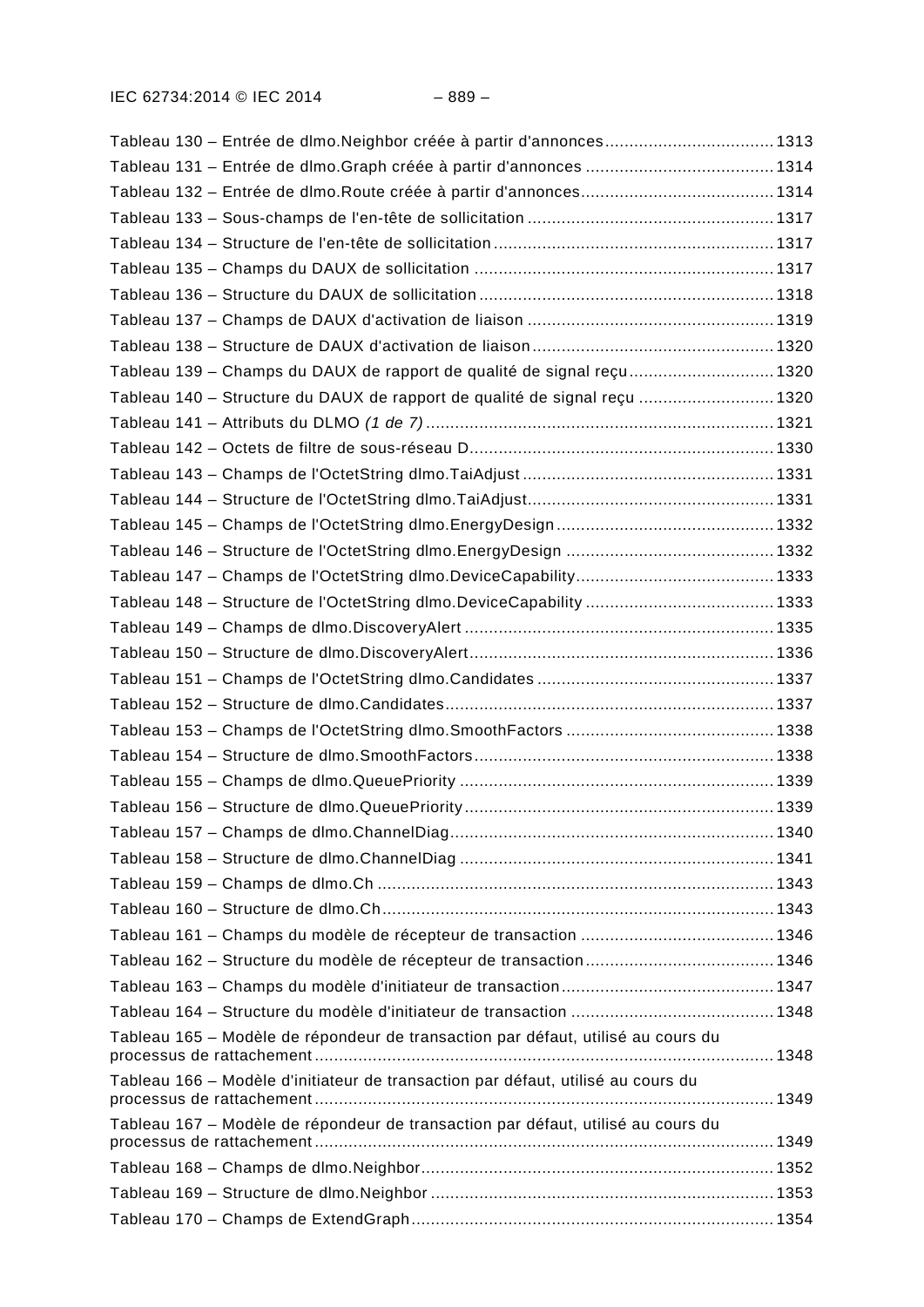| Tableau 188 - Champs de l'OctetString "Summary" de diagnostic  1372      |  |
|--------------------------------------------------------------------------|--|
| Tableau 189 - Structure de l'OctetString "Summary" de diagnostic 1372    |  |
| Tableau 190 - Champs de l'OctetString ClockDetail de diagnostic 1373     |  |
| Tableau 191 - Structure de l'OctetString ClockDetail de diagnostic  1373 |  |
|                                                                          |  |
|                                                                          |  |
|                                                                          |  |
|                                                                          |  |
|                                                                          |  |
|                                                                          |  |
|                                                                          |  |
|                                                                          |  |
|                                                                          |  |
|                                                                          |  |
|                                                                          |  |
|                                                                          |  |
|                                                                          |  |
|                                                                          |  |
|                                                                          |  |
|                                                                          |  |
|                                                                          |  |
|                                                                          |  |
| Tableau 210 - Méthodes de manipulation des MIB structurées du NLMO  1418 |  |
| Tableau 211 - Alerte pour indiquer une PDU abandonnée/erreur de PDU 1419 |  |
|                                                                          |  |
|                                                                          |  |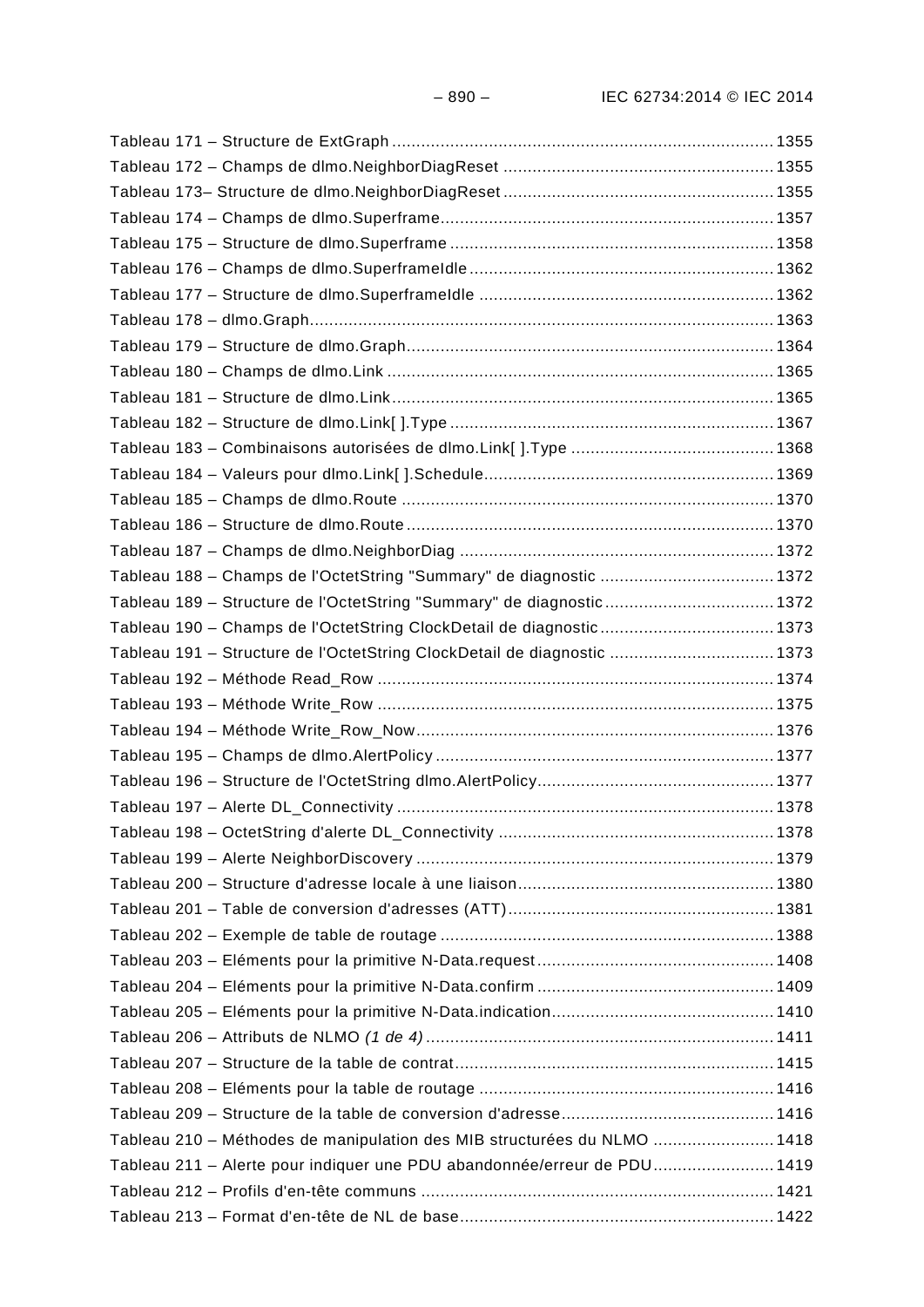| Tableau 218 - Format d'en-tête de NL pour les NPDU fragmentées 1427                             |  |
|-------------------------------------------------------------------------------------------------|--|
|                                                                                                 |  |
| Tableau 220 - Format d'en-têtes du second fragment et des fragments suivants  1427              |  |
|                                                                                                 |  |
|                                                                                                 |  |
|                                                                                                 |  |
| Tableau 224 - Codage d'en-tête UDP avec somme de contrôle et numéros de port                    |  |
|                                                                                                 |  |
|                                                                                                 |  |
|                                                                                                 |  |
|                                                                                                 |  |
|                                                                                                 |  |
|                                                                                                 |  |
|                                                                                                 |  |
| Tableau 232 - Méthodes de l'objet de gestion de TL - PortRangeInfo  1445                        |  |
| Tableau 233 - Méthodes de l'objet de gestion de TL - GetPortInfo 1446                           |  |
| Tableau 234 - Méthodes de l'objet de gestion de TL - GetNextPortInfo 1447                       |  |
| Tableau 235 - Types d'alertes de l'objet de gestion de TL - Utilisation illégitime de port 1447 |  |
| Tableau 236 - Types d'alertes de l'objet de gestion de TL - TPDU reçue sur un port              |  |
| Tableau 237 - Types d'alertes de l'objet de gestion de TL - La TPDU ne concorde pas             |  |
|                                                                                                 |  |
|                                                                                                 |  |
|                                                                                                 |  |
|                                                                                                 |  |
|                                                                                                 |  |
|                                                                                                 |  |
| Tableau 244 - Table d'états pour traiter une réception d'AlertReport  1483                      |  |
|                                                                                                 |  |
|                                                                                                 |  |
|                                                                                                 |  |
| Tableau 248 - Méthode StartDownload de l'objet UploadDownload  1492                             |  |
| Tableau 249 - Méthode DownloadData de l'objet UploadDownload  1493                              |  |
| Tableau 250 - Méthode EndDownload de l'objet UploadDownload 1495                                |  |
|                                                                                                 |  |
|                                                                                                 |  |
|                                                                                                 |  |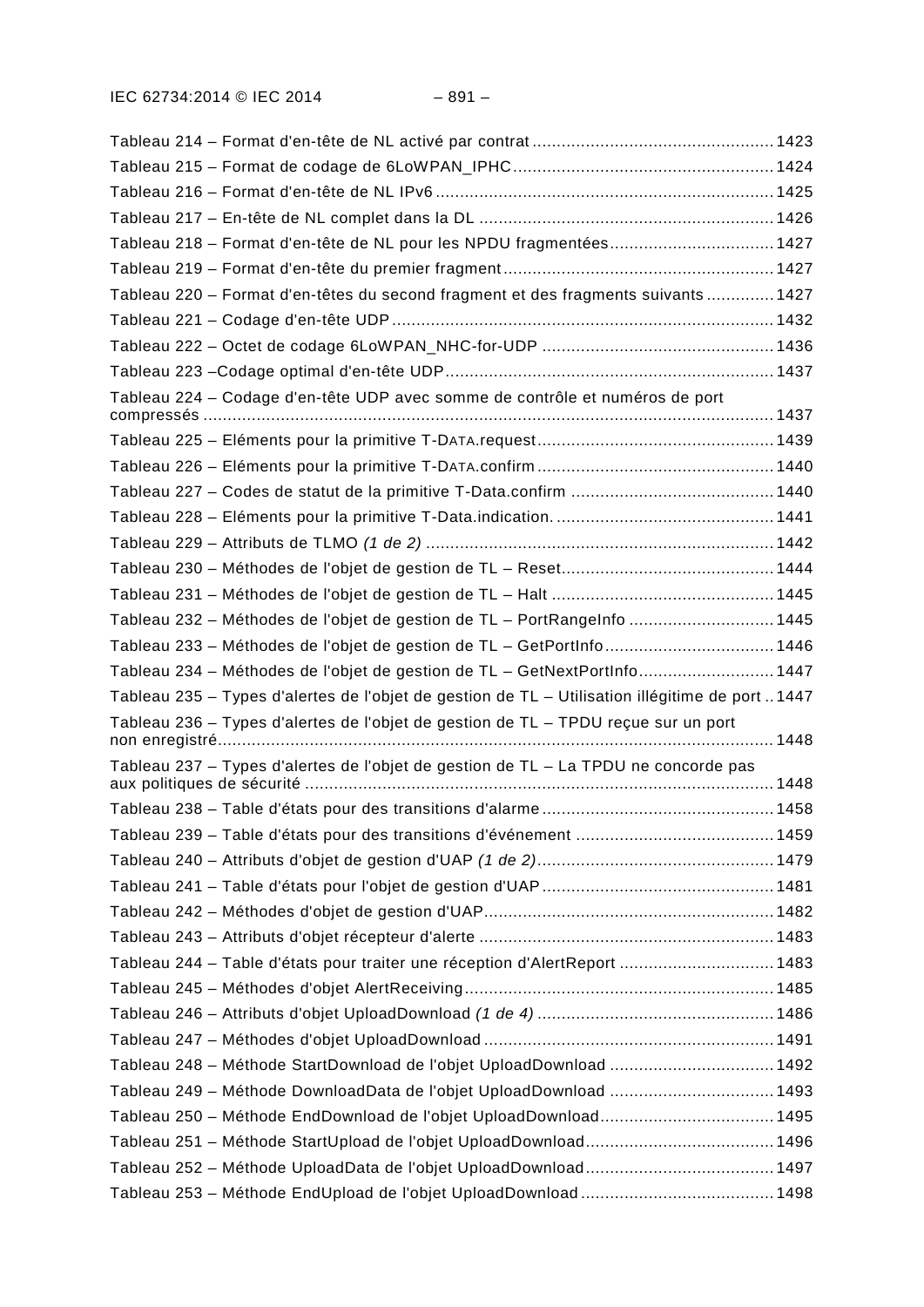| Tableau 254 – Table d'états du téléchargement descendant pour le mode de                                                                                 |  |
|----------------------------------------------------------------------------------------------------------------------------------------------------------|--|
| Tableau 255 - Table d'états du téléchargement montant pour le mode de                                                                                    |  |
|                                                                                                                                                          |  |
|                                                                                                                                                          |  |
|                                                                                                                                                          |  |
|                                                                                                                                                          |  |
|                                                                                                                                                          |  |
|                                                                                                                                                          |  |
|                                                                                                                                                          |  |
|                                                                                                                                                          |  |
|                                                                                                                                                          |  |
| Tableau 265 - Type de données: Communication association endpoint (point                                                                                 |  |
| Tableau 266 - Type de données: Données de contrat de communication 1519                                                                                  |  |
| Tableau 267 – Type de données: Point d'extrémité de communication d'alertes 1520                                                                         |  |
|                                                                                                                                                          |  |
| Tableau 269 - Type de données: Alert report descriptor (descripteur de rapports                                                                          |  |
| Tableau 270 – Type de données: Descripteur de rapports d'alarmes de contrôle de<br>processus pour analogique avec une seule condition de référence  1521 |  |
|                                                                                                                                                          |  |
|                                                                                                                                                          |  |
|                                                                                                                                                          |  |
|                                                                                                                                                          |  |
| Tobloou 275 Convice de Lecture                                                                                                                           |  |

| Tableau 265 - Type de données: Communication association endpoint (point                                                                                 |  |
|----------------------------------------------------------------------------------------------------------------------------------------------------------|--|
| Tableau 266 - Type de données: Données de contrat de communication 1519                                                                                  |  |
| Tableau 267 - Type de données: Point d'extrémité de communication d'alertes 1520                                                                         |  |
|                                                                                                                                                          |  |
| Tableau 269 - Type de données: Alert report descriptor (descripteur de rapports                                                                          |  |
| Tableau 270 – Type de données: Descripteur de rapports d'alarmes de contrôle de<br>processus pour analogique avec une seule condition de référence  1521 |  |
|                                                                                                                                                          |  |
|                                                                                                                                                          |  |
|                                                                                                                                                          |  |
|                                                                                                                                                          |  |
|                                                                                                                                                          |  |
|                                                                                                                                                          |  |
|                                                                                                                                                          |  |
|                                                                                                                                                          |  |
|                                                                                                                                                          |  |
|                                                                                                                                                          |  |
|                                                                                                                                                          |  |
| Tableau 282 – Mapping de primitives de service d'AL à des primitives de service de TL1562                                                                |  |
|                                                                                                                                                          |  |
| Tableau 284 - Méthodes de l'objet de gestion de sous-couche d'application 1566                                                                           |  |
|                                                                                                                                                          |  |
|                                                                                                                                                          |  |
|                                                                                                                                                          |  |
|                                                                                                                                                          |  |
|                                                                                                                                                          |  |
|                                                                                                                                                          |  |
|                                                                                                                                                          |  |
|                                                                                                                                                          |  |
|                                                                                                                                                          |  |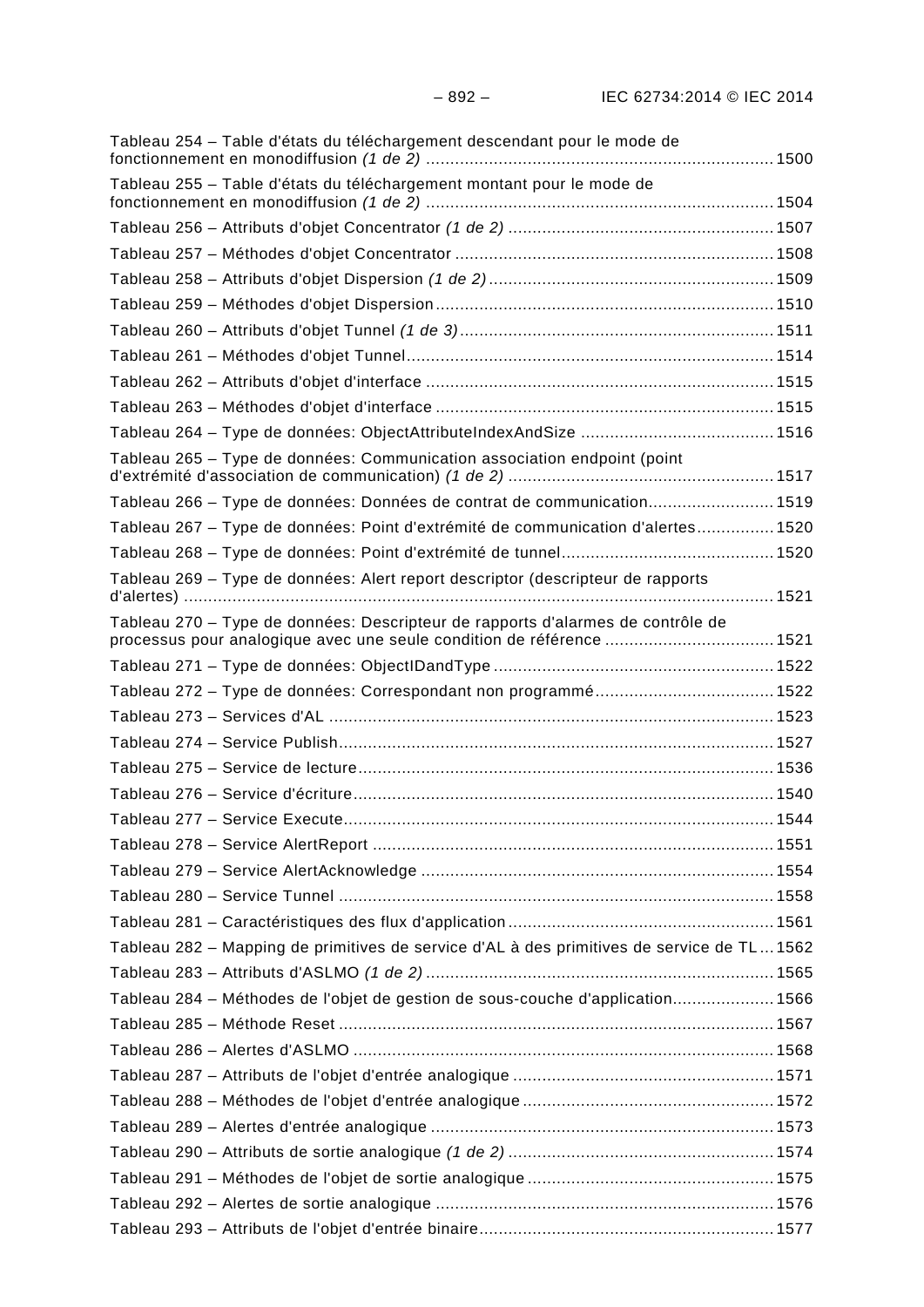| Tableau 300 - Type de données: Valeur de contrôle de processus et statut pour la                                                                                            |  |
|-----------------------------------------------------------------------------------------------------------------------------------------------------------------------------|--|
| Tableau 301 - Type de données: Valeur de contrôle de processus et statut pour la                                                                                            |  |
|                                                                                                                                                                             |  |
| Tableau 303 - Type de données: Bitstring de mode contrôle de processus 1584                                                                                                 |  |
| Tableau 304 - Type de données: Mise à l'échelle du contrôle de processus  1584                                                                                              |  |
|                                                                                                                                                                             |  |
|                                                                                                                                                                             |  |
|                                                                                                                                                                             |  |
|                                                                                                                                                                             |  |
|                                                                                                                                                                             |  |
| Tableau 310 - Construction d'en-tête d'APDU de mode d'adressage à quatre bits  1587                                                                                         |  |
| Tableau 311 - Construction d'en-tête d'APDU de mode d'adressage à huit bits  1587                                                                                           |  |
| Tableau 312 - Construction d'en-tête d'APDU de mode d'adressage à seize bits 1588                                                                                           |  |
|                                                                                                                                                                             |  |
| Tableau 314 - Construction d'en-tête d'APDU de mode d'adressage inféré  1589                                                                                                |  |
|                                                                                                                                                                             |  |
| Tableau 316 - Identificateur d'attribut de 6 bits, à un seul indice, avec un indice de                                                                                      |  |
| Tableau 317 - Identificateur d'attribut de 6 bits, à un seul indice, vec un indice de                                                                                       |  |
| Tableau 318 - Identificateur d'attribut de 6 bits, à deux indices, avec deux indices de                                                                                     |  |
| Tableau 319 - Identificateur d'attribut de 6 bits, à deux indices, avec deux indices de                                                                                     |  |
| Tableau 320 – Identificateur d'attribut de 6 bits, à deux indices, avec le premier indice<br>ayant une longueur de 7 bits et le second indice une longueur de 15 bits  1591 |  |
| Tableau 321 – Identificateur d'attribut de 6 bits, à deux indices, avec le premier indice<br>ayant une longueur de 15 bits et le second indice une longueur de 7 bits  1591 |  |
|                                                                                                                                                                             |  |
| Tableau 323 – Identificateur d'attribut de 12 bits, à un seul indice, avec un indice de                                                                                     |  |
| Tableau 324 – Identificateur d'attribut de 12 bits, à un seul indice, avec un indice                                                                                        |  |
| Tableau 325 – Identificateur d'attribut de douze bits, à deux indices, avec deux indices                                                                                    |  |
| Tableau 326 – Identificateur d'attribut de douze bits, à deux indices, avec deux indices                                                                                    |  |
| Tableau 327 – Identificateur d'attribut de 12 bits, à deux indices avec le premier indice<br>ayant une longueur de 7 bits et le second indice une longueur de 15 bits  1593 |  |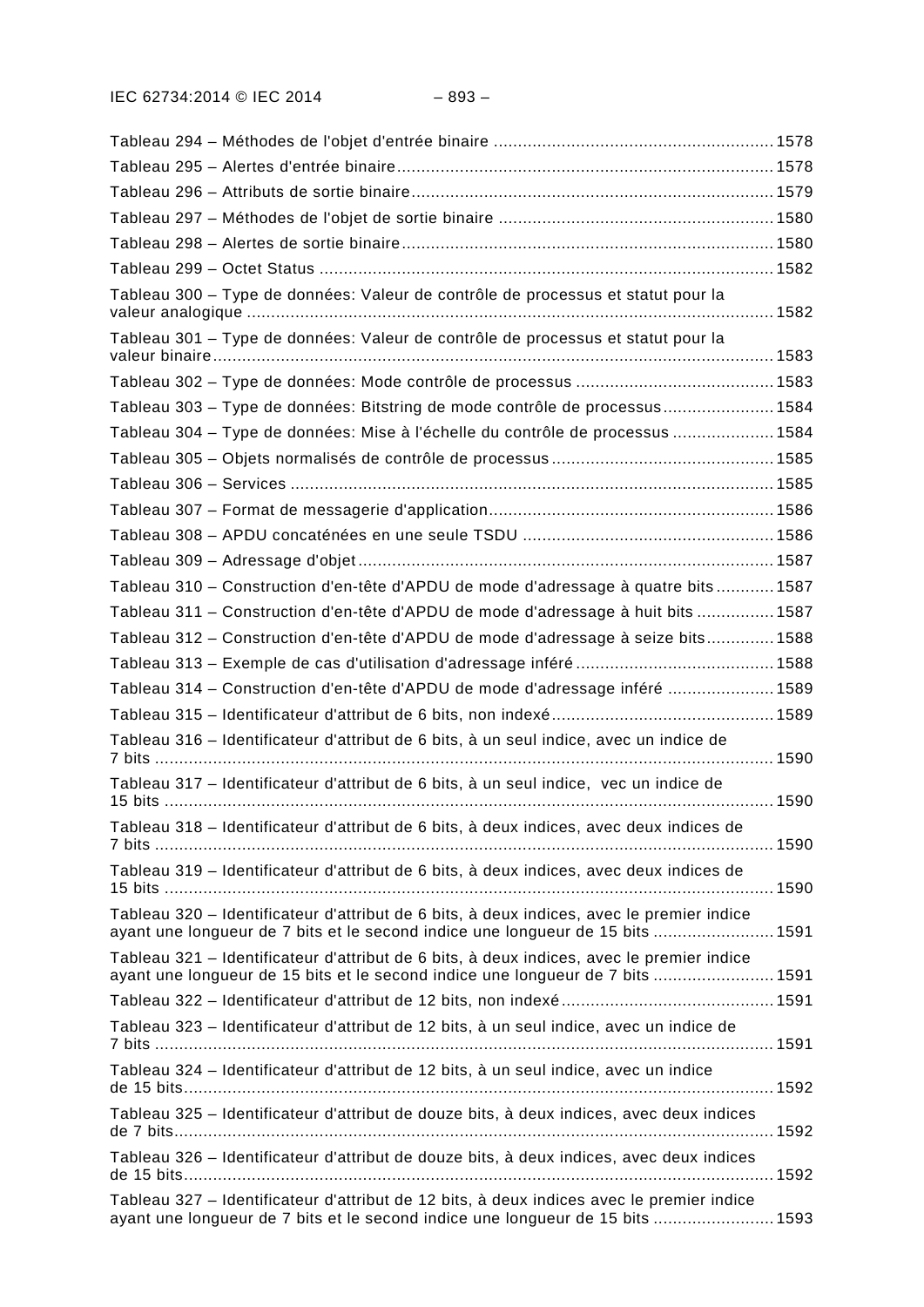| Tableau 328 - Identificateur d'attribut de 12 bits, à deux indices avec le premier indice<br>ayant une longueur de 15 bits et le second indice une longueur de 7 bits  1593 |      |
|-----------------------------------------------------------------------------------------------------------------------------------------------------------------------------|------|
| Tableau 329 - Forme d'identificateur d'attribut de 12 bits, réservée  1593                                                                                                  |      |
| Tableau 330 - Règles de codage pour la demande de service de lecture  1594                                                                                                  |      |
| Tableau 331 – Règles de codage pour une réponse de service de lecture avec un                                                                                               | 1594 |
| Tableau 332 - Règles de codage pour une réponse de service de lecture avec un                                                                                               |      |
| Tableau 333 - Règles de codage pour une demande de service d'écriture avec un                                                                                               | 1595 |
| Tableau 334 – Règles de codage pour une demande de service d'écriture avec un                                                                                               |      |
| Tableau 335 - Règles de codage pour la réponse de service d'écriture  1595                                                                                                  |      |
| Tableau 336 – Règles de codage pour une demande de service Execute avec un                                                                                                  |      |
| Tableau 337 - Règles de codage pour une demande de service Execute avec un                                                                                                  | 1596 |
| Tableau 338 – Règles de codage pour une réponse de service Execute avec un champ                                                                                            |      |
| Tableau 339 – Règles de codage pour une réponse de service Execute avec un champ                                                                                            | 1597 |
| Tableau 340 - Règles de codage pour une demande de service Tunnel avec un champ                                                                                             | 1597 |
| Tableau 341 - Règles de codage pour une demande de service Tunnel avec un champ                                                                                             |      |
| Tableau 342 – Règles de codage pour une réponse de service Tunnel avec un champ                                                                                             | 1598 |
| Tableau 343 - Règles de codage pour une réponse de service Tunnel avec un champ                                                                                             | 1598 |
| Tableau 344 - Règles de codage pour le service AlertReport avec un champ de taille                                                                                          | 1598 |
| Tableau 345 - Règles de codage pour le service AlertReport avec un champ de taille                                                                                          |      |
| Tableau 346 - Règles de codage pour le service AlertAcknowledge  1599                                                                                                       |      |
| Tableau 347 – Règles de codage pour le service Publish pour une séquence native de                                                                                          |      |
| Tableau 348 – Règles de codage pour le service Publish – non natif (prise en charge                                                                                         |      |
|                                                                                                                                                                             |      |
| Tableau 350 – Règle de codage générale pour les données d'application de taille                                                                                             |      |
| Tableau 351 - Règles de codage pour les données d'application de taille variable de                                                                                         |      |
|                                                                                                                                                                             |      |
|                                                                                                                                                                             |      |
|                                                                                                                                                                             |      |
|                                                                                                                                                                             |      |
|                                                                                                                                                                             |      |
|                                                                                                                                                                             |      |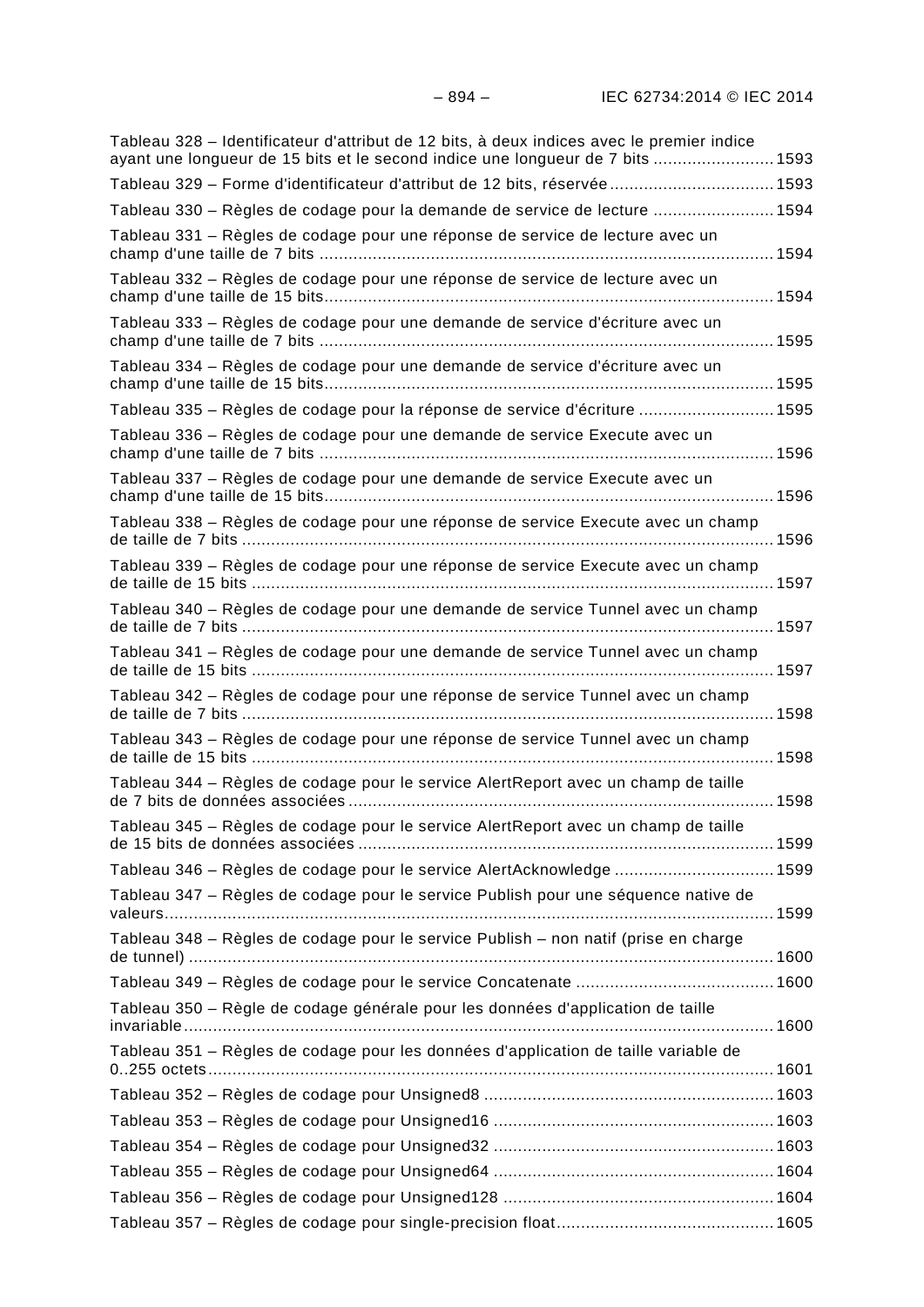| Tableau 362 - Règles de codage pour TAINetworkTime et TAITimeDifference lors de       |  |
|---------------------------------------------------------------------------------------|--|
|                                                                                       |  |
| Tableau 364 - Exemple de codage: Demande Read pour un attribut sans indice 1622       |  |
| Tableau 365 - Exemple de codage: Réponse Read pour un attribut sans indice 1623       |  |
|                                                                                       |  |
|                                                                                       |  |
|                                                                                       |  |
|                                                                                       |  |
| Tableau 370 - Méthode d'écriture de clé de rattachement symétrique 1649               |  |
|                                                                                       |  |
|                                                                                       |  |
|                                                                                       |  |
| Tableau 374 - Alerte de DPSO pour indiquer le rattachement par un appareil ne         |  |
| Tableau 375 - Alerte de DPSO pour indiquer une capacité inadéquate de rattachement    |  |
|                                                                                       |  |
|                                                                                       |  |
|                                                                                       |  |
|                                                                                       |  |
|                                                                                       |  |
|                                                                                       |  |
|                                                                                       |  |
|                                                                                       |  |
|                                                                                       |  |
|                                                                                       |  |
|                                                                                       |  |
|                                                                                       |  |
|                                                                                       |  |
|                                                                                       |  |
|                                                                                       |  |
|                                                                                       |  |
|                                                                                       |  |
|                                                                                       |  |
|                                                                                       |  |
|                                                                                       |  |
|                                                                                       |  |
| Tableau B.22 - Profils de rôles: E/S, routeurs, passerelles, et routeurs dorsaux 1673 |  |
|                                                                                       |  |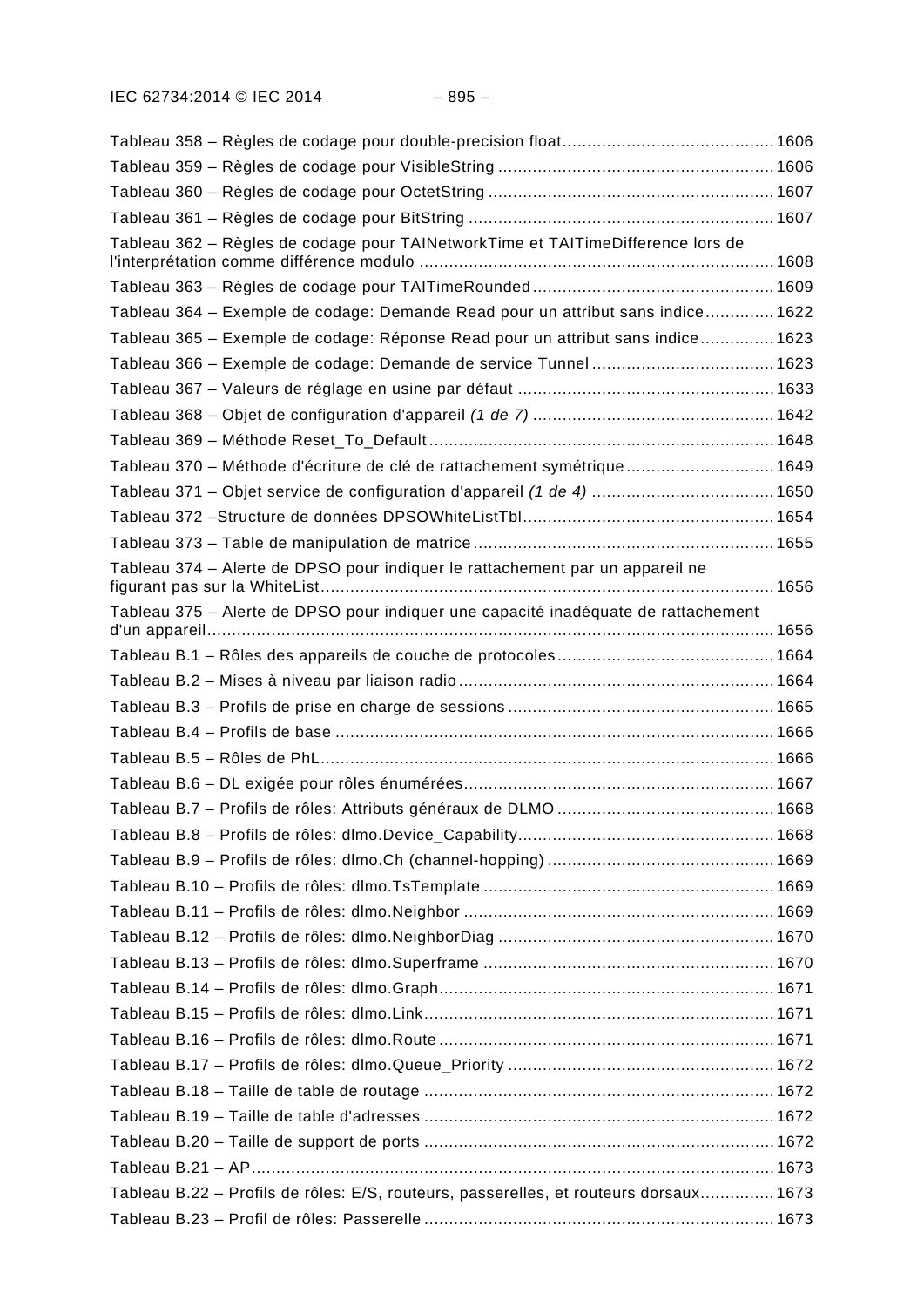| 1674 Tableau B.24 – Profil de rôles: Accès natif à la passerelle …………………………………………        |  |
|------------------------------------------------------------------------------------------|--|
| Tableau B.25 - Profil de rôles: Mécanisme de tunnellisation interopérable de             |  |
|                                                                                          |  |
| Tableau D.1 - Valeurs par défaut de la configuration de la gestion de système  1683      |  |
| Tableau D.2 - Valeurs par défaut de la configuration de la sécurité  1684                |  |
|                                                                                          |  |
|                                                                                          |  |
|                                                                                          |  |
|                                                                                          |  |
| Tableau D.7 - Valeurs par défaut de la configuration de configuration  1688              |  |
| Tableau D.8 - Valeurs par défaut de la configuration de la passerelle  1688              |  |
|                                                                                          |  |
|                                                                                          |  |
|                                                                                          |  |
| Tableau I.4 - Modèles pour rapports d'alerte d'objets normalisés  1707                   |  |
|                                                                                          |  |
|                                                                                          |  |
|                                                                                          |  |
|                                                                                          |  |
|                                                                                          |  |
|                                                                                          |  |
|                                                                                          |  |
|                                                                                          |  |
|                                                                                          |  |
| Tableau M.1 - Identification de protocole de bus de terrain hérités tunnellisés  1721    |  |
|                                                                                          |  |
|                                                                                          |  |
|                                                                                          |  |
| Tableau 1 - Résumé des exemples d'interfaces de côté haut de passerelles                 |  |
| Tableau U.2 - Utilisation des paramètres de la primitive G_Session 1778                  |  |
|                                                                                          |  |
| Tableau U.4 - Utilisation des paramètres de la primitive G_Lease  1781                   |  |
|                                                                                          |  |
|                                                                                          |  |
| Tableau U.7 - Utilisation des paramètres de la primitive G_Device_List_Report  1784      |  |
| Tableau U.8 - GS_Status pour confirmation de G_Device_List_Report 1785                   |  |
| Tableau U.9 - Utilisation des paramètres de la primitive G_Topology_Report 1785          |  |
| Tableau U.10 - Utilisation des paramètres de la primitive G_Schedule_Report 1787         |  |
| Tableau U.11 - Utilisation des paramètres de la primitive G_Device_Health_Report 1789    |  |
| Tableau U.12 - Utilisation des paramètres de la primitive G_Neighbor_Health_Report  1790 |  |
| Tableau U.13 - Utilisation des paramètres de la primitive G_Network_Health_Report 1792   |  |
| Tableau U.14 - Utilisation des paramètres de la primitive G_Time 1794                    |  |
|                                                                                          |  |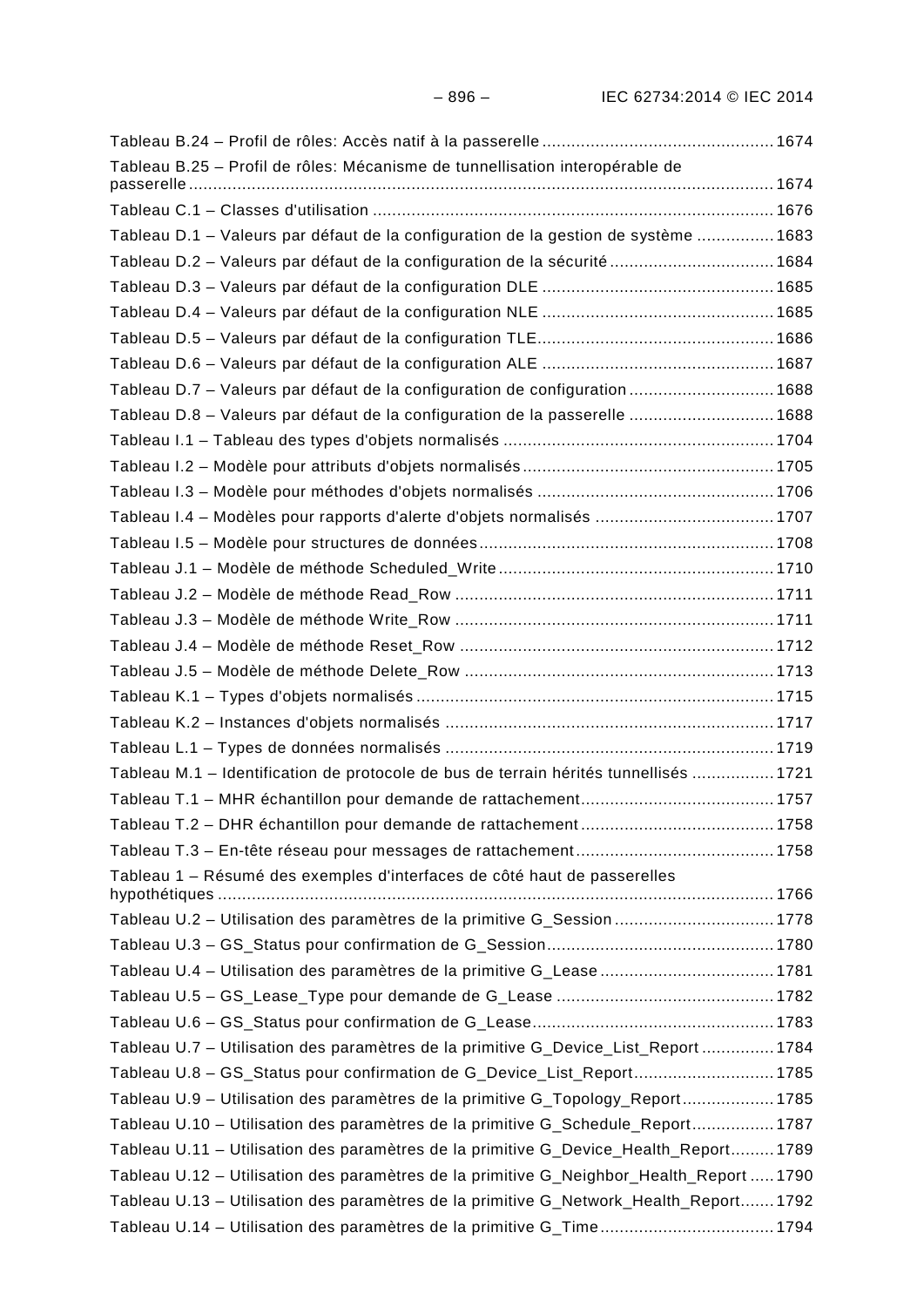| Tableau U.16 - Utilisation des paramètres de la primitive G_Client_Server  1795      |  |
|--------------------------------------------------------------------------------------|--|
|                                                                                      |  |
| Tableau U.18 - Utilisation des paramètres de la primitive G_Publish 1798             |  |
|                                                                                      |  |
| Tableau U.20 - Utilisation des paramètres de la primitive G_Subscribe  1800          |  |
|                                                                                      |  |
| Tableau U.22 - Utilisation des paramètres de la primitive G_Publish_Timer  1801      |  |
| Tableau U.23 - Utilisation des paramètres de la primitive G_Subscribe_Timer  1801    |  |
| Tableau U.24 - Utilisation des paramètres de la primitive G_Publish_Watchdog 1802    |  |
| Tableau U.25 - Utilisation des paramètres de la primitive G_Bulk_Open  1803          |  |
|                                                                                      |  |
| Tableau U.27 - Utilisation des paramètres de la primitive G_Bulk_Transfer 1804       |  |
| Tableau U.28 - GS_Status pour confirmation de G_Bulk_Transfer  1805                  |  |
| Tableau U.29 - Utilisation des paramètres de la primitive G_Bulk_Close  1805         |  |
| Tableau U.30 - Utilisation des paramètres de la primitive G_Alert_Subscription  1806 |  |
| Tableau U.31 - GS_Status pour confirmation de G_Alert_Subscription 1807              |  |
| Tableau U.32 - Utilisation des paramètres de la primitive G_Alert_Notification 1807  |  |
| Tableau U.33 - Utilisation des paramètres de la primitive                            |  |
| Tableau 34 - Valeurs de GS_Attribute_Identifier pour la demande de                   |  |
| Tableau U.35 - Utilisation des paramètres de la primitive                            |  |
| Tableau U.36 - Valeurs de GS_Attribute_Identifier pour la demande de                 |  |
| Tableau U.37 - GS_Status pour confirmation de G_Write_Gateway_Configuration 1811     |  |
| Tableau U.38 - Utilisation des paramètres de la primitive                            |  |
| Tableau U.39 - GS_Status pour confirmation de G_Write_Device_Configuration 1813      |  |
| Tableau U.40 - Utilisation des paramètres de la primitive                            |  |
| Tableau U.41 - Exemple d'attributs de gestion de configuration de passerelle 1836    |  |
|                                                                                      |  |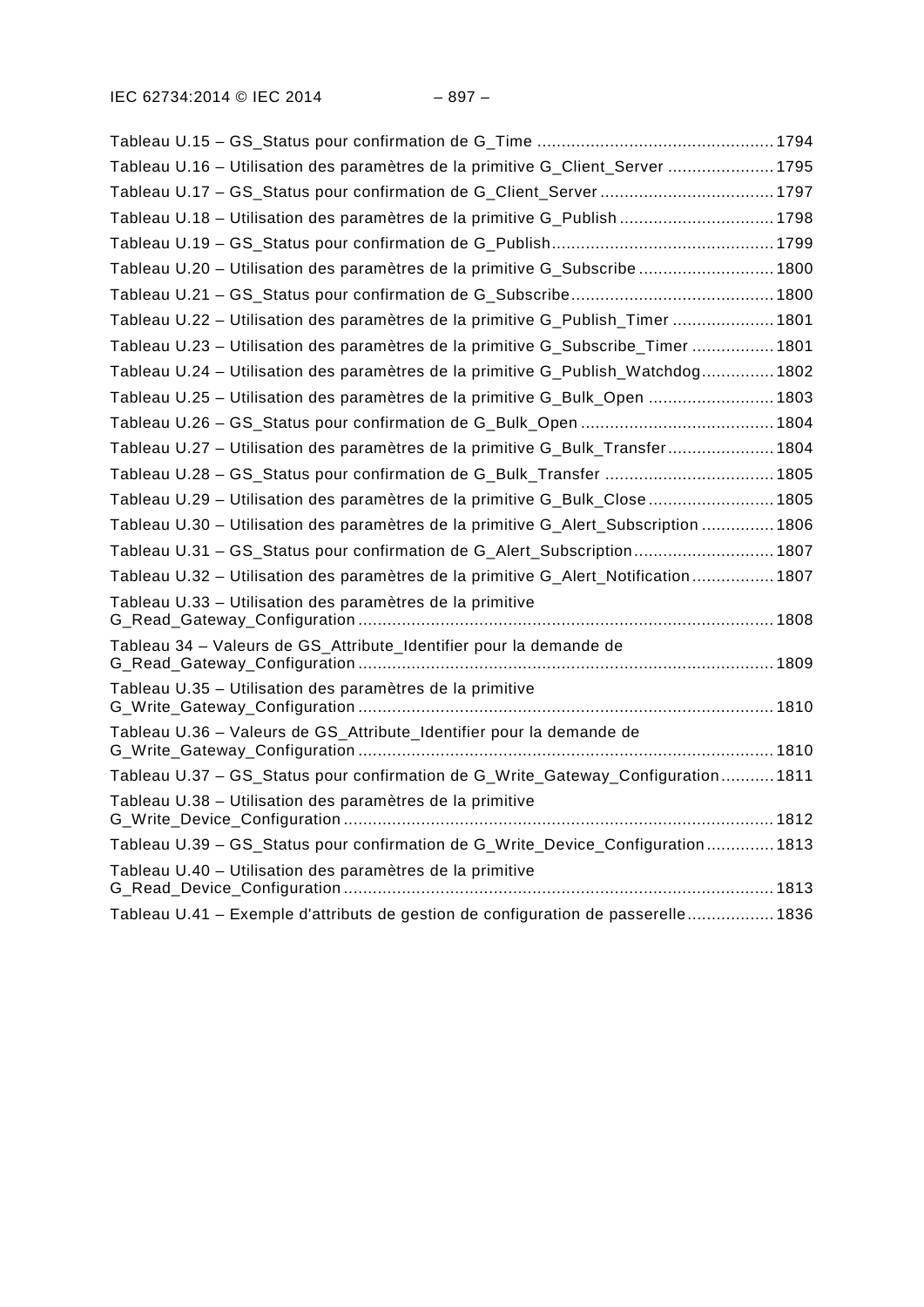# COMMISSION ÉLECTROTECHNIQUE INTERNATIONALE

\_\_\_\_\_\_\_\_\_\_\_\_

# **RÉSEAUX INDUSTRIELS – RÉSEAU DE COMMUNICATION SANS FIL ET PROFILS DE COMMUNICATION – ISA 100.11A**

### AVANT-PROPOS

- 1) La Commission Electrotechnique Internationale (IEC) est une organisation mondiale de normalisation composée de l'ensemble des comités électrotechniques nationaux (Comités nationaux de l'IEC). L'IEC a pour objet de favoriser la coopération internationale pour toutes les questions de normalisation dans les domaines de l'électricité et de l'électronique. A cet effet, l'IEC – entre autres activités – publie des Normes internationales, des Spécifications techniques, des Rapports techniques, des Spécifications accessibles au public (PAS) et des Guides (ci-après dénommés "Publication(s) de l'IEC"). Leur élaboration est confiée à des comités d'études, aux travaux desquels tout Comité national intéressé par le sujet traité peut participer. Les organisations internationales, gouvernementales et non gouvernementales, en liaison avec l'IEC, participent également aux travaux. L'IEC collabore étroitement avec l'Organisation Internationale de Normalisation (ISO), selon des conditions fixées par accord entre les deux organisations.
- 2) Les décisions ou accords officiels de l'IEC concernant les questions techniques représentent, dans la mesure du possible, un accord international sur les sujets étudiés, étant donné que les Comités nationaux de l'IEC intéressés sont représentés dans chaque comité d'études.
- 3) Les Publications de l'IEC se présentent sous la forme de recommandations internationales et sont agréées comme telles par les Comités nationaux de l'IEC. Tous les efforts raisonnables sont entrepris afin que l'IEC s'assure de l'exactitude du contenu technique de ses publications; l'IEC ne peut pas être tenue responsable de l'éventuelle mauvaise utilisation ou interprétation qui en est faite par un quelconque utilisateur final.
- 4) Dans le but d'encourager l'uniformité internationale, les Comités nationaux de l'IEC s'engagent, dans toute la mesure possible, à appliquer de façon transparente les Publications de l'IEC dans leurs publications nationales et régionales. Toutes divergences entre toutes Publications de l'IEC et toutes publications nationales ou régionales correspondantes doivent être indiquées en termes clairs dans ces dernières.
- 5) L'IEC elle-même ne fournit aucune attestation de conformité. Des organismes de certification indépendants fournissent des services d'évaluation de conformité et, dans certains secteurs, accèdent aux marques de conformité de l'IEC. L'IEC n'est responsable d'aucun des services effectués par les organismes de certification indépendants.
- 6) Tous les utilisateurs doivent s'assurer qu'ils sont en possession de la dernière édition de cette publication.
- 7) Aucune responsabilité ne doit être imputée à l'IEC, à ses administrateurs, employés, auxiliaires ou mandataires, y compris ses experts particuliers et les membres de ses comités d'études et des Comités nationaux de l'IEC, pour tout préjudice causé en cas de dommages corporels et matériels, ou de tout autre dommage de quelque nature que ce soit, directe ou indirecte, ou pour supporter les coûts (y compris les frais de justice) et les dépenses découlant de la publication ou de l'utilisation de cette Publication de l'IEC ou de toute autre Publication de l'IEC, ou au crédit qui lui est accordé.
- 8) L'attention est attirée sur les références normatives citées dans cette publication. L'utilisation de publications référencées est obligatoire pour une application correcte de la présente publication.

La Norme internationale IEC 62734 a été établie par le sous-comité 65C: Réseaux industriels, du comité d'études 65 de l'IEC: Mesure, commande et automation dans les processus industriels.

La présente norme internationale est basée sur l'ISA 100.11a:2011.

L'attention du lecteur est attirée sur le fait que l'Annexe V énumère tous les articles traitant des différences à caractère moins permanent inhérentes à certains pays, concernant le sujet de cette norme.

Cette première édition annule et remplace IEC/PAS 62734 parue en 2012. Cette édition constitue une révision technique.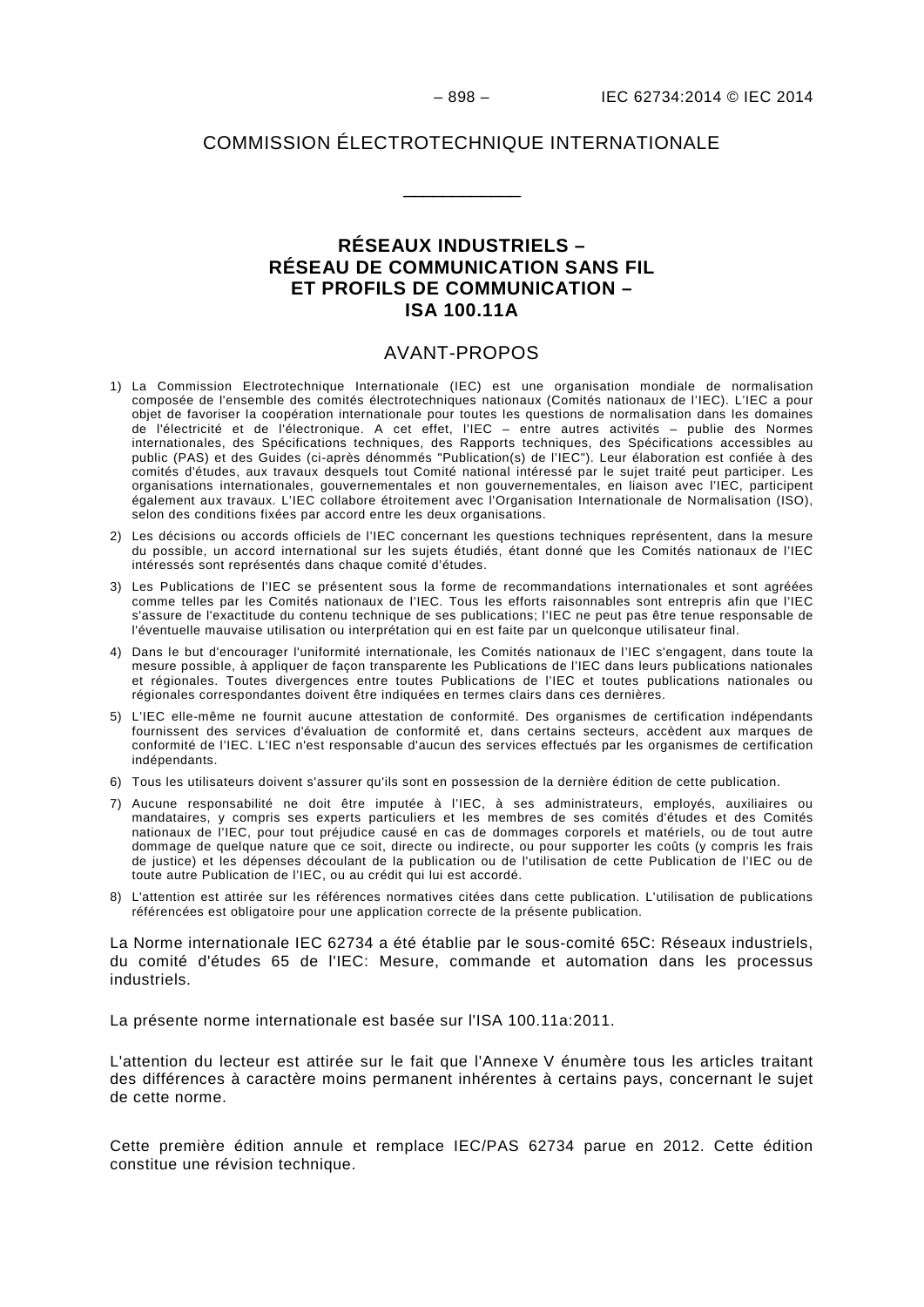Le texte de cette norme est issu des documents suivants:

| FDIS         | Rapport de vote |
|--------------|-----------------|
| 65C/778/FDIS | 65C/788/RVD     |

Le rapport de vote indiqué dans le tableau ci-dessus donne toute information sur le vote ayant abouti à l'approbation de cette norme.

Cette publication a été rédigée selon les Directives ISO/IEC, Partie 2.

Le comité a décidé que le contenu de cette publication ne sera pas modifié avant la date de stabilité indiquée sur le site web de l'IEC sous "http://webstore.iec.ch" dans les données relatives à la publication recherchée. A cette date, la publication sera

- reconduite,
- supprimée,
- remplacée par une édition révisée, ou
- amendée.

**IMPORTANT – Le logo** *"colour inside"* **qui se trouve sur la page de couverture de cette publication indique qu'elle contient des couleurs qui sont considérées comme utiles à une bonne compréhension de son contenu. Les utilisateurs devraient, par conséquent, imprimer cette publication en utilisant une imprimante couleur.**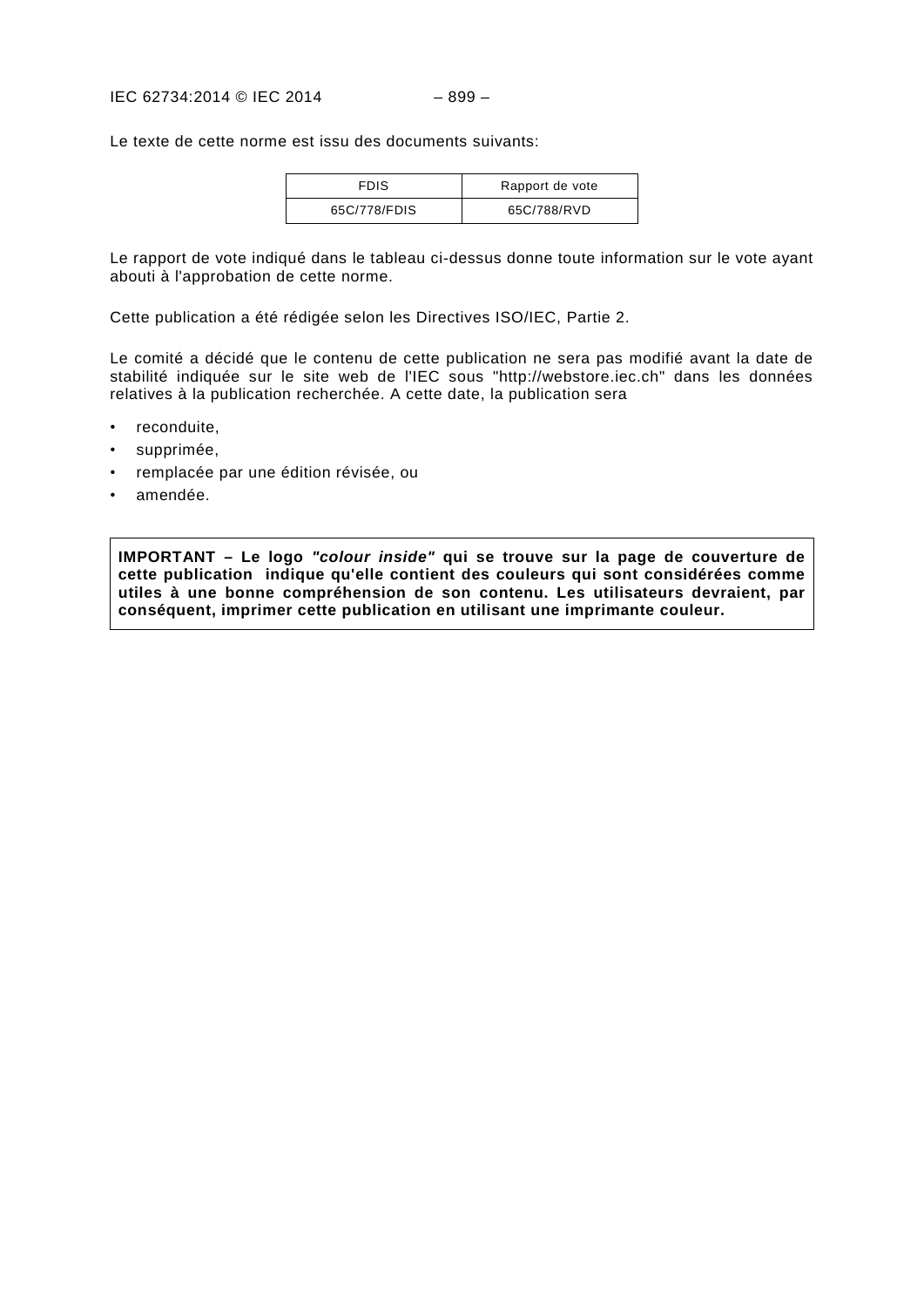### **0 Introduction**

#### **0.1 Généralités**

La présente norme fournit des spécifications conformes au Modèle de référence de base OSI, ISO/IEC 7498–1, (par exemple: PhL, DL, etc.) et fournit également des spécifications de sécurité et de gestion (y compris la configuration de réseau et d'appareil) pour des appareils sans fil servant les classes d'utilisation 1 à 5 de l'Annexe C et potentiellement la classe 0, pour les appareils fixes, portatifs et mobiles.

La présente norme vise à assurer le fonctionnement fiable et sécurisé en mode sans fil pour les applications non critiques de contrôle, d'alerte, de commande de surveillance, de commande à boucle ouverte et de commande à boucle fermée. La présente norme définit une suite de protocoles, y compris la gestion de système, des considérations de passerelle et des spécifications de sécurité, pour une connectivité sans fil à bas débit avec des appareils fixes, portatifs et lentement mobiles, fonctionnant souvent sous des contraintes sévères d'énergie et de puissance. L'application est principalement axée sur les besoins de performance du contrôle et de la surveillance d'automation de processus où des latences de communication de bout en bout de l'ordre d'au moins 100 ms peuvent être tolérées.

Afin de satisfaire aux besoins des utilisateurs et opérateurs industriels du sans-fil, la technologie spécifiée dans le présent document fournit de la robustesse en la présence d'interférences rencontrées dans les environnements industriels sévères ou provoquées par des systèmes sans fil qui ne sont pas couverts par la présente norme. Conformément à la description donnée à l'Article 4, la présente norme traite de la coexistence avec d'autres appareils sans fil dans l'espace de travail industriel, tels que les téléphones cellulaires et les appareils basés sur l'IEC 62591 (basée sur WirelessHART™[1](#page-68-0)), l'IEC 62601 (basée sur WIA-PA), l'IEEE 802.11:2012 (WiFi), l'IEEE 802.15, l'IEEE 802.16:2012 (WiMax) et d'autres normes applicables. De surcroît, la présente norme prend en charge l'interopérabilité des appareils conformes à la présente norme internationale, tels que décrits à l'Article 5, dans les aspects de fonctionnement couverts par la présente norme internationale.

La présente norme ne définit ni ne spécifie l'infrastructure d'une installation ou ses caractéristiques de sécurité ou de performances. Cependant, il est important que la sécurité de l'infrastructure de l'installation soit assurée par l'utilisateur final.

#### **0.2 Structure du document**

 $\overline{\phantom{a}}$  . The set of the set of the set of the set of the set of the set of the set of the set of the set of the set of the set of the set of the set of the set of the set of the set of the set of the set of the set o

Le présent document est organisé en articles axés sur des fonctions de réseau et de couches de suite de protocoles uniques. Les articles décrivent le système, la gestion du système, la gestion de la sécurité, la couche physique, la couche liaison de données, la couche réseau, la couche transport, la couche d'application et la configuration. Des considérations génériques qui s'appliquent aux passerelles de protocoles sont également incluses, bien que les spécifications de passerelles de protocoles spécifiques ne le soient pas. Chaque article décrit une fonctionnalité ou une couche de protocoles et dicte le comportement indispensable pour un fonctionnement correct. Lorsqu'un article décrit des comportements relatifs à une autre fonction ou à une autre couche, une référence à l'autre article approprié est fournie pour informations complémentaires.

Les protocoles de communication obligatoires et facultatifs définis par le présent document se réfèrent à des protocoles natifs, alors que les protocoles utilisés par d'autres réseaux tels que les protocoles de communication de bus de terrain hérités se réfèrent à des protocoles étrangers.

<span id="page-68-0"></span><sup>1</sup> Propriété de HCF (HART Communication Foundation). Cette information est donnée à l'intention des utilisateurs de la norme et ne signifie nullement l'approbation ou la recommandation du propriétaire de la marque ou des produits associés. La conformité à ce profil n'exige pas l'utilisation de la marque déposée. L'utilisation des marques déposées exige l'obtention préalable d'autorisations auprès du propriétaire des marques.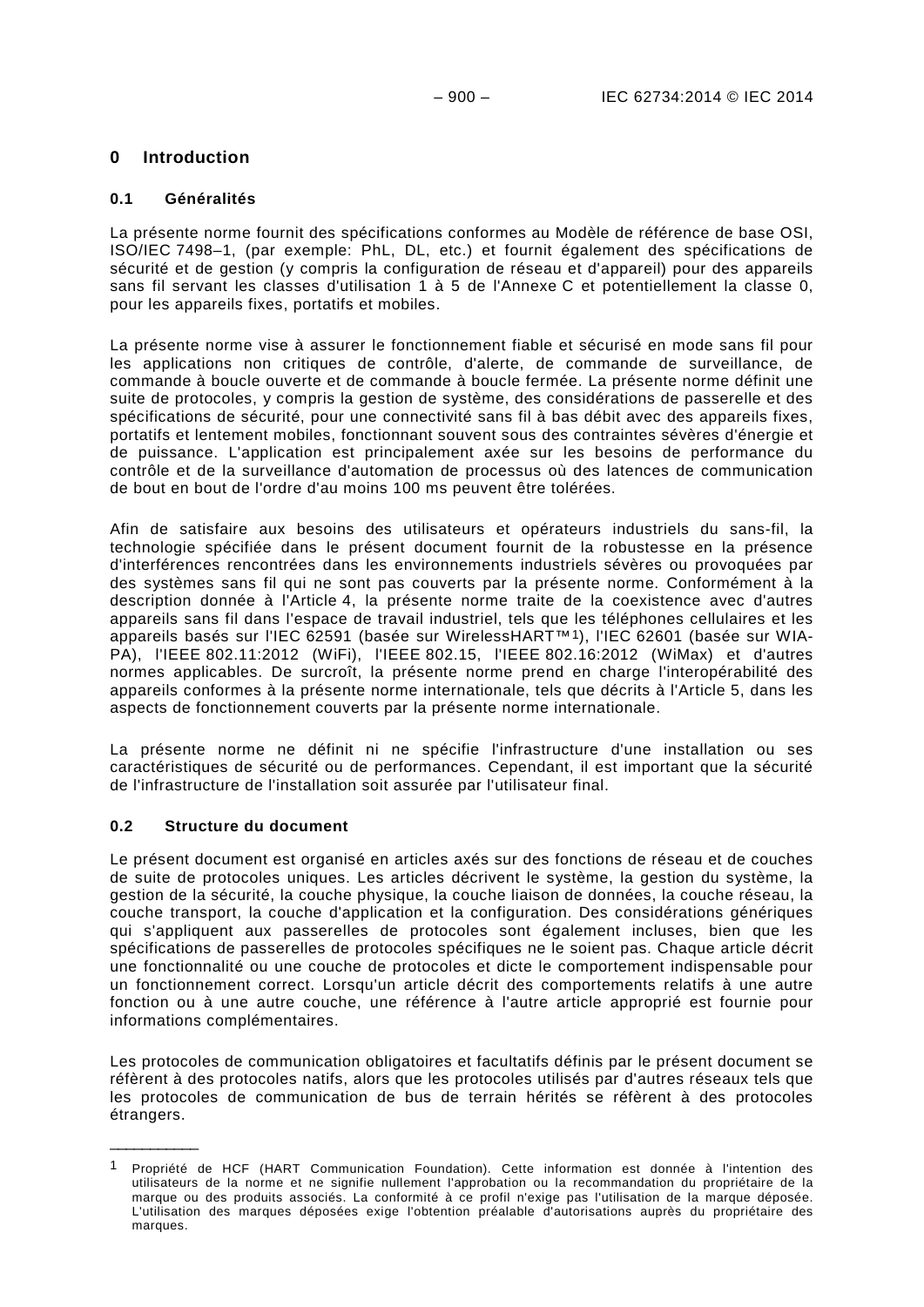#### **0.3 Droits de propriété potentiellement applicables**

La Commission Electrotechnique Internationale (IEC) attire l'attention sur le fait qu'il est déclaré que la conformité avec les dispositions du présent document peut impliquer l'utilisation de plusieurs brevets:

- a) intéressant la cryptographie (asymétrique) sur courbes elliptiques traitée en 7.4.6 et en 7.2.2.3;
- b) intéressant la synchronisation d'horloges et l'évaluation de la qualité de liaison, traitées en 9.1.9.3 et en 9.1.15;
- c) intéressant des domaines de sujets non spécifiés;
- d) intéressant la mise en service d'un réseau sans fil, ainsi que le choix et le routage de plusieurs passerelles.

L'IEC ne prend pas position quant à la preuve, à la validité et au domaine d'application de ces droits de propriété.

Les détenteurs de ces droits de propriété ont donné l'assurance à l'IEC qu'ils consentent à négocier des licences avec des demandeurs du monde entier, soit sans frais (gratuitement) soit à des termes et conditions raisonnables et non discriminatoires (RAND). A ce propos, les déclarations des détenteurs suivants de ces droits de propriété sont enregistrées à l'IEC.

Des informations peuvent être demandées à:

| a) | <b>Certicom Corporation</b><br>4701 Tahoe Blvd, Bldg A<br>L4W 0B5 Mississauga, ON CANADA<br>Attn: Patent licensing<br>Dispositions de licence: vraisemblablement<br>RAND<br>Droits de propriété applicables:<br>inconnus; non déclarés par le détenteur de droits<br>de propriété | b) | NIVIS LLC 1000 Circle 75 Pkwy, Suite<br>300 Atlanta, GA 30339-6051 USA<br>Attn: Patent licensing<br>Dispositions de licence: RAND<br>Droits de propriété applicables:<br>$-$ US 20100027437 $-$ US 20100098204                                                                          |  |
|----|-----------------------------------------------------------------------------------------------------------------------------------------------------------------------------------------------------------------------------------------------------------------------------------|----|-----------------------------------------------------------------------------------------------------------------------------------------------------------------------------------------------------------------------------------------------------------------------------------------|--|
| C) | <b>General Electric</b><br>1 Research Cir<br>Schenectady, NY 12309-1027 USA<br>Attn: Patent licensing<br>Dispositions de licence: vraisemblablement<br>RAND, réciprocité<br>Droits de propriété applicables:<br>inconnus; non déclarés par le détenteur de droits<br>de propriété | d) | Yokogawa Electric Corporation<br>2-9-32 Nakachou, Musashina-shi<br>Tokyo JAPAN<br>Attn: Patent licensing<br>Dispositions de licence: RAND, réciprocité<br>Droits de propriété applicables:<br>$-$ JP 4129749<br>$-$ US 8005514<br>$-$ US 8031727<br>$-$ US 8305927<br>$-$ US 2009080394 |  |
|    | Les détenteurs de droits de propriété, les droits de propriété et les dispositions de licence mentionnés ci-dessus<br>correspondent à ceux déclarés dans la norme IEC tel qu'applicables à la norme IEC 62734, à compter de la date                                               |    |                                                                                                                                                                                                                                                                                         |  |

d'élaboration du présent texte.

L'attention est attirée sur la possibilité que des éléments du présent document puissent être sujets à des droits de brevets autres que ceux identifiés ci-dessus. L'IEC ne saurait être tenue pour responsable de ne pas avoir identifié de tels droits de brevets et de ne pas avoir signalé leur existence.

L'ISO (http:/[/www.iso.org/patents\) et](http://www.iso.org/patents) l'IEC [\(http://patents.iec.ch\)](http://patents.iec.ch/tctools/patent_decl.htm) tiennent à jour des bases de données en ligne sur les brevets relatifs à leurs normes. Les utilisateurs sont encouragés à consulter ces bases de données pour obtenir l'information la plus récente concernant les droits de propriété.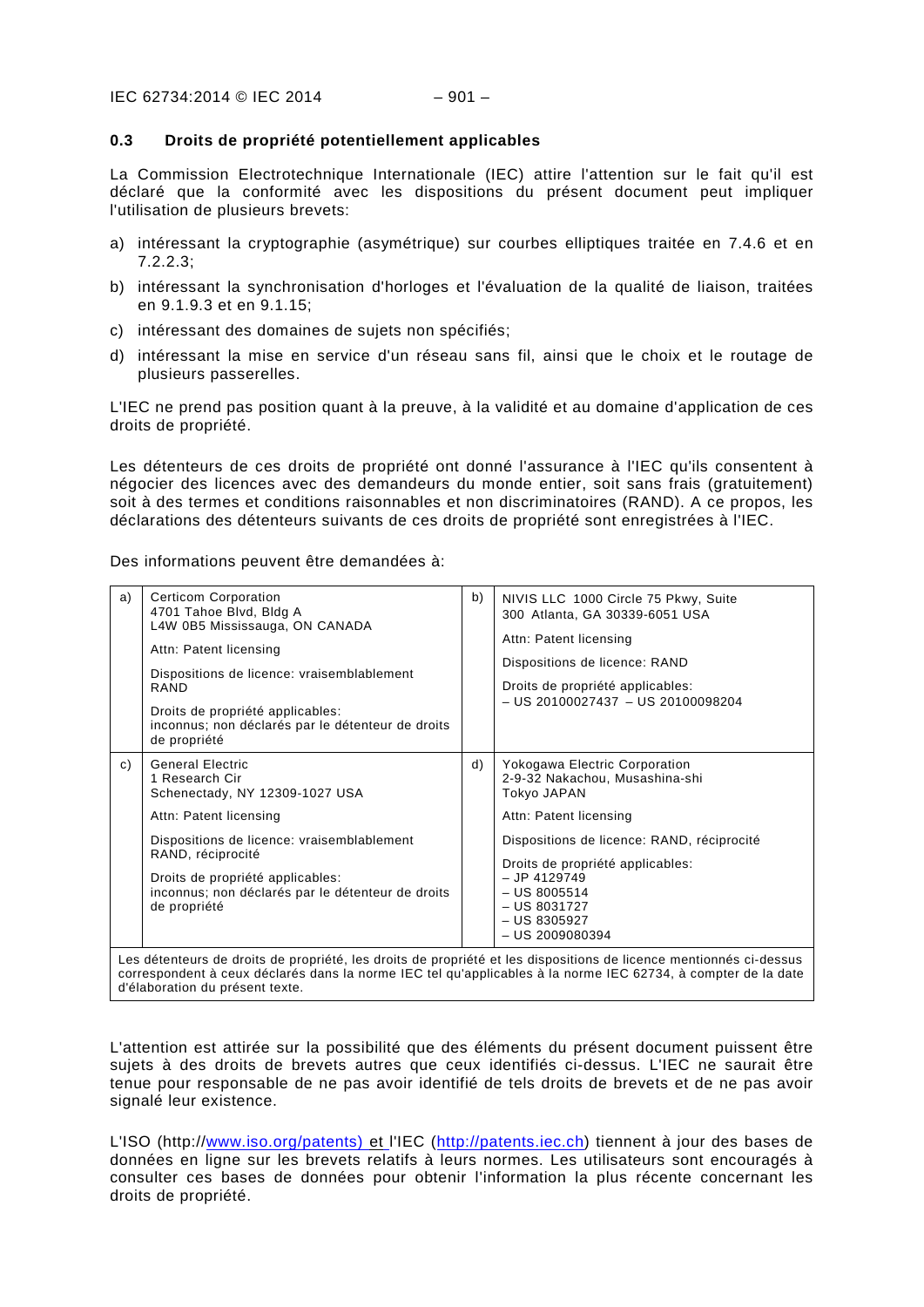### **RÉSEAUX INDUSTRIELS – RÉSEAU DE COMMUNICATION SANS FIL ET PROFILS DE COMMUNICATION – ISA 100.11A**

#### **1 Domaine d'application**

La présente norme internationale spécifie une méthode de fonctionnement fiable et sécurisé en mode sans fil pour les applications non critiques de contrôle, d'alerte, de commande de surveillance, de commande à boucle ouverte et de commande à boucle fermée. La présente norme définit une suite de protocoles, y compris la gestion de système, des considérations de passerelle et des spécifications de sécurité, pour une connectivité sans fil à bas débit avec des appareils fixes, portatifs et lentement mobiles, fonctionnant souvent sous des contraintes sévères d'énergie et de puissance. L'application dans la présente norme est principalement axée sur les besoins de performance du contrôle et de la surveillance d'automation de processus où des retards de communication de bout en bout de l'ordre de 100 ms peuvent être tolérés.

La présente norme spécifie ce qui suit:

- définition de service de la couche physique et spécification de protocole;
- définition de service de la couche liaison de données et spécification de protocole;
- définition de service de la couche réseau et spécification de protocole;
- définition de service de la couche transport et spécification de protocole;
- définition de service de la couche d'application et spécification de protocole, y compris la prise en charge pour la tunnellisation de protocoles et les passerelles;
- sécurité et gestion de la sécurité;
- mise en service et configuration;
- gestion de réseau; et
- profils additifs de rôles de communication (c'est-à-dire qu'un ou plusieurs peuvent être sélectionnés simultanément).

La fonctionnalité au-dessus de la couche d'application du Modèle de référence de base OSI, telle que ladite User Layer (couche d'utilisateur) et les différents profils pour la fonctionnalité en cette couche n'est pas adressée. Elle est toutefois brièvement débattue à l'Annexe A.

#### **2 Références normatives**

Les documents suivants sont cités en référence de manière normative, en intégralité ou en partie, dans le présent document et sont indispensables pour son application. Pour les références datées, seule l'édition citée s'applique. Pour les références non datées, la dernière édition du document de référence s'applique (y compris les éventuels amendements).

NOTE Voir la Bibliographie pour les références non normatives.

ISO/IEC 646, *Information technology – ISO 7-bit coded character set for information interchange* (disponible en anglais seulement)

ISO/IEC 10731, *Technologies de l'information – Interconnexion de systèmes ouverts (OSI) – Modèle de référence de base – Conventions pour la définition des services OSI*